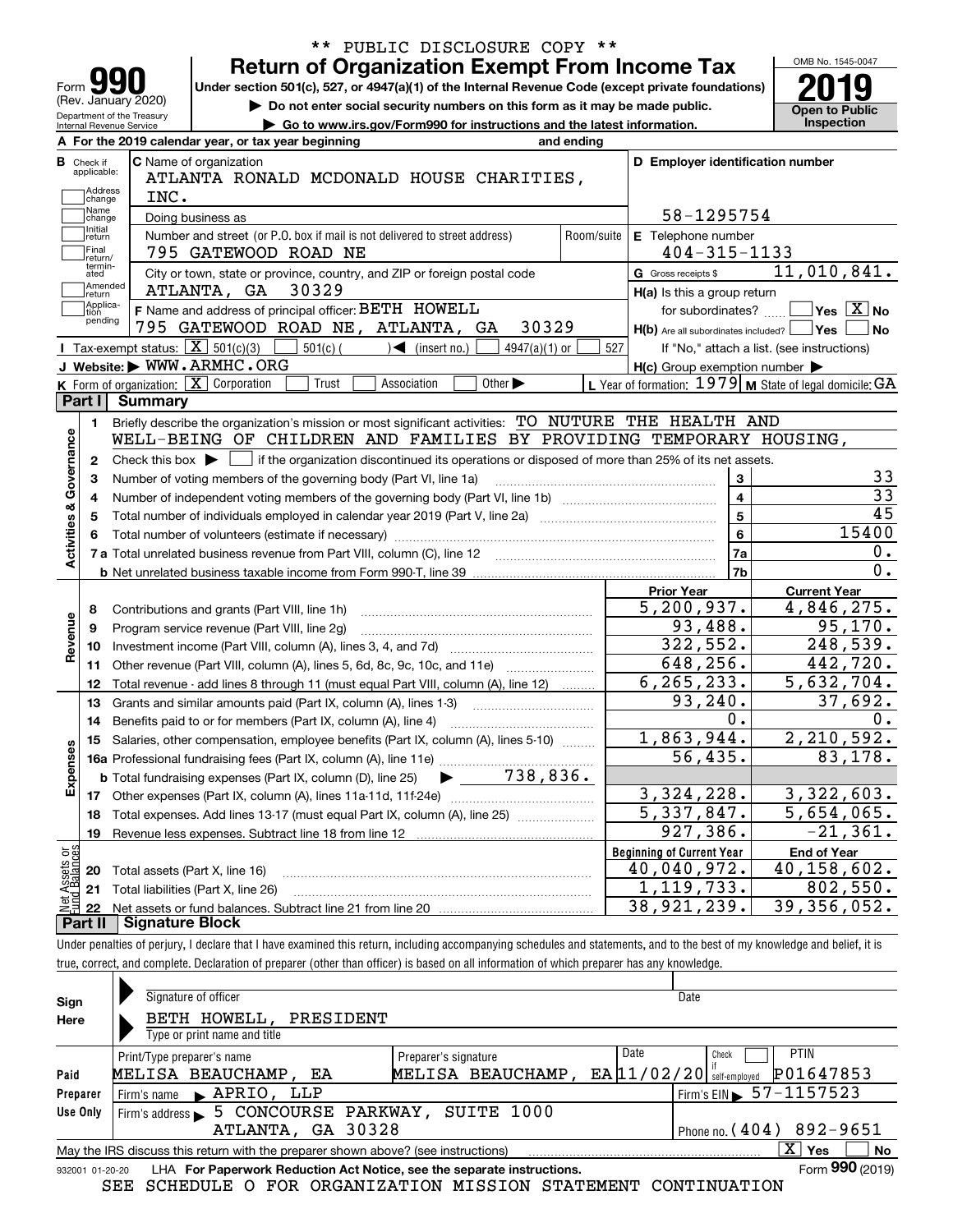|              | ATLANTA RONALD MCDONALD HOUSE CHARITIES,                                                                                                              |            |                                                 |
|--------------|-------------------------------------------------------------------------------------------------------------------------------------------------------|------------|-------------------------------------------------|
|              | INC.<br>Form 990 (2019)                                                                                                                               | 58-1295754 | Page 2                                          |
|              | <b>Statement of Program Service Accomplishments</b><br>Part III                                                                                       |            |                                                 |
|              |                                                                                                                                                       |            | $\boxed{\text{X}}$                              |
| 1            | Briefly describe the organization's mission:                                                                                                          |            |                                                 |
|              | TO NUTURE THE HEALTH AND WELL-BEING OF CHILDREN AND FAMILIES BY                                                                                       |            |                                                 |
|              | PROVIDING TEMPORARY HOUSING, MEALS, TRANSPORTATION TO FAMILIES OF SICK                                                                                |            |                                                 |
|              | AND INJURED CHILDREN THROUGH TWO RONALD MCDONALD HOUSES, RONALD                                                                                       |            |                                                 |
|              | MCDONALD CARE MOBILE, RONALD MCDONALD FAMILY ROOM AND PROVIDING                                                                                       |            |                                                 |
| $\mathbf{2}$ | Did the organization undertake any significant program services during the year which were not listed on the                                          |            |                                                 |
|              | prior Form 990 or 990-EZ?                                                                                                                             |            | $\overline{\ }$ Yes $\overline{\phantom{X}}$ No |
|              | If "Yes," describe these new services on Schedule O.                                                                                                  |            |                                                 |
| 3            | Did the organization cease conducting, or make significant changes in how it conducts, any program services?                                          |            | $\sqrt{}$ Yes $\sqrt{}$ X $\sqrt{}$ No          |
|              | If "Yes," describe these changes on Schedule O.                                                                                                       |            |                                                 |
| 4            | Describe the organization's program service accomplishments for each of its three largest program services, as measured by expenses.                  |            |                                                 |
|              | Section 501(c)(3) and 501(c)(4) organizations are required to report the amount of grants and allocations to others, the total expenses, and          |            |                                                 |
|              | revenue, if any, for each program service reported.                                                                                                   |            | 95, 170.                                        |
| 4a           | $4,118,345.$ including grants of \$<br>(Expenses \$<br>) (Revenue \$<br>(Code:<br>ATLANTA RONALD MCDONALD HOUSE CHARITIES, INC. OWNS AND OPERATES TWO |            |                                                 |
|              | TEMPORARY HOUSING FACILITIES FOR FAMILIES OF CHILDREN UNDERGOING                                                                                      |            |                                                 |
|              | TREATMENT (OUTPATIENTS OR INPATIENTS) FOR SERIOUS ILLNESSES AND                                                                                       |            |                                                 |
|              | THESE FACILITIES ARE LOCATED AT 795 GATEWOOD ROAD, ATLANTA,<br>INJURIES.                                                                              |            |                                                 |
|              | GEORGIA AND 5420 PEACHTREE DUNWOODY ROAD, SANDY SPRINGS, GEORGIA AND                                                                                  |            |                                                 |
|              | HAVE A TOTAL OF 81 ROOMS.<br>THE HOUSES ARE MUCH MORE THAN A ROOM TO STAY                                                                             |            |                                                 |
|              | IN, THEY PROVIDE COMFORT, SUPPORT AND RESOURCES FOR FAMILIES WITH SICK                                                                                |            |                                                 |
|              | CHILDREN JUST STEPS AWAY FROM THE HOSPITAL. MORE THAN 3,518 FAMILIES                                                                                  |            |                                                 |
|              | WERE SERVED AT THE TWO HOUSES IN 2019.                                                                                                                |            |                                                 |
|              |                                                                                                                                                       |            |                                                 |
|              |                                                                                                                                                       |            |                                                 |
|              |                                                                                                                                                       |            |                                                 |
| 4b           | 63, 353. including grants of \$<br>37,692. $ $ (Revenue \$<br>) (Expenses \$<br>(Code:                                                                |            |                                                 |
|              | ATLANTA RONALD MCDONALD HOUSE CHARITIES AWARDS SCHOLARSHIPS TO                                                                                        |            |                                                 |
|              | QUALIFYING STUDENTS WHO FACE LIMITED ACCESS TO EDUCATION AND CAREER                                                                                   |            |                                                 |
|              | IN 2019, TWENTY FOUR \$2,500 MULTI-YEAR SCHOLARSHIPS<br>OPPORTUNITIES.                                                                                |            |                                                 |
|              | WERE AWARDED TO QUALIFYING COLLEGE JUNIORS AND SENIORS.                                                                                               |            |                                                 |
|              |                                                                                                                                                       |            |                                                 |
|              |                                                                                                                                                       |            |                                                 |
|              |                                                                                                                                                       |            |                                                 |
|              |                                                                                                                                                       |            |                                                 |
|              |                                                                                                                                                       |            |                                                 |
|              |                                                                                                                                                       |            |                                                 |
|              |                                                                                                                                                       |            |                                                 |
| 4с           | 56,957. $^{\circ}$ including grants of \$<br>(Code:<br>(Expenses \$<br>) (Revenue \$                                                                  |            |                                                 |
|              | THE RONALD MCDONALD CARE MOBILE IS A 40-FOOT LONG, 8-FOOT WIDE VAN                                                                                    |            | THAT                                            |
|              | A FULLY FUNCTIONING MEDICAL CLINIC THAT DELIVERS ASTHMA CARE TO<br>IS.                                                                                |            |                                                 |
|              | LOCAL ELEMENTARY AND MIDDLE SCHOOLS.<br>IN 2019, THE RONALD MCDONALD CARE                                                                             |            |                                                 |
|              | MOBILE PROVIDED SERVICES AT 11 SCHOOLS IN THE ATLANTA PUBLIC SCHOOL                                                                                   |            |                                                 |
|              | 766 STUDENTS.<br>SYSTEM,<br>SERVING                                                                                                                   |            |                                                 |
|              |                                                                                                                                                       |            |                                                 |
|              |                                                                                                                                                       |            |                                                 |
|              |                                                                                                                                                       |            |                                                 |
|              |                                                                                                                                                       |            |                                                 |
|              |                                                                                                                                                       |            |                                                 |
|              |                                                                                                                                                       |            |                                                 |
|              |                                                                                                                                                       |            |                                                 |
| 4d           | Other program services (Describe on Schedule O.)<br>$191, 715$ $\cdot$ including grants of \$                                                         |            |                                                 |
| 4е           | (Expenses \$<br>(Revenue \$<br>4,430,370.<br>Total program service expenses                                                                           |            |                                                 |
|              |                                                                                                                                                       |            | Form 990 (2019)                                 |
|              | 932002 01-20-20                                                                                                                                       |            |                                                 |
|              | 2                                                                                                                                                     |            |                                                 |

19491102 795476 43349 2019.04030 ATLANTA RONALD MCDONALD H 43349\_\_1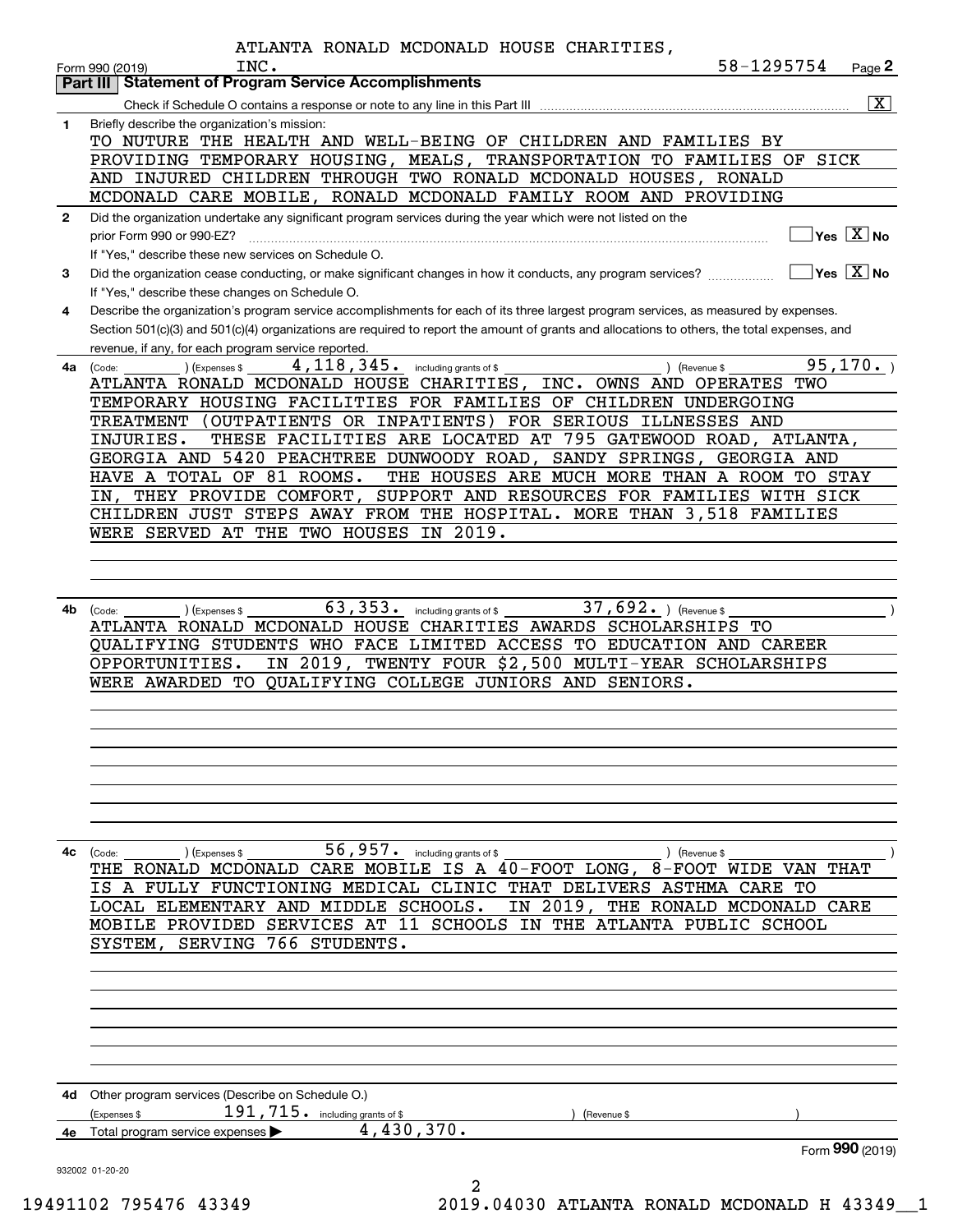|     |                                                                                                                                       |                   | Yes                     | No                      |
|-----|---------------------------------------------------------------------------------------------------------------------------------------|-------------------|-------------------------|-------------------------|
| 1   | Is the organization described in section $501(c)(3)$ or $4947(a)(1)$ (other than a private foundation)?                               |                   |                         |                         |
|     |                                                                                                                                       | 1                 | X                       |                         |
| 2   |                                                                                                                                       | $\mathbf{2}$      | $\overline{\mathbf{x}}$ |                         |
| 3   | Did the organization engage in direct or indirect political campaign activities on behalf of or in opposition to candidates for       |                   |                         |                         |
|     |                                                                                                                                       | 3                 |                         | x                       |
| 4   | Section 501(c)(3) organizations. Did the organization engage in lobbying activities, or have a section 501(h) election in effect      |                   |                         |                         |
|     |                                                                                                                                       | 4                 |                         | x                       |
| 5   | Is the organization a section 501(c)(4), 501(c)(5), or 501(c)(6) organization that receives membership dues, assessments, or          |                   |                         |                         |
|     |                                                                                                                                       | 5                 |                         | x                       |
| 6   | Did the organization maintain any donor advised funds or any similar funds or accounts for which donors have the right to             |                   |                         |                         |
|     | provide advice on the distribution or investment of amounts in such funds or accounts? If "Yes," complete Schedule D, Part I          | 6                 |                         | x                       |
| 7   | Did the organization receive or hold a conservation easement, including easements to preserve open space,                             |                   |                         |                         |
|     |                                                                                                                                       | $\overline{7}$    |                         | x                       |
| 8   | Did the organization maintain collections of works of art, historical treasures, or other similar assets? If "Yes," complete          |                   |                         |                         |
|     |                                                                                                                                       | 8                 |                         | x                       |
| 9   | Did the organization report an amount in Part X, line 21, for escrow or custodial account liability, serve as a custodian for         |                   |                         |                         |
|     | amounts not listed in Part X; or provide credit counseling, debt management, credit repair, or debt negotiation services?             |                   |                         |                         |
|     |                                                                                                                                       | 9                 |                         | x                       |
| 10  | Did the organization, directly or through a related organization, hold assets in donor-restricted endowments                          |                   |                         |                         |
|     |                                                                                                                                       | 10                | X                       |                         |
| 11  | If the organization's answer to any of the following questions is "Yes," then complete Schedule D, Parts VI, VIII, VIII, IX, or X     |                   |                         |                         |
|     | as applicable.                                                                                                                        |                   |                         |                         |
|     | a Did the organization report an amount for land, buildings, and equipment in Part X, line 10? If "Yes," complete Schedule D,         |                   |                         |                         |
|     |                                                                                                                                       | 11a               | X                       |                         |
|     | <b>b</b> Did the organization report an amount for investments - other securities in Part X, line 12, that is 5% or more of its total |                   |                         |                         |
|     |                                                                                                                                       | 11b               |                         | X                       |
|     | c Did the organization report an amount for investments - program related in Part X, line 13, that is 5% or more of its total         |                   |                         | x                       |
|     |                                                                                                                                       | 11c               |                         |                         |
|     | d Did the organization report an amount for other assets in Part X, line 15, that is 5% or more of its total assets reported in       |                   |                         | х                       |
|     |                                                                                                                                       | 11d<br><b>11e</b> |                         | $\overline{\mathbf{X}}$ |
|     | f Did the organization's separate or consolidated financial statements for the tax year include a footnote that addresses             |                   |                         |                         |
|     | the organization's liability for uncertain tax positions under FIN 48 (ASC 740)? If "Yes," complete Schedule D, Part X                | 11f               | X                       |                         |
|     | 12a Did the organization obtain separate, independent audited financial statements for the tax year? If "Yes," complete               |                   |                         |                         |
|     |                                                                                                                                       | 12a               | X                       |                         |
|     | <b>b</b> Was the organization included in consolidated, independent audited financial statements for the tax year?                    |                   |                         |                         |
|     | If "Yes," and if the organization answered "No" to line 12a, then completing Schedule D, Parts XI and XII is optional                 | 12b               |                         | x                       |
| 13  |                                                                                                                                       | 13                |                         | X                       |
| 14a | Did the organization maintain an office, employees, or agents outside of the United States?                                           | 14a               |                         | $\mathbf X$             |
| b   | Did the organization have aggregate revenues or expenses of more than \$10,000 from grantmaking, fundraising, business,               |                   |                         |                         |
|     | investment, and program service activities outside the United States, or aggregate foreign investments valued at \$100,000            |                   |                         |                         |
|     |                                                                                                                                       | 14b               |                         | X                       |
| 15  | Did the organization report on Part IX, column (A), line 3, more than \$5,000 of grants or other assistance to or for any             |                   |                         |                         |
|     |                                                                                                                                       | 15                |                         | X                       |
| 16  | Did the organization report on Part IX, column (A), line 3, more than \$5,000 of aggregate grants or other assistance to              |                   |                         |                         |
|     |                                                                                                                                       | 16                |                         | X                       |
| 17  | Did the organization report a total of more than \$15,000 of expenses for professional fundraising services on Part IX,               |                   |                         |                         |
|     |                                                                                                                                       | 17                | X                       |                         |
| 18  | Did the organization report more than \$15,000 total of fundraising event gross income and contributions on Part VIII, lines          |                   |                         |                         |
|     |                                                                                                                                       | 18                | X                       |                         |
| 19  | Did the organization report more than \$15,000 of gross income from gaming activities on Part VIII, line 9a? If "Yes."                |                   |                         |                         |
|     |                                                                                                                                       | 19                | X                       |                         |
| 20a |                                                                                                                                       | <b>20a</b>        |                         | X                       |
| b   | If "Yes" to line 20a, did the organization attach a copy of its audited financial statements to this return?                          | 20 <sub>b</sub>   |                         |                         |
| 21  | Did the organization report more than \$5,000 of grants or other assistance to any domestic organization or                           |                   |                         |                         |
|     |                                                                                                                                       | 21                |                         | x                       |
|     | 932003 01-20-20                                                                                                                       |                   | Form 990 (2019)         |                         |

932003 01-20-20

3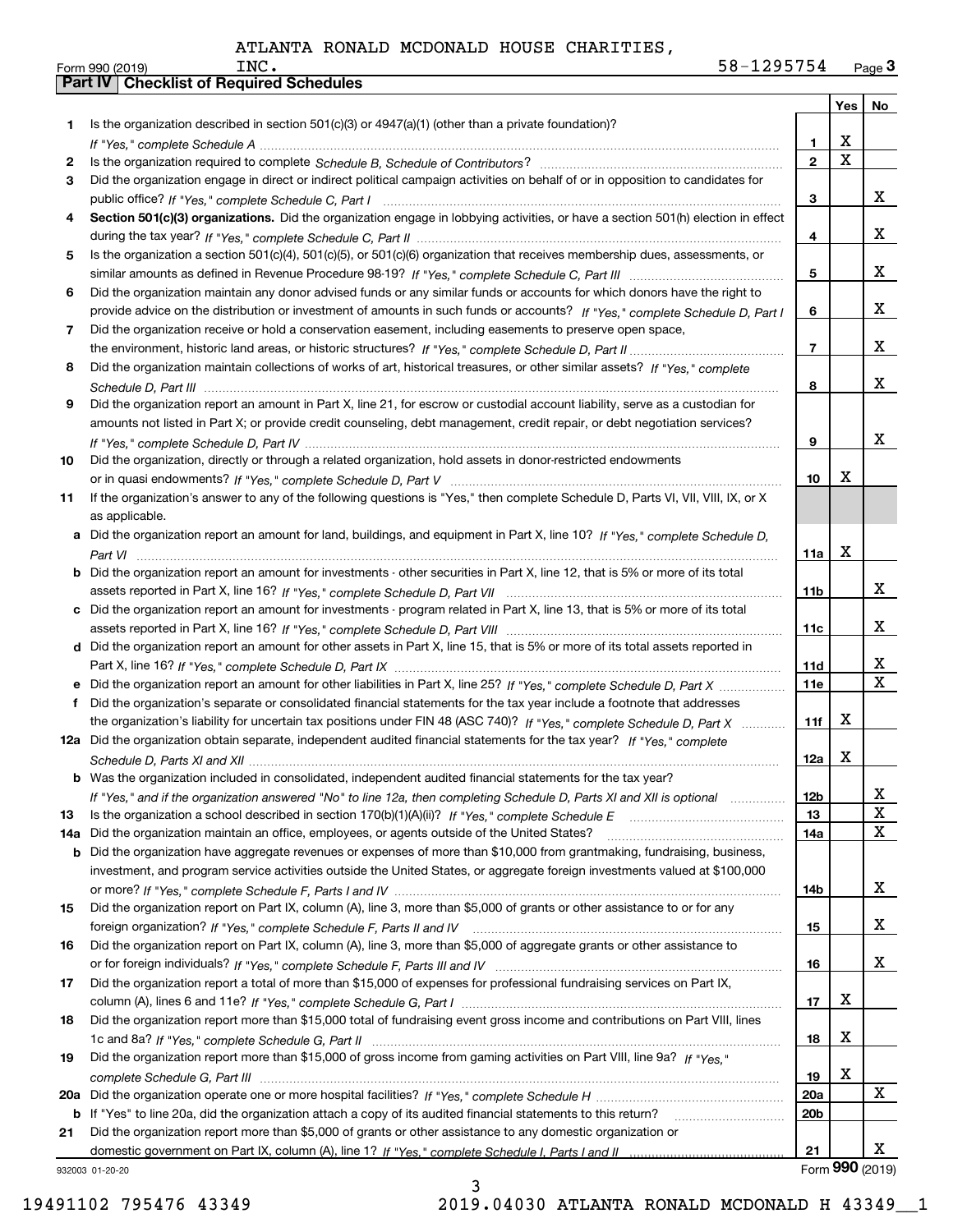| 58-1295754 | Page 4 |
|------------|--------|
|            |        |

|               | 58-1295754<br>INC.<br>Form 990 (2019)                                                                                        |     |     | Page 4                  |
|---------------|------------------------------------------------------------------------------------------------------------------------------|-----|-----|-------------------------|
|               | <b>Part IV   Checklist of Required Schedules (continued)</b>                                                                 |     |     |                         |
|               |                                                                                                                              |     | Yes | No                      |
| 22            | Did the organization report more than \$5,000 of grants or other assistance to or for domestic individuals on                |     |     |                         |
|               |                                                                                                                              | 22  | х   |                         |
| 23            | Did the organization answer "Yes" to Part VII, Section A, line 3, 4, or 5 about compensation of the organization's current   |     |     |                         |
|               | and former officers, directors, trustees, key employees, and highest compensated employees? If "Yes," complete               |     |     |                         |
|               |                                                                                                                              | 23  | X   |                         |
|               | 24a Did the organization have a tax-exempt bond issue with an outstanding principal amount of more than \$100,000 as of the  |     |     |                         |
|               | last day of the year, that was issued after December 31, 2002? If "Yes," answer lines 24b through 24d and complete           |     |     |                         |
|               |                                                                                                                              | 24a |     | x                       |
|               | <b>b</b> Did the organization invest any proceeds of tax-exempt bonds beyond a temporary period exception?                   | 24b |     |                         |
|               | c Did the organization maintain an escrow account other than a refunding escrow at any time during the year to defease       |     |     |                         |
|               |                                                                                                                              | 24c |     |                         |
|               |                                                                                                                              | 24d |     |                         |
|               | 25a Section 501(c)(3), 501(c)(4), and 501(c)(29) organizations. Did the organization engage in an excess benefit             |     |     |                         |
|               |                                                                                                                              | 25a |     | x                       |
|               | b Is the organization aware that it engaged in an excess benefit transaction with a disqualified person in a prior year, and |     |     |                         |
|               | that the transaction has not been reported on any of the organization's prior Forms 990 or 990-EZ? If "Yes," complete        |     |     |                         |
|               | Schedule L, Part I                                                                                                           | 25b |     | x                       |
| 26            | Did the organization report any amount on Part X, line 5 or 22, for receivables from or payables to any current              |     |     |                         |
|               | or former officer, director, trustee, key employee, creator or founder, substantial contributor, or 35%                      |     |     |                         |
|               | controlled entity or family member of any of these persons? If "Yes," complete Schedule L, Part II                           | 26  |     | x                       |
| 27            | Did the organization provide a grant or other assistance to any current or former officer, director, trustee, key employee,  |     |     |                         |
|               | creator or founder, substantial contributor or employee thereof, a grant selection committee member, or to a 35% controlled  |     |     |                         |
|               | entity (including an employee thereof) or family member of any of these persons? If "Yes," complete Schedule L, Part III     | 27  |     | х                       |
| 28            | Was the organization a party to a business transaction with one of the following parties (see Schedule L, Part IV            |     |     |                         |
|               | instructions, for applicable filing thresholds, conditions, and exceptions):                                                 |     |     |                         |
|               | a A current or former officer, director, trustee, key employee, creator or founder, or substantial contributor? If           |     |     |                         |
|               |                                                                                                                              | 28a |     | X                       |
|               |                                                                                                                              | 28b |     | $\overline{\mathbf{X}}$ |
|               | c A 35% controlled entity of one or more individuals and/or organizations described in lines 28a or 28b? If                  |     |     |                         |
|               |                                                                                                                              | 28c |     | x                       |
| 29            |                                                                                                                              | 29  | X   |                         |
| 30            | Did the organization receive contributions of art, historical treasures, or other similar assets, or qualified conservation  |     |     |                         |
|               |                                                                                                                              | 30  |     | X                       |
| 31            | Did the organization liquidate, terminate, or dissolve and cease operations? If "Yes," complete Schedule N, Part I           | 31  |     | $\mathbf x$             |
|               | Did the organization sell, exchange, dispose of, or transfer more than 25% of its net assets? If "Yes," complete             |     |     |                         |
|               |                                                                                                                              | 32  |     | x                       |
| 33            | Did the organization own 100% of an entity disregarded as separate from the organization under Regulations                   |     |     |                         |
|               |                                                                                                                              | 33  |     | x                       |
| 34            | Was the organization related to any tax-exempt or taxable entity? If "Yes," complete Schedule R, Part II, III, or IV, and    |     |     |                         |
|               |                                                                                                                              | 34  |     | X                       |
|               | 35a Did the organization have a controlled entity within the meaning of section 512(b)(13)?                                  | 35a |     | X                       |
|               | b If "Yes" to line 35a, did the organization receive any payment from or engage in any transaction with a controlled entity  |     |     |                         |
|               |                                                                                                                              | 35b |     |                         |
| 36            | Section 501(c)(3) organizations. Did the organization make any transfers to an exempt non-charitable related organization?   |     |     |                         |
|               |                                                                                                                              | 36  |     | x                       |
| 37            | Did the organization conduct more than 5% of its activities through an entity that is not a related organization             |     |     |                         |
|               |                                                                                                                              | 37  |     | x                       |
| 38            | Did the organization complete Schedule O and provide explanations in Schedule O for Part VI, lines 11b and 19?               |     |     |                         |
|               | Note: All Form 990 filers are required to complete Schedule O                                                                | 38  | x   |                         |
| <b>Part V</b> | <b>Statements Regarding Other IRS Filings and Tax Compliance</b>                                                             |     |     |                         |
|               | Check if Schedule O contains a response or note to any line in this Part V                                                   |     |     |                         |
|               |                                                                                                                              |     | Yes | No                      |
|               | 11<br>1a Enter the number reported in Box 3 of Form 1096. Enter -0- if not applicable<br>1a<br>1                             |     |     |                         |
|               | <b>b</b> Enter the number of Forms W-2G included in line 1a. Enter -0- if not applicable<br>1b                               |     |     |                         |
|               | c Did the organization comply with backup withholding rules for reportable payments to vendors and reportable gaming         |     |     |                         |
|               |                                                                                                                              | 1c  | х   | Form 990 (2019)         |
|               | 932004 01-20-20<br>4                                                                                                         |     |     |                         |

19491102 795476 43349 2019.04030 ATLANTA RONALD MCDONALD H 43349\_\_1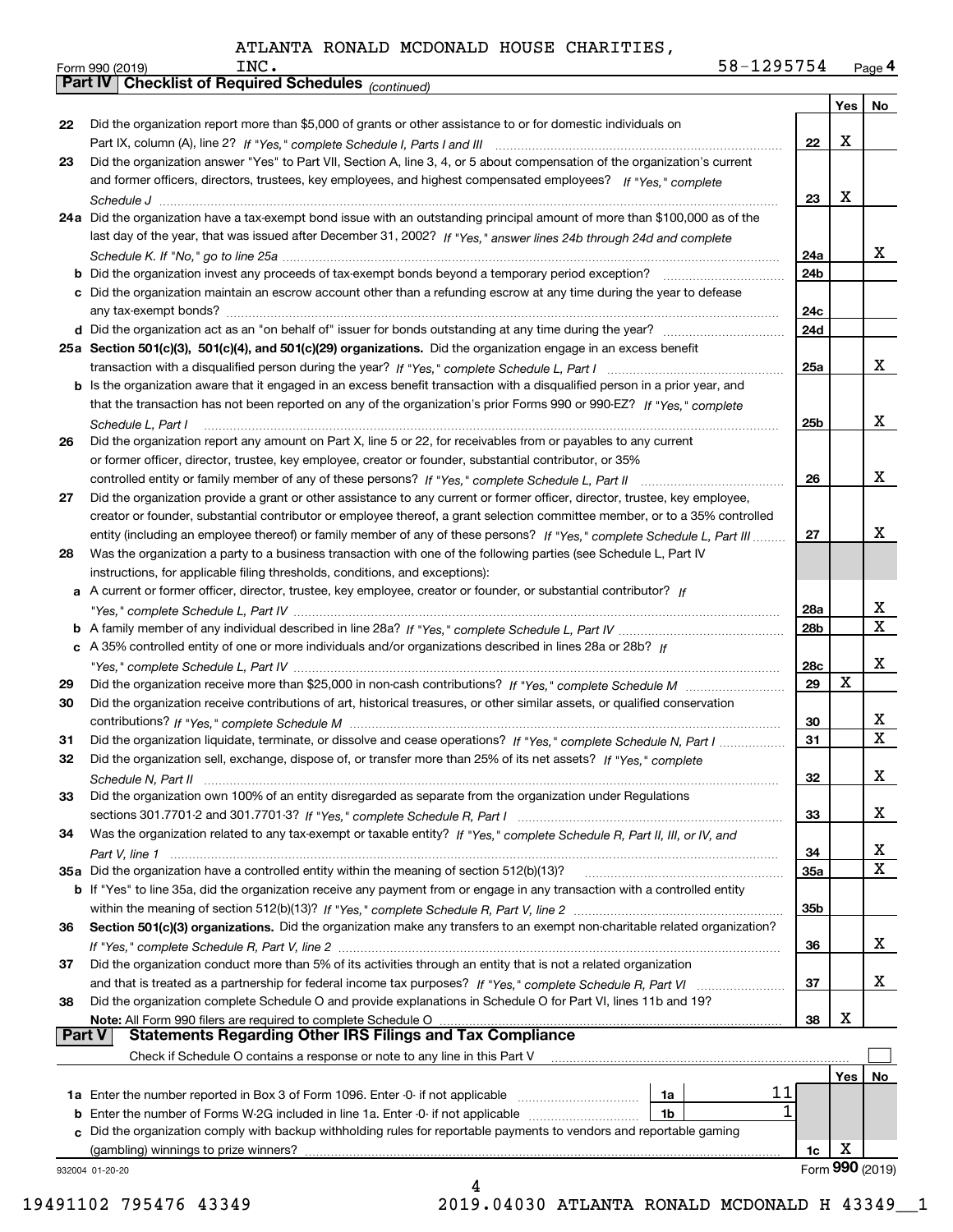|          | INC.<br>Form 990 (2019)                                                                                                                                                  | 58-1295754 |                |     | $_{\text{Page}}$ 5 |
|----------|--------------------------------------------------------------------------------------------------------------------------------------------------------------------------|------------|----------------|-----|--------------------|
|          | Statements Regarding Other IRS Filings and Tax Compliance (continued)<br><b>Part V</b>                                                                                   |            |                |     |                    |
|          |                                                                                                                                                                          |            |                | Yes | No                 |
|          | 2a Enter the number of employees reported on Form W-3, Transmittal of Wage and Tax Statements,                                                                           |            |                |     |                    |
|          | filed for the calendar year ending with or within the year covered by this return<br>2a                                                                                  | 45         |                |     |                    |
|          |                                                                                                                                                                          |            | 2 <sub>b</sub> | x   |                    |
|          |                                                                                                                                                                          |            |                |     |                    |
| За       | Did the organization have unrelated business gross income of \$1,000 or more during the year?                                                                            |            | 3a             |     | x                  |
| b        |                                                                                                                                                                          |            | 3b             |     |                    |
|          | 4a At any time during the calendar year, did the organization have an interest in, or a signature or other authority over, a                                             |            |                |     |                    |
|          |                                                                                                                                                                          |            | 4a             |     | x                  |
|          | <b>b</b> If "Yes," enter the name of the foreign country $\blacktriangleright$                                                                                           |            |                |     |                    |
|          | See instructions for filing requirements for FinCEN Form 114, Report of Foreign Bank and Financial Accounts (FBAR).                                                      |            |                |     |                    |
| 5a       | Was the organization a party to a prohibited tax shelter transaction at any time during the tax year?                                                                    |            | 5a             |     | х                  |
| b        |                                                                                                                                                                          |            | 5 <sub>b</sub> |     | х                  |
| с        |                                                                                                                                                                          |            | 5c             |     |                    |
|          | 6a Does the organization have annual gross receipts that are normally greater than \$100,000, and did the organization solicit                                           |            |                |     |                    |
|          | any contributions that were not tax deductible as charitable contributions?                                                                                              |            | 6a             | х   |                    |
|          | <b>b</b> If "Yes," did the organization include with every solicitation an express statement that such contributions or gifts                                            |            |                |     |                    |
|          | were not tax deductible?                                                                                                                                                 |            | 6b             | х   |                    |
| 7        | Organizations that may receive deductible contributions under section 170(c).                                                                                            |            |                |     |                    |
| а        | Did the organization receive a payment in excess of \$75 made partly as a contribution and partly for goods and services provided to the payor?                          |            | 7a             | х   |                    |
| b        | If "Yes," did the organization notify the donor of the value of the goods or services provided?                                                                          |            | 7b             | х   |                    |
|          | Did the organization sell, exchange, or otherwise dispose of tangible personal property for which it was required                                                        |            |                |     |                    |
|          |                                                                                                                                                                          |            | 7c             |     | x                  |
| d        | 7d                                                                                                                                                                       |            |                |     |                    |
| е        |                                                                                                                                                                          |            | 7e             |     | х                  |
| f        | Did the organization, during the year, pay premiums, directly or indirectly, on a personal benefit contract?                                                             |            | 7f             |     | х                  |
| g        | If the organization received a contribution of qualified intellectual property, did the organization file Form 8899 as required?                                         |            | 7g             |     |                    |
| h        | If the organization received a contribution of cars, boats, airplanes, or other vehicles, did the organization file a Form 1098-C?                                       |            | 7h             |     |                    |
| 8        | Sponsoring organizations maintaining donor advised funds. Did a donor advised fund maintained by the                                                                     |            |                |     |                    |
|          | sponsoring organization have excess business holdings at any time during the year?                                                                                       |            | 8              |     |                    |
| 9        | Sponsoring organizations maintaining donor advised funds.                                                                                                                |            |                |     |                    |
| а        | Did the sponsoring organization make any taxable distributions under section 4966?                                                                                       |            | 9а             |     |                    |
| b        | Did the sponsoring organization make a distribution to a donor, donor advisor, or related person?                                                                        |            | 9b             |     |                    |
| 10       | Section 501(c)(7) organizations. Enter:                                                                                                                                  |            |                |     |                    |
| а        | 10a                                                                                                                                                                      |            |                |     |                    |
|          | 10b<br>Gross receipts, included on Form 990, Part VIII, line 12, for public use of club facilities                                                                       |            |                |     |                    |
| 11       | Section 501(c)(12) organizations. Enter:                                                                                                                                 |            |                |     |                    |
| а        | 11a<br>Gross income from members or shareholders                                                                                                                         |            |                |     |                    |
| b        | Gross income from other sources (Do not net amounts due or paid to other sources against                                                                                 |            |                |     |                    |
|          | 11 <sub>b</sub><br>amounts due or received from them.)<br>12a Section 4947(a)(1) non-exempt charitable trusts. Is the organization filing Form 990 in lieu of Form 1041? |            |                |     |                    |
|          |                                                                                                                                                                          |            | 12a            |     |                    |
|          | <b>12b</b><br><b>b</b> If "Yes," enter the amount of tax-exempt interest received or accrued during the year <i>manument</i>                                             |            |                |     |                    |
| 13       | Section 501(c)(29) qualified nonprofit health insurance issuers.                                                                                                         |            |                |     |                    |
| a        | Is the organization licensed to issue qualified health plans in more than one state?                                                                                     |            | 13а            |     |                    |
|          | Note: See the instructions for additional information the organization must report on Schedule O.                                                                        |            |                |     |                    |
| b        | Enter the amount of reserves the organization is required to maintain by the states in which the<br>13 <sub>b</sub>                                                      |            |                |     |                    |
|          | 13 <sub>c</sub>                                                                                                                                                          |            |                |     |                    |
| с<br>14a | Did the organization receive any payments for indoor tanning services during the tax year?                                                                               |            | 14a            |     | x                  |
|          | <b>b</b> If "Yes," has it filed a Form 720 to report these payments? If "No," provide an explanation on Schedule O                                                       |            | 14b            |     |                    |
| 15       | Is the organization subject to the section 4960 tax on payment(s) of more than \$1,000,000 in remuneration or                                                            |            |                |     |                    |
|          | excess parachute payment(s) during the year?                                                                                                                             |            | 15             |     | x                  |
|          | If "Yes," see instructions and file Form 4720, Schedule N.                                                                                                               |            |                |     |                    |
| 16       | Is the organization an educational institution subject to the section 4968 excise tax on net investment income?                                                          |            | 16             |     | х                  |
|          | If "Yes," complete Form 4720, Schedule O.                                                                                                                                |            |                |     |                    |
|          |                                                                                                                                                                          |            |                |     |                    |

Form (2019) **990**

932005 01-20-20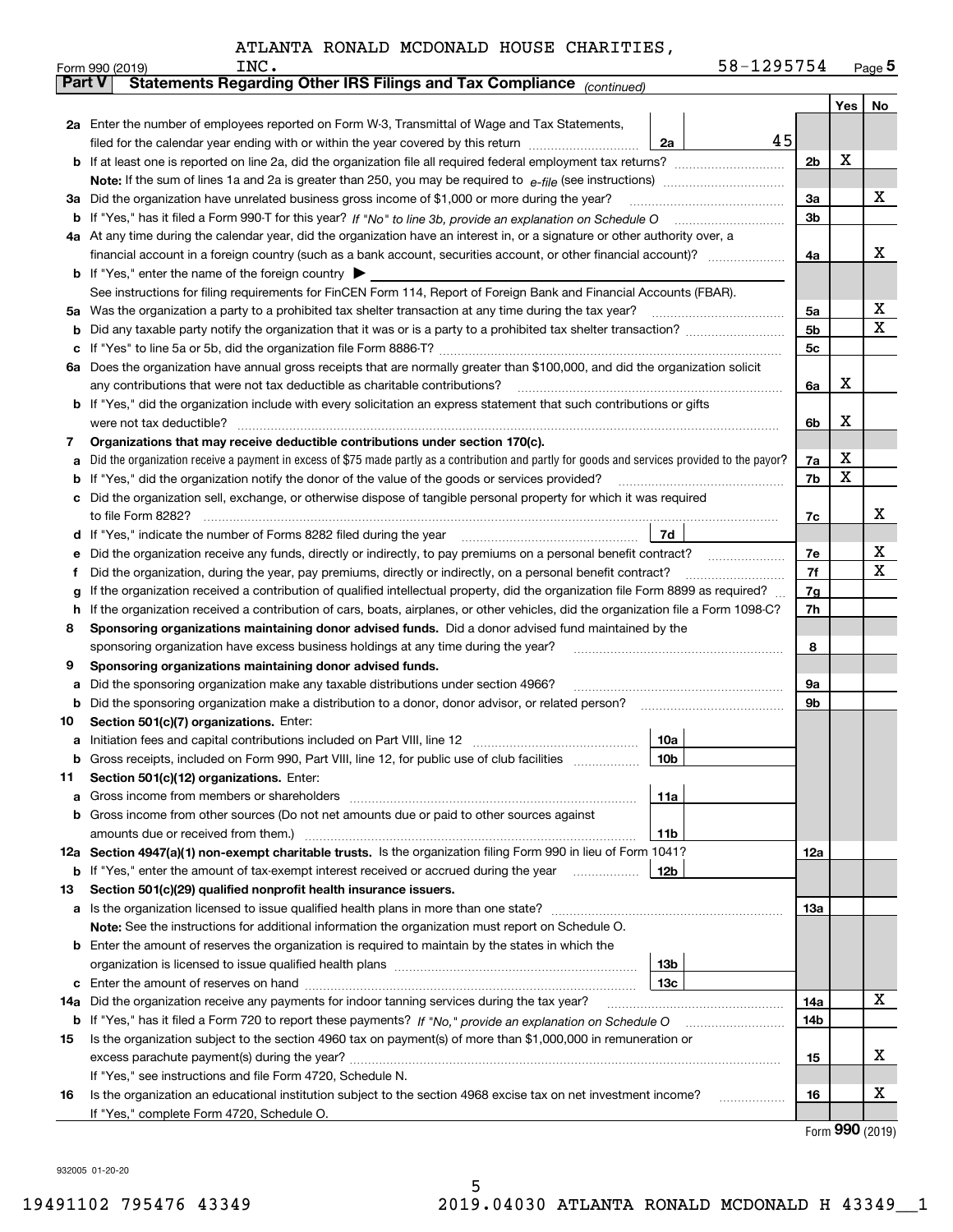|    | to line 8a, 8b, or 10b below, describe the circumstances, processes, or changes on Schedule O. See instructions.                                                                                                                          |                         |                 | $\overline{\mathbf{x}}$ |
|----|-------------------------------------------------------------------------------------------------------------------------------------------------------------------------------------------------------------------------------------------|-------------------------|-----------------|-------------------------|
|    | Check if Schedule O contains a response or note to any line in this Part VI [11] [12] Check if Schedule O contains a response or note to any line in this Part VI<br><b>Section A. Governing Body and Management</b>                      |                         |                 |                         |
|    |                                                                                                                                                                                                                                           |                         | Yes             | No                      |
|    | 33<br>1a<br><b>1a</b> Enter the number of voting members of the governing body at the end of the tax year                                                                                                                                 |                         |                 |                         |
|    | If there are material differences in voting rights among members of the governing body, or if the governing                                                                                                                               |                         |                 |                         |
|    | body delegated broad authority to an executive committee or similar committee, explain on Schedule O.                                                                                                                                     |                         |                 |                         |
|    | 33<br>Enter the number of voting members included on line 1a, above, who are independent<br>1b                                                                                                                                            |                         |                 |                         |
| 2  | Did any officer, director, trustee, or key employee have a family relationship or a business relationship with any other                                                                                                                  |                         |                 |                         |
|    | officer, director, trustee, or key employee?                                                                                                                                                                                              | $\mathbf{2}$            |                 | х                       |
| 3  | Did the organization delegate control over management duties customarily performed by or under the direct supervision                                                                                                                     |                         |                 |                         |
|    |                                                                                                                                                                                                                                           | 3                       |                 | X                       |
| 4  | Did the organization make any significant changes to its governing documents since the prior Form 990 was filed?                                                                                                                          | $\overline{\mathbf{4}}$ |                 | $\overline{\mathbf{x}}$ |
| 5  |                                                                                                                                                                                                                                           | 5                       |                 | $\mathbf X$             |
| 6  | Did the organization have members or stockholders?                                                                                                                                                                                        | 6                       |                 | X                       |
| 7a | Did the organization have members, stockholders, or other persons who had the power to elect or appoint one or                                                                                                                            |                         |                 |                         |
|    |                                                                                                                                                                                                                                           | 7а                      | х               |                         |
|    | <b>b</b> Are any governance decisions of the organization reserved to (or subject to approval by) members, stockholders, or                                                                                                               |                         |                 |                         |
|    | persons other than the governing body?                                                                                                                                                                                                    | 7b                      |                 | х                       |
| 8  | Did the organization contemporaneously document the meetings held or written actions undertaken during the year by the following:                                                                                                         |                         |                 |                         |
| a  |                                                                                                                                                                                                                                           | 8а                      | х               |                         |
| b  |                                                                                                                                                                                                                                           | 8b                      | X               |                         |
| 9  | Is there any officer, director, trustee, or key employee listed in Part VII, Section A, who cannot be reached at the                                                                                                                      |                         |                 |                         |
|    |                                                                                                                                                                                                                                           | 9                       |                 | x                       |
|    | Section B. Policies (This Section B requests information about policies not required by the Internal Revenue Code.)                                                                                                                       |                         |                 |                         |
|    |                                                                                                                                                                                                                                           |                         | <b>Yes</b>      | No<br>X                 |
|    |                                                                                                                                                                                                                                           | 10a                     |                 |                         |
|    | <b>b</b> If "Yes," did the organization have written policies and procedures governing the activities of such chapters, affiliates,                                                                                                       |                         |                 |                         |
|    | and branches to ensure their operations are consistent with the organization's exempt purposes?                                                                                                                                           | 10b                     | х               |                         |
|    | 11a Has the organization provided a complete copy of this Form 990 to all members of its governing body before filing the form?<br><b>b</b> Describe in Schedule O the process, if any, used by the organization to review this Form 990. | 11a                     |                 |                         |
|    |                                                                                                                                                                                                                                           | 12a                     | Х               |                         |
| b  | Were officers, directors, or trustees, and key employees required to disclose annually interests that could give rise to conflicts?                                                                                                       | 12 <sub>b</sub>         | х               |                         |
| c  | Did the organization regularly and consistently monitor and enforce compliance with the policy? If "Yes," describe                                                                                                                        |                         |                 |                         |
|    |                                                                                                                                                                                                                                           | 12c                     | х               |                         |
|    | in Schedule O how this was done <i>maching and a content of the series</i> and the series of the series of the series o                                                                                                                   | 13 <sup>13</sup>        | $\mathbf X$     |                         |
| 14 | Did the organization have a written document retention and destruction policy? [11] manufaction policy? [11] manufaction policy? [11] manufaction policy? [11] manufaction policy? [11] manufaction policy? [11] manufaction p            | 14                      | X               |                         |
| 15 | Did the process for determining compensation of the following persons include a review and approval by independent                                                                                                                        |                         |                 |                         |
|    | persons, comparability data, and contemporaneous substantiation of the deliberation and decision?                                                                                                                                         |                         |                 |                         |
|    | a The organization's CEO, Executive Director, or top management official [11] [12] The organization's CEO, Executive Director, or top management official [12] [12] [12] [12] The organization's CEO, Executive Director, or t            | 15a                     | Х               |                         |
|    |                                                                                                                                                                                                                                           | 15b                     | х               |                         |
|    | If "Yes" to line 15a or 15b, describe the process in Schedule O (see instructions).                                                                                                                                                       |                         |                 |                         |
|    | 16a Did the organization invest in, contribute assets to, or participate in a joint venture or similar arrangement with a                                                                                                                 |                         |                 |                         |
|    | taxable entity during the year?                                                                                                                                                                                                           | 16a                     |                 | х                       |
|    | b If "Yes," did the organization follow a written policy or procedure requiring the organization to evaluate its participation                                                                                                            |                         |                 |                         |
|    | in joint venture arrangements under applicable federal tax law, and take steps to safeguard the organization's                                                                                                                            |                         |                 |                         |
|    |                                                                                                                                                                                                                                           | 16b                     |                 |                         |
|    | <b>Section C. Disclosure</b>                                                                                                                                                                                                              |                         |                 |                         |
| 17 | List the states with which a copy of this Form 990 is required to be filed $\blacktriangleright$ GA                                                                                                                                       |                         |                 |                         |
| 18 | Section 6104 requires an organization to make its Forms 1023 (1024 or 1024-A, if applicable), 990, and 990-T (Section 501(c)(3)s only) available                                                                                          |                         |                 |                         |
|    | for public inspection. Indicate how you made these available. Check all that apply.                                                                                                                                                       |                         |                 |                         |
|    | $ X $ Own website<br>$\lfloor x \rfloor$ Upon request<br>Another's website<br>Other (explain on Schedule O)                                                                                                                               |                         |                 |                         |
| 19 | Describe on Schedule O whether (and if so, how) the organization made its governing documents, conflict of interest policy, and financial                                                                                                 |                         |                 |                         |
|    | statements available to the public during the tax year.                                                                                                                                                                                   |                         |                 |                         |
| 20 | State the name, address, and telephone number of the person who possesses the organization's books and records                                                                                                                            |                         |                 |                         |
|    | ANTARES GROUP, INC. - 770-785-7855                                                                                                                                                                                                        |                         |                 |                         |
|    | 1429 IRIS DRIVE, CONYERS, GA<br>30013                                                                                                                                                                                                     |                         |                 |                         |
|    |                                                                                                                                                                                                                                           |                         | Form 990 (2019) |                         |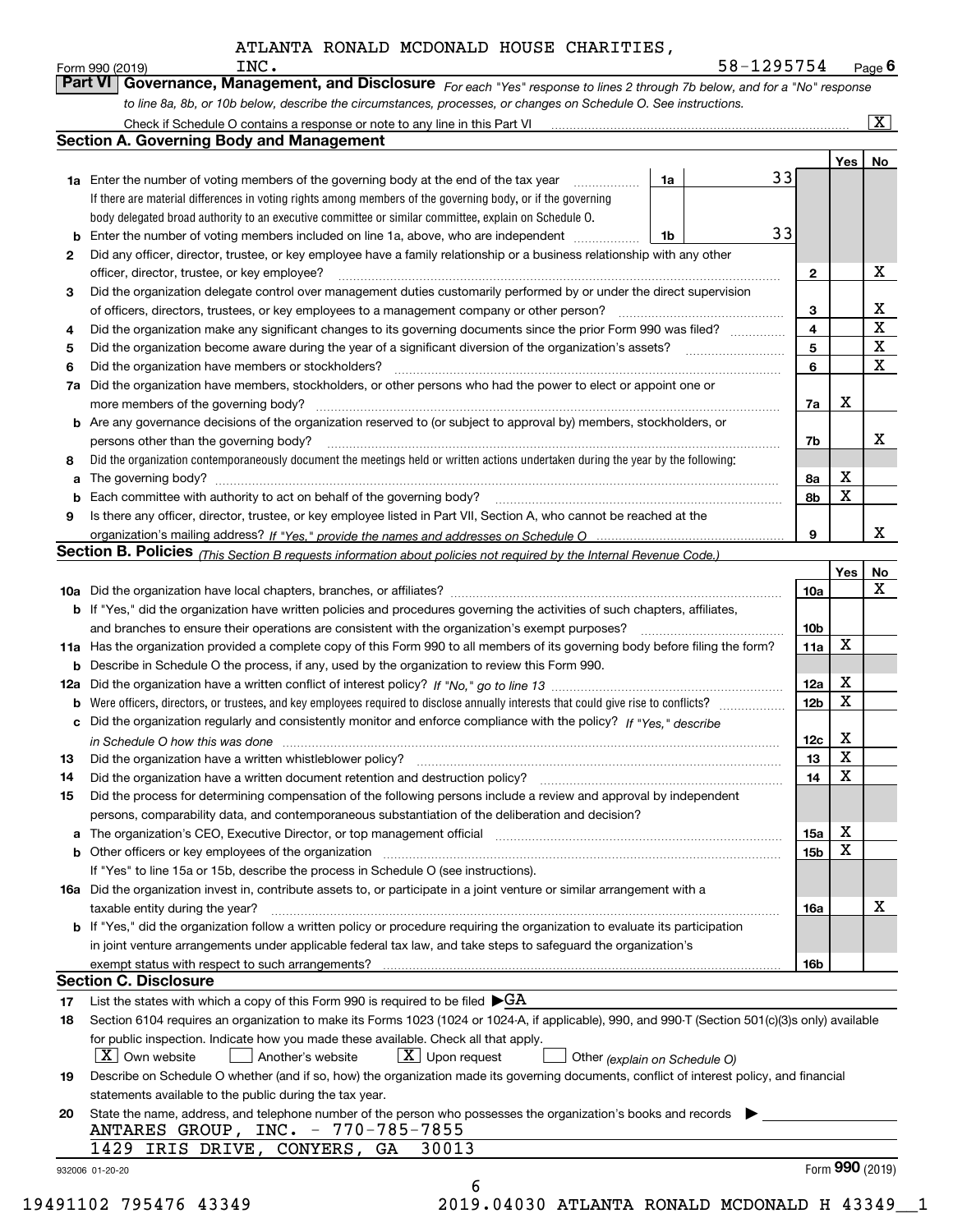$\mathcal{L}^{\text{max}}$ 

| orm 990 (2019) <sup>.</sup> | INC.                                          | 58-1295754                                                                                 | Page <i>I</i> |
|-----------------------------|-----------------------------------------------|--------------------------------------------------------------------------------------------|---------------|
|                             |                                               | Part VII Compensation of Officers, Directors, Trustees, Key Employees, Highest Compensated |               |
|                             | <b>Employees, and Independent Contractors</b> |                                                                                            |               |

Check if Schedule O contains a response or note to any line in this Part VII

**Section A. Officers, Directors, Trustees, Key Employees, and Highest Compensated Employees**

**1a**  Complete this table for all persons required to be listed. Report compensation for the calendar year ending with or within the organization's tax year. **•** List all of the organization's current officers, directors, trustees (whether individuals or organizations), regardless of amount of compensation.

Enter -0- in columns (D), (E), and (F) if no compensation was paid.

 $\bullet$  List all of the organization's  $\,$ current key employees, if any. See instructions for definition of "key employee."

**•** List the organization's five current highest compensated employees (other than an officer, director, trustee, or key employee) who received reportable compensation (Box 5 of Form W-2 and/or Box 7 of Form 1099-MISC) of more than \$100,000 from the organization and any related organizations.

**•** List all of the organization's former officers, key employees, and highest compensated employees who received more than \$100,000 of reportable compensation from the organization and any related organizations.

**former directors or trustees**  ¥ List all of the organization's that received, in the capacity as a former director or trustee of the organization, more than \$10,000 of reportable compensation from the organization and any related organizations.

See instructions for the order in which to list the persons above.

Check this box if neither the organization nor any related organization compensated any current officer, director, or trustee.  $\mathcal{L}^{\text{max}}$ 

| (A)                         | (B)                    |                                         |                       |                         | (C)          |                                                                  |        | (D)                 | (E)                              | (F)                      |
|-----------------------------|------------------------|-----------------------------------------|-----------------------|-------------------------|--------------|------------------------------------------------------------------|--------|---------------------|----------------------------------|--------------------------|
| Name and title              | Average                | Position<br>(do not check more than one |                       |                         |              |                                                                  |        | Reportable          | Reportable                       | Estimated                |
|                             | hours per              |                                         |                       |                         |              | box, unless person is both an<br>officer and a director/trustee) |        | compensation        | compensation                     | amount of                |
|                             | week                   |                                         |                       |                         |              |                                                                  |        | from                | from related                     | other                    |
|                             | (list any<br>hours for |                                         |                       |                         |              |                                                                  |        | the<br>organization | organizations<br>(W-2/1099-MISC) | compensation<br>from the |
|                             | related                |                                         |                       |                         |              |                                                                  |        | (W-2/1099-MISC)     |                                  | organization             |
|                             | organizations          |                                         |                       |                         |              |                                                                  |        |                     |                                  | and related              |
|                             | below                  | Individual trustee or director          | Institutional trustee |                         | Key employee |                                                                  |        |                     |                                  | organizations            |
|                             | line)                  |                                         |                       | Officer                 |              | Highest compensated<br>  employee                                | Former |                     |                                  |                          |
| KAREN BAILEY<br>(1)         | 2.50                   |                                         |                       |                         |              |                                                                  |        |                     |                                  |                          |
| <b>CHAIR</b>                |                        | $\mathbf X$                             |                       | $\overline{\textbf{X}}$ |              |                                                                  |        | 0.                  | $\mathbf 0$ .                    | 0.                       |
| (2)<br>ANDREW JUNG          | 2.50                   |                                         |                       |                         |              |                                                                  |        |                     |                                  |                          |
| VICE CHAIR                  |                        | X                                       |                       | X                       |              |                                                                  |        | 0.                  | 0.                               | $\mathbf 0$ .            |
| (3)<br>RICHARD SPARKMON     | 1.00                   |                                         |                       |                         |              |                                                                  |        |                     |                                  |                          |
| <b>TREASURER</b>            |                        | $\mathbf X$                             |                       | $\overline{\textbf{X}}$ |              |                                                                  |        | $\mathbf 0$ .       | $\mathbf 0$ .                    | $\mathbf 0$ .            |
| <b>JAMES BRIA</b><br>(4)    | 1.00                   |                                         |                       |                         |              |                                                                  |        |                     |                                  |                          |
| BOARD MEMBER                |                        | X                                       |                       |                         |              |                                                                  |        | 0.                  | $\mathbf 0$ .                    | $\mathbf 0$ .            |
| <b>JEREMY BRYANT</b><br>(5) | 1.00                   |                                         |                       |                         |              |                                                                  |        |                     |                                  |                          |
| <b>BOARD MEMBER</b>         |                        | X                                       |                       |                         |              |                                                                  |        | 0.                  | $\mathbf 0$ .                    | $\mathbf 0$ .            |
| HELEN S. CARLOS<br>(6)      | 1.00                   |                                         |                       |                         |              |                                                                  |        |                     |                                  |                          |
| BOARD MEMBER                |                        | X                                       |                       |                         |              |                                                                  |        | $\mathbf 0$ .       | $\mathbf 0$ .                    | $\mathbf 0$ .            |
| JOHN CHRISTIAN<br>(7)       | 1.00                   |                                         |                       |                         |              |                                                                  |        |                     |                                  |                          |
| <b>BOARD MEMBER</b>         |                        | X                                       |                       |                         |              |                                                                  |        | $\mathbf 0$ .       | $\mathbf 0$ .                    | $0_{.}$                  |
| RICHARD DEAUGUSTINIS<br>(8) | 1.00                   |                                         |                       |                         |              |                                                                  |        |                     |                                  |                          |
| <b>BOARD MEMBER</b>         |                        | X                                       |                       |                         |              |                                                                  |        | 0.                  | $\mathbf 0$ .                    | $\mathbf 0$ .            |
| VIVIAN DE JESUS<br>(9)      | 1.00                   |                                         |                       |                         |              |                                                                  |        |                     |                                  |                          |
| <b>BOARD MEMBER</b>         |                        | X                                       |                       |                         |              |                                                                  |        | 0.                  | 0.                               | $\mathbf 0$ .            |
| (10) WILLIAM DONAHUE        | 1.00                   |                                         |                       |                         |              |                                                                  |        |                     |                                  |                          |
| BOARD MEMBER                |                        | X                                       |                       |                         |              |                                                                  |        | 0.                  | $\mathbf 0$ .                    | $0$ .                    |
| (11) DAVID FINE             | 1.00                   |                                         |                       |                         |              |                                                                  |        |                     |                                  |                          |
| <b>BOARD MEMBER</b>         |                        | X                                       |                       |                         |              |                                                                  |        | 0.                  | 0.                               | 0.                       |
| (12) BRIAN FULLER           | 1.00                   |                                         |                       |                         |              |                                                                  |        |                     |                                  |                          |
| <b>BOARD MEMBER</b>         |                        | $\overline{\text{X}}$                   |                       |                         |              |                                                                  |        | 0.                  | $\mathbf 0$ .                    | 0.                       |
| (13) MARK GIBSON            | 1.00                   |                                         |                       |                         |              |                                                                  |        |                     |                                  |                          |
| BOARD MEMBER                |                        | X                                       |                       |                         |              |                                                                  |        | 0.                  | 0.                               | $\mathbf 0$ .            |
| (14) ANTHONY GREENWOOD, JR. | 1.00                   |                                         |                       |                         |              |                                                                  |        |                     |                                  |                          |
| <b>BOARD MEMBER</b>         |                        | $\mathbf x$                             |                       |                         |              |                                                                  |        | $\mathbf 0$ .       | $\mathbf 0$ .                    | $\mathbf 0$ .            |
| (15) CHRIS HALL             | 1.00                   |                                         |                       |                         |              |                                                                  |        |                     |                                  |                          |
| BOARD MEMBER                |                        | X                                       |                       |                         |              |                                                                  |        | 0.                  | 0.                               | $\mathbf 0$ .            |
| (16) LYNN MESSER HAWKINS    | 1.00                   |                                         |                       |                         |              |                                                                  |        |                     |                                  |                          |
| <b>BOARD MEMBER</b>         |                        | X                                       |                       |                         |              |                                                                  |        | 0.                  | $\mathbf 0$ .                    | 0.                       |
| (17) GRACE HUANG            | 1.00                   |                                         |                       |                         |              |                                                                  |        |                     |                                  |                          |
| BOARD MEMBER                |                        | X                                       |                       |                         |              |                                                                  |        | 0.                  | $\mathbf 0$ .                    | 0.                       |
|                             |                        |                                         |                       |                         |              |                                                                  |        |                     |                                  | $\overline{2}$           |

932007 01-20-20

Form (2019) **990**

7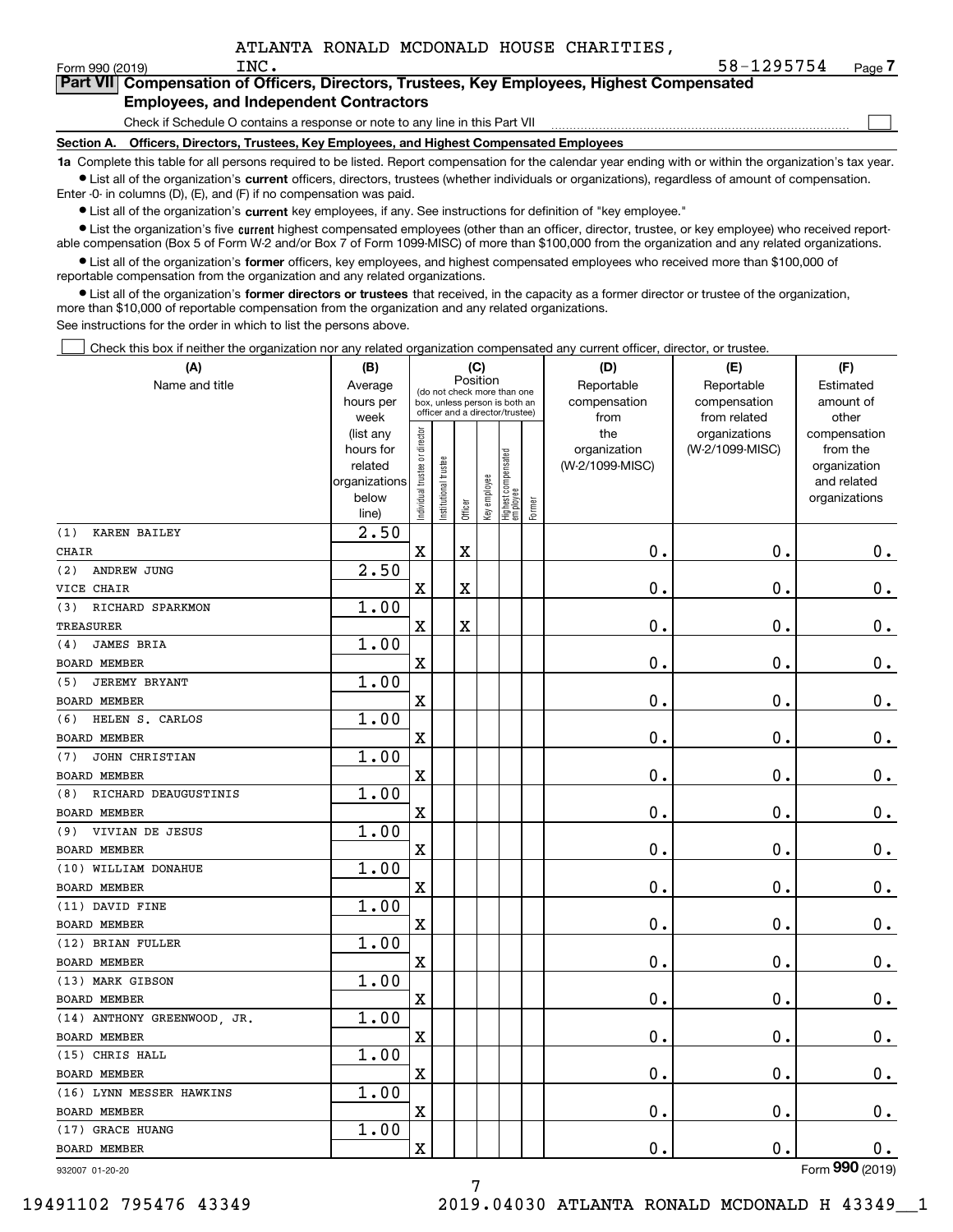**TNC.** 

**8**58-1295754

| INC.<br>Form 990 (2019)                                                                                                                              |               |                                |                        |          |              |                                                              |        |                                | 58-1295754       |   |                     | Page <b>ö</b>    |
|------------------------------------------------------------------------------------------------------------------------------------------------------|---------------|--------------------------------|------------------------|----------|--------------|--------------------------------------------------------------|--------|--------------------------------|------------------|---|---------------------|------------------|
| <b>Part VII</b><br>Section A. Officers, Directors, Trustees, Key Employees, and Highest Compensated Employees (continued)                            |               |                                |                        |          |              |                                                              |        |                                |                  |   |                     |                  |
| (A)                                                                                                                                                  | (B)           |                                |                        | (C)      |              |                                                              |        | (D)                            | (E)              |   | (F)                 |                  |
| Name and title                                                                                                                                       | Average       |                                |                        | Position |              |                                                              |        | Reportable                     | Reportable       |   | Estimated           |                  |
|                                                                                                                                                      | hours per     |                                |                        |          |              | (do not check more than one<br>box, unless person is both an |        | compensation                   | compensation     |   | amount of           |                  |
|                                                                                                                                                      | week          |                                |                        |          |              | officer and a director/trustee)                              |        | from                           | from related     |   | other               |                  |
|                                                                                                                                                      | (list any     |                                |                        |          |              |                                                              |        | the                            | organizations    |   | compensation        |                  |
|                                                                                                                                                      | hours for     |                                |                        |          |              |                                                              |        | organization                   | (W-2/1099-MISC)  |   | from the            |                  |
|                                                                                                                                                      | related       |                                |                        |          |              |                                                              |        | (W-2/1099-MISC)                |                  |   | organization        |                  |
|                                                                                                                                                      | organizations |                                |                        |          |              |                                                              |        |                                |                  |   | and related         |                  |
|                                                                                                                                                      | below         |                                |                        |          |              |                                                              |        |                                |                  |   | organizations       |                  |
|                                                                                                                                                      | line)         | Individual trustee or director | In stitutional trustee | Officer  | Key employee | Highest compensated<br> employee                             | Former |                                |                  |   |                     |                  |
|                                                                                                                                                      |               |                                |                        |          |              |                                                              |        |                                |                  |   |                     |                  |
| (18) RAJE KANTAMNENI                                                                                                                                 | 1.00          |                                |                        |          |              |                                                              |        |                                |                  |   |                     |                  |
| BOARD MEMBER                                                                                                                                         |               | X                              |                        |          |              |                                                              |        | 0.                             | 0.               |   |                     | 0.               |
| (19) THOMAS KIRBO                                                                                                                                    | 1.00          |                                |                        |          |              |                                                              |        |                                |                  |   |                     |                  |
| BOARD MEMBER                                                                                                                                         |               | $\mathbf X$                    |                        |          |              |                                                              |        | 0.                             | 0.               |   |                     | 0.               |
| (20) GILLES LECLERC                                                                                                                                  | 1.00          |                                |                        |          |              |                                                              |        |                                |                  |   |                     |                  |
| <b>BOARD MEMBER</b>                                                                                                                                  |               | $\mathbf X$                    |                        |          |              |                                                              |        | 0.                             | 0.               |   |                     | 0.               |
| (21) CHRISTOPHER MARINAC                                                                                                                             | 1.00          |                                |                        |          |              |                                                              |        |                                |                  |   |                     |                  |
|                                                                                                                                                      |               |                                |                        |          |              |                                                              |        |                                |                  |   |                     |                  |
| <b>BOARD MEMBER</b>                                                                                                                                  |               | $\mathbf X$                    |                        |          |              |                                                              |        | 0.                             | 0.               |   |                     | 0.               |
| (22) DJ MITCHELL III                                                                                                                                 | 1.00          |                                |                        |          |              |                                                              |        |                                |                  |   |                     |                  |
| BOARD MEMBER                                                                                                                                         |               | $\mathbf X$                    |                        |          |              |                                                              |        | 0.                             | 0.               |   |                     | 0.               |
| (23) CINDY NOFI                                                                                                                                      | 1.00          |                                |                        |          |              |                                                              |        |                                |                  |   |                     |                  |
| BOARD MEMBER                                                                                                                                         |               | $\mathbf X$                    |                        |          |              |                                                              |        | 0.                             | 0.               |   |                     | 0.               |
| (24) MURIEL POWELL                                                                                                                                   | 1.00          |                                |                        |          |              |                                                              |        |                                |                  |   |                     |                  |
| BOARD MEMBER                                                                                                                                         |               | $\mathbf X$                    |                        |          |              |                                                              |        | 0.                             | 0.               |   |                     | 0.               |
|                                                                                                                                                      |               |                                |                        |          |              |                                                              |        |                                |                  |   |                     |                  |
| (25) MATTHEW RICHARDSON                                                                                                                              | 1.00          |                                |                        |          |              |                                                              |        |                                |                  |   |                     |                  |
| BOARD MEMBER                                                                                                                                         |               | $\mathbf X$                    |                        |          |              |                                                              |        | 0.                             | 0.               |   |                     | 0.               |
| (26) DR. DAN SALINAS                                                                                                                                 | 1.00          |                                |                        |          |              |                                                              |        |                                |                  |   |                     |                  |
| <b>BOARD MEMBER</b>                                                                                                                                  |               | $\mathbf X$                    |                        |          |              |                                                              |        | 0.                             | 0.               |   |                     | 0.               |
|                                                                                                                                                      |               |                                |                        |          |              |                                                              |        | $\mathbf 0$ .                  | $\overline{0}$ . |   |                     | $\overline{0}$ . |
|                                                                                                                                                      |               |                                |                        |          |              |                                                              |        | 522,972.                       | 0.               |   |                     | 24,852.          |
| c Total from continuation sheets to Part VII, Section A manufactured by                                                                              |               |                                |                        |          |              |                                                              |        | 522,972.                       | 0.               |   |                     | 24,852.          |
|                                                                                                                                                      |               |                                |                        |          |              |                                                              |        |                                |                  |   |                     |                  |
| Total number of individuals (including but not limited to those listed above) who received more than \$100,000 of reportable<br>$\mathbf{2}$         |               |                                |                        |          |              |                                                              |        |                                |                  |   |                     |                  |
| compensation from the organization $\blacktriangleright$                                                                                             |               |                                |                        |          |              |                                                              |        |                                |                  |   |                     | 3                |
|                                                                                                                                                      |               |                                |                        |          |              |                                                              |        |                                |                  |   | Yes                 | No               |
| 3<br>Did the organization list any former officer, director, trustee, key employee, or highest compensated employee on                               |               |                                |                        |          |              |                                                              |        |                                |                  |   |                     |                  |
| line 1a? If "Yes," complete Schedule J for such individual manufactured contained and the line 1a? If "Yes," complete Schedule J for such individual |               |                                |                        |          |              |                                                              |        |                                |                  | 3 |                     | х                |
| For any individual listed on line 1a, is the sum of reportable compensation and other compensation from the organization<br>4                        |               |                                |                        |          |              |                                                              |        |                                |                  |   |                     |                  |
|                                                                                                                                                      |               |                                |                        |          |              |                                                              |        |                                |                  |   |                     |                  |
|                                                                                                                                                      |               |                                |                        |          |              |                                                              |        |                                |                  | 4 | X                   |                  |
| Did any person listed on line 1a receive or accrue compensation from any unrelated organization or individual for services<br>5                      |               |                                |                        |          |              |                                                              |        |                                |                  |   |                     |                  |
|                                                                                                                                                      |               |                                |                        |          |              |                                                              |        |                                |                  | 5 |                     | х                |
| <b>Section B. Independent Contractors</b>                                                                                                            |               |                                |                        |          |              |                                                              |        |                                |                  |   |                     |                  |
| Complete this table for your five highest compensated independent contractors that received more than \$100,000 of compensation from<br>1            |               |                                |                        |          |              |                                                              |        |                                |                  |   |                     |                  |
| the organization. Report compensation for the calendar year ending with or within the organization's tax year.                                       |               |                                |                        |          |              |                                                              |        |                                |                  |   |                     |                  |
|                                                                                                                                                      |               |                                |                        |          |              |                                                              |        |                                |                  |   |                     |                  |
| (A)<br>Name and business address                                                                                                                     |               |                                |                        |          |              |                                                              |        | (B)<br>Description of services |                  |   | (C)<br>Compensation |                  |
|                                                                                                                                                      |               |                                | <b>NONE</b>            |          |              |                                                              |        |                                |                  |   |                     |                  |
|                                                                                                                                                      |               |                                |                        |          |              |                                                              |        |                                |                  |   |                     |                  |
|                                                                                                                                                      |               |                                |                        |          |              |                                                              |        |                                |                  |   |                     |                  |
|                                                                                                                                                      |               |                                |                        |          |              |                                                              |        |                                |                  |   |                     |                  |
|                                                                                                                                                      |               |                                |                        |          |              |                                                              |        |                                |                  |   |                     |                  |
|                                                                                                                                                      |               |                                |                        |          |              |                                                              |        |                                |                  |   |                     |                  |
|                                                                                                                                                      |               |                                |                        |          |              |                                                              |        |                                |                  |   |                     |                  |
|                                                                                                                                                      |               |                                |                        |          |              |                                                              |        |                                |                  |   |                     |                  |
|                                                                                                                                                      |               |                                |                        |          |              |                                                              |        |                                |                  |   |                     |                  |
|                                                                                                                                                      |               |                                |                        |          |              |                                                              |        |                                |                  |   |                     |                  |
|                                                                                                                                                      |               |                                |                        |          |              |                                                              |        |                                |                  |   |                     |                  |
|                                                                                                                                                      |               |                                |                        |          |              |                                                              |        |                                |                  |   |                     |                  |
| Total number of independent contractors (including but not limited to those listed above) who received more than<br>2                                |               |                                |                        |          |              |                                                              |        |                                |                  |   |                     |                  |
| \$100,000 of compensation from the organization                                                                                                      |               |                                |                        |          | 0            |                                                              |        |                                |                  |   |                     |                  |

932008 01-20-20 SEE PART VII, SECTION A CONTINUATION SHEETS Form (2019) **990**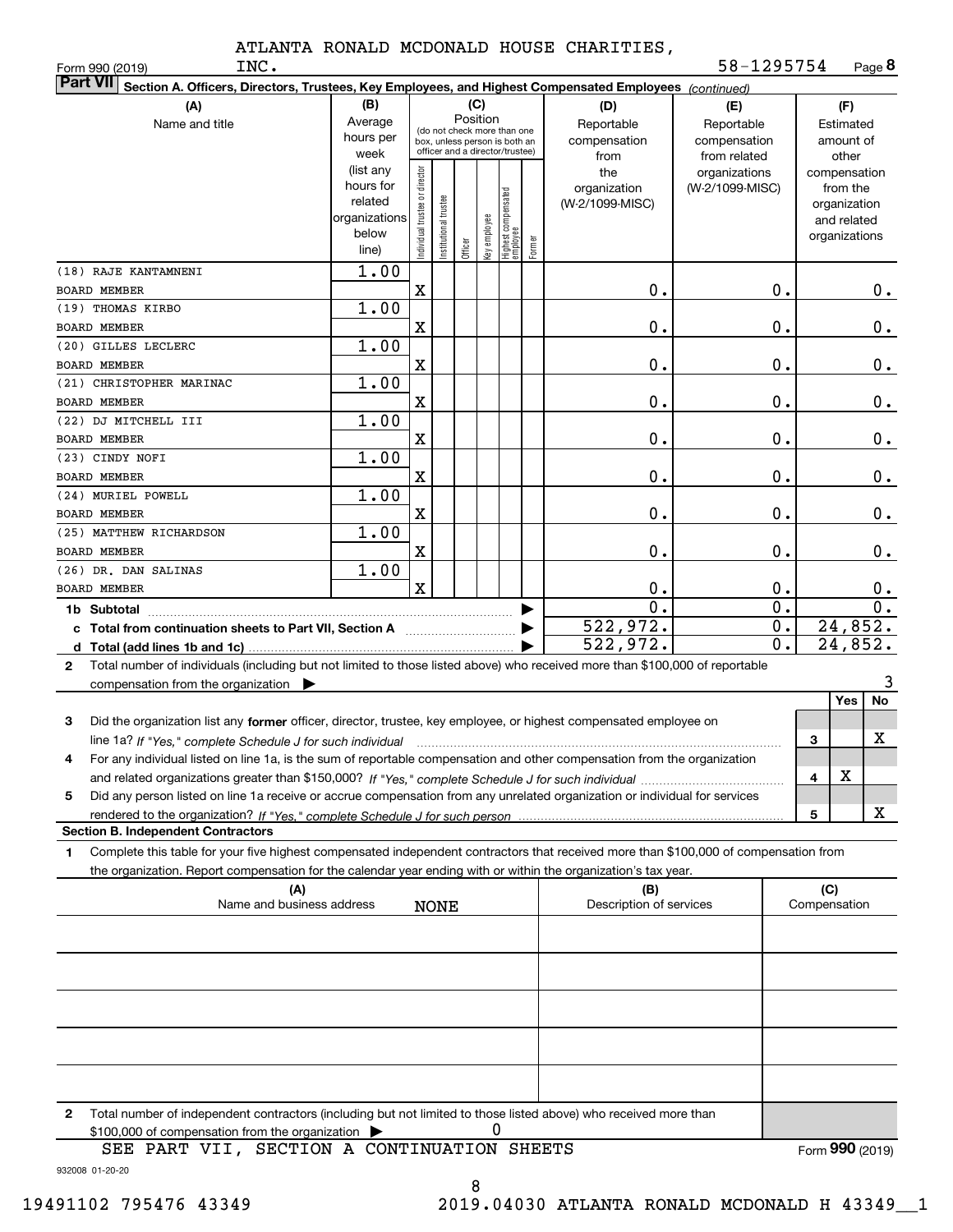Form 990

| Part VII Section A. Officers, Directors, Trustees, Key Employees, and Highest Compensated Employees (continued) |                |                                |                        |         |              |                              |        |                 |                                  |                          |
|-----------------------------------------------------------------------------------------------------------------|----------------|--------------------------------|------------------------|---------|--------------|------------------------------|--------|-----------------|----------------------------------|--------------------------|
| (A)                                                                                                             | (B)            |                                |                        |         | (C)          |                              |        | (D)             | (E)                              | (F)                      |
| Name and title                                                                                                  | Average        |                                |                        |         | Position     |                              |        | Reportable      | Reportable                       | Estimated                |
|                                                                                                                 | hours          |                                | (check all that apply) |         |              |                              |        | compensation    | compensation                     | amount of                |
|                                                                                                                 | per<br>week    |                                |                        |         |              |                              |        | from<br>the     | from related                     | other                    |
|                                                                                                                 | (list any      |                                |                        |         |              |                              |        | organization    | organizations<br>(W-2/1099-MISC) | compensation<br>from the |
|                                                                                                                 | hours for      |                                |                        |         |              |                              |        | (W-2/1099-MISC) |                                  | organization             |
|                                                                                                                 | related        |                                |                        |         |              |                              |        |                 |                                  | and related              |
|                                                                                                                 | organizations  |                                |                        |         |              |                              |        |                 |                                  | organizations            |
|                                                                                                                 | below<br>line) | Individual trustee or director | Institutional trustee  | Officer | Key employee | Highest compensated employee | Former |                 |                                  |                          |
| (27) SHARLENE SMITH                                                                                             | 1.00           |                                |                        |         |              |                              |        |                 |                                  |                          |
| BOARD MEMBER                                                                                                    |                | $\mathbf X$                    |                        |         |              |                              |        | 0.              | $0$ .                            | $\pmb{0}$ .              |
| (28) PAM STORM                                                                                                  | 1.00           |                                |                        |         |              |                              |        |                 |                                  |                          |
| BOARD MEMBER                                                                                                    |                | $\mathbf x$                    |                        |         |              |                              |        | $0$ .           | $0$ .                            | 0.                       |
| (29) JOHN STROM                                                                                                 | 1.00           |                                |                        |         |              |                              |        |                 |                                  |                          |
| <b>BOARD MEMBER</b>                                                                                             |                | $\mathbf X$                    |                        |         |              |                              |        | $0$ .           | $\mathbf 0$ .                    | 0.                       |
| (30) JOHN TAMASI                                                                                                | 1.00           |                                |                        |         |              |                              |        |                 |                                  |                          |
| BOARD MEMBER                                                                                                    |                | $\mathbf X$                    |                        |         |              |                              |        | $0$ .           | $0$ .                            | 0.                       |
| (31) ROBERT WARD                                                                                                | 1.00           |                                |                        |         |              |                              |        |                 |                                  |                          |
| BOARD MEMBER                                                                                                    |                | $\mathbf X$                    |                        |         |              |                              |        | $0$ .           | 0.                               | 0.                       |
| (32) WYATT WHALEY                                                                                               | 1.00           |                                |                        |         |              |                              |        |                 |                                  |                          |
| BOARD MEMBER                                                                                                    |                | $\mathbf X$                    |                        |         |              |                              |        | $0$ .           | 0.                               | 0.                       |
| (33) S. CLIFTON WILLIMON, M.D.                                                                                  | 1.00           |                                |                        |         |              |                              |        |                 |                                  |                          |
| BOARD MEMBER                                                                                                    |                | $\mathbf X$                    |                        |         |              |                              |        | $0$ .           | $0$ .                            | $\pmb{0}$ .              |
| (34) BETH HOWELL                                                                                                | 40.00          |                                |                        |         |              |                              |        |                 |                                  |                          |
| PRESIDENT & CEO                                                                                                 |                |                                |                        | X       |              |                              |        | 261,291.        | $\mathbf 0$ .                    | 11,768.                  |
| (35) KIM CUNNINGHAM                                                                                             | 40.00          |                                |                        |         |              |                              |        |                 |                                  |                          |
| VP OF OPERATIONS                                                                                                |                |                                |                        | X       |              |                              |        | 109,275.        | $\mathbf 0$ .                    | 5,464.                   |
| (36) MELINDA KELLEHER<br>VP OF DEVELOPMENT                                                                      | 40.00          |                                |                        |         |              |                              |        |                 |                                  |                          |
|                                                                                                                 |                |                                |                        | X       |              |                              |        | 152,406.        | $\mathbf 0$ .                    | 7,620.                   |
|                                                                                                                 |                |                                |                        |         |              |                              |        |                 |                                  |                          |
|                                                                                                                 |                |                                |                        |         |              |                              |        |                 |                                  |                          |
|                                                                                                                 |                |                                |                        |         |              |                              |        |                 |                                  |                          |
|                                                                                                                 |                |                                |                        |         |              |                              |        |                 |                                  |                          |
|                                                                                                                 |                |                                |                        |         |              |                              |        |                 |                                  |                          |
|                                                                                                                 |                |                                |                        |         |              |                              |        |                 |                                  |                          |
|                                                                                                                 |                |                                |                        |         |              |                              |        |                 |                                  |                          |
|                                                                                                                 |                |                                |                        |         |              |                              |        |                 |                                  |                          |
|                                                                                                                 |                |                                |                        |         |              |                              |        |                 |                                  |                          |
|                                                                                                                 |                |                                |                        |         |              |                              |        |                 |                                  |                          |
|                                                                                                                 |                |                                |                        |         |              |                              |        |                 |                                  |                          |
|                                                                                                                 |                |                                |                        |         |              |                              |        |                 |                                  |                          |
|                                                                                                                 |                |                                |                        |         |              |                              |        |                 |                                  |                          |
|                                                                                                                 |                |                                |                        |         |              |                              |        |                 |                                  |                          |
|                                                                                                                 |                |                                |                        |         |              |                              |        |                 |                                  |                          |
|                                                                                                                 |                |                                |                        |         |              |                              |        |                 |                                  |                          |
|                                                                                                                 |                |                                |                        |         |              |                              |        |                 |                                  |                          |
|                                                                                                                 |                |                                |                        |         |              |                              |        |                 |                                  |                          |
|                                                                                                                 |                |                                |                        |         |              |                              |        |                 |                                  |                          |
|                                                                                                                 |                |                                |                        |         |              |                              |        |                 |                                  |                          |
| Total to Part VII, Section A, line 1c                                                                           |                |                                |                        |         |              |                              |        | 522,972.        |                                  | 24,852.                  |

932201 04-01-19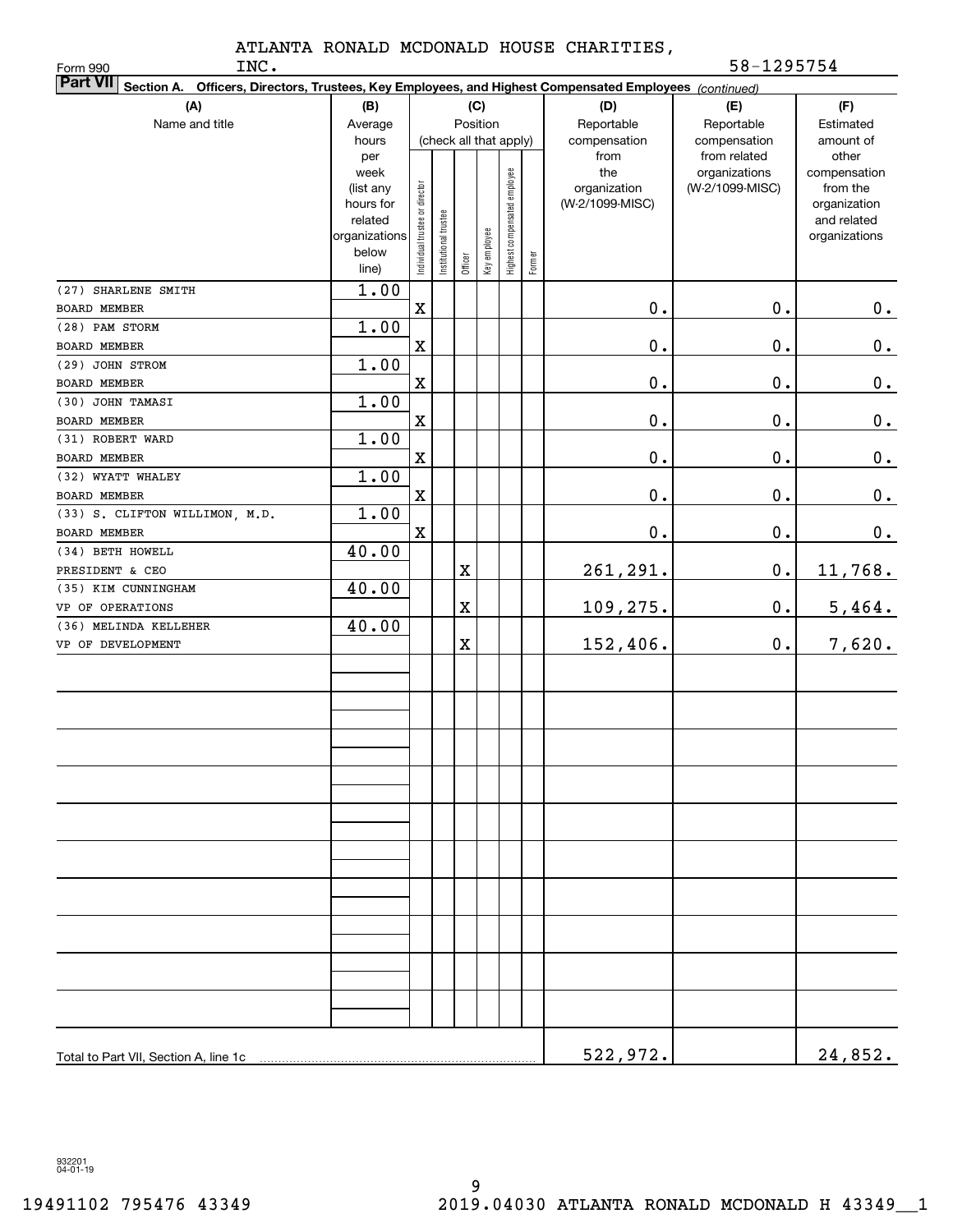|                                                                   |     |    | INC.<br>Form 990 (2019)                                                                                                |                      |                      |                                       | 58-1295754                  | Page 9                  |
|-------------------------------------------------------------------|-----|----|------------------------------------------------------------------------------------------------------------------------|----------------------|----------------------|---------------------------------------|-----------------------------|-------------------------|
| <b>Part VIII</b>                                                  |     |    | <b>Statement of Revenue</b>                                                                                            |                      |                      |                                       |                             |                         |
|                                                                   |     |    | Check if Schedule O contains a response or note to any line in this Part VIII                                          |                      |                      |                                       |                             |                         |
|                                                                   |     |    |                                                                                                                        |                      | (A)<br>Total revenue | $\overline{(B)}$<br>Related or exempt | $\overline{C}$<br>Unrelated | (D)<br>Revenue excluded |
|                                                                   |     |    |                                                                                                                        |                      |                      | function revenue                      | business revenue            | from tax under          |
|                                                                   |     |    |                                                                                                                        |                      |                      |                                       |                             | sections 512 - 514      |
|                                                                   |     |    | 1 a Federated campaigns<br>1a                                                                                          |                      |                      |                                       |                             |                         |
| Contributions, Gifts, Grants<br><u>land Other Similar Amounts</u> |     |    | 1 <sub>b</sub><br><b>b</b> Membership dues<br>$\overline{\phantom{a}}$                                                 |                      |                      |                                       |                             |                         |
|                                                                   |     |    | 1 <sub>c</sub><br>c Fundraising events <i></i>                                                                         | 744,041.             |                      |                                       |                             |                         |
|                                                                   |     |    | 1d<br>d Related organizations<br>.                                                                                     |                      |                      |                                       |                             |                         |
|                                                                   |     |    | e Government grants (contributions)<br>1e                                                                              |                      |                      |                                       |                             |                         |
|                                                                   |     |    | f All other contributions, gifts, grants, and                                                                          |                      |                      |                                       |                             |                         |
|                                                                   |     |    | similar amounts not included above<br>1f                                                                               | 4, 102, 234.         |                      |                                       |                             |                         |
|                                                                   |     |    | $1g$ $\frac{1}{3}$<br>g Noncash contributions included in lines 1a-1f                                                  | 482,837.             |                      |                                       |                             |                         |
|                                                                   |     |    | <b>h</b> Total. Add lines 1a-1f                                                                                        |                      | 4,846,275.           |                                       |                             |                         |
|                                                                   |     |    |                                                                                                                        | <b>Business Code</b> |                      |                                       |                             |                         |
|                                                                   |     | 2a | ROOM CONTRIBUTIONS                                                                                                     | 624200               | 95,170.              | 95,170.                               |                             |                         |
| Program Service<br>Revenue                                        |     | b  | <u> 1980 - Johann Barbara, martxa alemaniar a</u>                                                                      |                      |                      |                                       |                             |                         |
|                                                                   |     | c  |                                                                                                                        |                      |                      |                                       |                             |                         |
|                                                                   |     | d  | <u> 1989 - Johann Barn, mars ann an t-Amhain ann an t-Amhain an t-Amhain an t-Amhain an t-Amhain an t-Amhain an t-</u> |                      |                      |                                       |                             |                         |
|                                                                   |     | е  |                                                                                                                        |                      |                      |                                       |                             |                         |
|                                                                   |     |    |                                                                                                                        |                      |                      |                                       |                             |                         |
|                                                                   |     | a  |                                                                                                                        |                      | 95,170.              |                                       |                             |                         |
|                                                                   | 3   |    | Investment income (including dividends, interest, and                                                                  |                      |                      |                                       |                             |                         |
|                                                                   |     |    |                                                                                                                        |                      | 194,915.             |                                       |                             | 194,915.                |
|                                                                   | 4   |    | Income from investment of tax-exempt bond proceeds                                                                     |                      |                      |                                       |                             |                         |
|                                                                   | 5   |    |                                                                                                                        |                      |                      |                                       |                             |                         |
|                                                                   |     |    | (i) Real                                                                                                               | (ii) Personal        |                      |                                       |                             |                         |
|                                                                   |     | 6а | Gross rents<br>6a                                                                                                      |                      |                      |                                       |                             |                         |
|                                                                   |     |    | <b>b</b> Less: rental expenses $\ldots$<br>6b                                                                          |                      |                      |                                       |                             |                         |
|                                                                   |     | c  | Rental income or (loss)<br>6c                                                                                          |                      |                      |                                       |                             |                         |
|                                                                   |     |    | d Net rental income or (loss)                                                                                          |                      |                      |                                       |                             |                         |
|                                                                   |     |    | (i) Securities<br>7 a Gross amount from sales of                                                                       | (ii) Other           |                      |                                       |                             |                         |
|                                                                   |     |    | 4,917,562.<br>assets other than inventory<br>7a                                                                        |                      |                      |                                       |                             |                         |
|                                                                   |     |    | <b>b</b> Less: cost or other basis                                                                                     |                      |                      |                                       |                             |                         |
|                                                                   |     |    | 4,863,938.<br>7b<br>and sales expenses                                                                                 |                      |                      |                                       |                             |                         |
| evenue                                                            |     |    | 53,624.<br>7c<br>c Gain or (loss)                                                                                      |                      |                      |                                       |                             |                         |
|                                                                   |     |    |                                                                                                                        |                      | 53,624.              |                                       |                             | 53,624.                 |
| Other R                                                           |     |    | 8 a Gross income from fundraising events (not                                                                          |                      |                      |                                       |                             |                         |
|                                                                   |     |    | including \$ 744, 041. of                                                                                              |                      |                      |                                       |                             |                         |
|                                                                   |     |    | contributions reported on line 1c). See                                                                                |                      |                      |                                       |                             |                         |
|                                                                   |     |    | 8a                                                                                                                     | 802,885.             |                      |                                       |                             |                         |
|                                                                   |     |    | 8b                                                                                                                     | 458,718.             |                      |                                       |                             |                         |
|                                                                   |     |    | c Net income or (loss) from fundraising events                                                                         | ▶                    | 344.167.             |                                       |                             | 344, 167.               |
|                                                                   |     |    | 9 a Gross income from gaming activities. See                                                                           |                      |                      |                                       |                             |                         |
|                                                                   |     |    | 9a                                                                                                                     | 154,034.             |                      |                                       |                             |                         |
|                                                                   |     |    | 9 <sub>b</sub><br><b>b</b> Less: direct expenses <b>contained b</b> Less: direct expenses                              | 55,481.              |                      |                                       |                             |                         |
|                                                                   |     |    | c Net income or (loss) from gaming activities                                                                          | ▶                    | 98,553.              |                                       |                             | 98,553.                 |
|                                                                   |     |    | 10 a Gross sales of inventory, less returns                                                                            |                      |                      |                                       |                             |                         |
|                                                                   |     |    | 10a                                                                                                                    |                      |                      |                                       |                             |                         |
|                                                                   |     |    | 10bl                                                                                                                   |                      |                      |                                       |                             |                         |
|                                                                   |     |    | c Net income or (loss) from sales of inventory                                                                         |                      |                      |                                       |                             |                         |
|                                                                   |     |    |                                                                                                                        | <b>Business Code</b> |                      |                                       |                             |                         |
| Miscellaneous<br>Revenue                                          | 11a |    | <u> 1989 - Johann Barbara, martin amerikan basar dan berasal dalam basa dalam basar dalam basar dalam basa dalam</u>   |                      |                      |                                       |                             |                         |
|                                                                   |     | b  |                                                                                                                        |                      |                      |                                       |                             |                         |
|                                                                   |     | c  |                                                                                                                        |                      |                      |                                       |                             |                         |
|                                                                   |     |    |                                                                                                                        |                      |                      |                                       |                             |                         |
|                                                                   |     |    |                                                                                                                        | ▶                    |                      |                                       |                             |                         |
|                                                                   | 12  |    |                                                                                                                        | ь                    | 5,632,704.           | 95,170.                               | $\mathbf{0}$ .              | 691,259.                |
| 932009 01-20-20                                                   |     |    |                                                                                                                        |                      |                      |                                       |                             | Form 990 (2019)         |

932009 01-20-20

10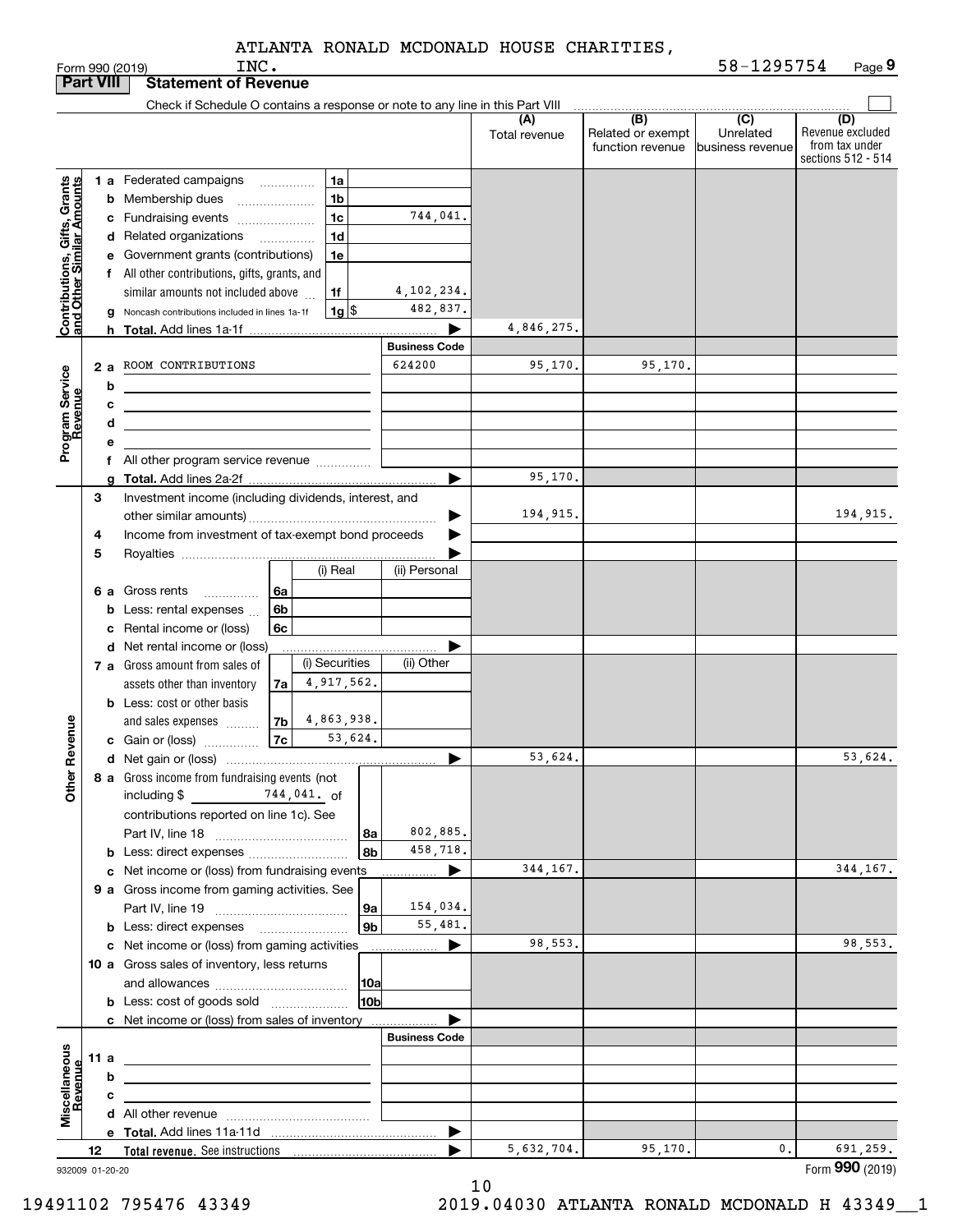**Part IX Statement of Functional Expenses**

|              | Section 501(c)(3) and 501(c)(4) organizations must complete all columns. All other organizations must complete column (A).                                                                                 |                        |                                    |                                           |                                |
|--------------|------------------------------------------------------------------------------------------------------------------------------------------------------------------------------------------------------------|------------------------|------------------------------------|-------------------------------------------|--------------------------------|
|              | Check if Schedule O contains a response or note to any line in this Part IX                                                                                                                                |                        |                                    |                                           |                                |
|              | Do not include amounts reported on lines 6b,<br>7b, 8b, 9b, and 10b of Part VIII.                                                                                                                          | (A)<br>Total expenses  | (B)<br>Program service<br>expenses | (C)<br>Management and<br>general expenses | (D)<br>Fundraising<br>expenses |
| 1.           | Grants and other assistance to domestic organizations                                                                                                                                                      |                        |                                    |                                           |                                |
|              | and domestic governments. See Part IV, line 21                                                                                                                                                             |                        |                                    |                                           |                                |
| $\mathbf{2}$ | Grants and other assistance to domestic                                                                                                                                                                    |                        |                                    |                                           |                                |
|              | individuals. See Part IV, line 22                                                                                                                                                                          | 37,692.                | 37,692.                            |                                           |                                |
| 3            | Grants and other assistance to foreign                                                                                                                                                                     |                        |                                    |                                           |                                |
|              | organizations, foreign governments, and foreign                                                                                                                                                            |                        |                                    |                                           |                                |
|              | individuals. See Part IV, lines 15 and 16                                                                                                                                                                  |                        |                                    |                                           |                                |
| 4            | Benefits paid to or for members                                                                                                                                                                            |                        |                                    |                                           |                                |
| 5            | Compensation of current officers, directors,                                                                                                                                                               |                        |                                    |                                           |                                |
|              | trustees, and key employees                                                                                                                                                                                | 522,972.               | 353,633.                           | 43,772.                                   | <u>125,567.</u>                |
| 6            | Compensation not included above to disqualified                                                                                                                                                            |                        |                                    |                                           |                                |
|              | persons (as defined under section 4958(f)(1)) and                                                                                                                                                          |                        |                                    |                                           |                                |
|              | persons described in section $4958(c)(3)(B)$                                                                                                                                                               |                        |                                    |                                           |                                |
| 7            |                                                                                                                                                                                                            | 1,305,898.             | 934,127.                           | 56,914.                                   | 314,857.                       |
| 8            | Pension plan accruals and contributions (include                                                                                                                                                           |                        |                                    |                                           |                                |
|              | section 401(k) and 403(b) employer contributions)                                                                                                                                                          | 59,333.                | <u>39,202.</u>                     | $\frac{3,671}{10,630}$ .                  | $16,460$ .                     |
| 9            |                                                                                                                                                                                                            | 189, 295.              | 134, 201.                          |                                           | 44, 464.                       |
| 10           |                                                                                                                                                                                                            | 133,094.               | 94, 230.                           | 7,109.                                    | 31,755.                        |
| 11           | Fees for services (nonemployees):                                                                                                                                                                          |                        |                                    |                                           |                                |
| a            |                                                                                                                                                                                                            |                        |                                    |                                           |                                |
| b            |                                                                                                                                                                                                            |                        |                                    |                                           |                                |
| c            |                                                                                                                                                                                                            | $\overline{56}$ , 990. |                                    | 56,990.                                   |                                |
| d            |                                                                                                                                                                                                            |                        |                                    |                                           |                                |
| е            | Professional fundraising services. See Part IV, line 17                                                                                                                                                    | 83,178.                |                                    |                                           | 83,178.                        |
| f            | Investment management fees                                                                                                                                                                                 | 21,931.                |                                    | 21,931.                                   |                                |
| g            | Other. (If line 11g amount exceeds 10% of line 25,                                                                                                                                                         |                        |                                    |                                           |                                |
|              | column (A) amount, list line 11g expenses on Sch O.)                                                                                                                                                       | 40, 210.               |                                    | 40, 210.                                  |                                |
| 12           |                                                                                                                                                                                                            | 119,710.               | 78,926.                            | 40,784.                                   |                                |
| 13           |                                                                                                                                                                                                            | 105,094.               | 70,459.                            | 34,635.                                   |                                |
| 14           |                                                                                                                                                                                                            | 190,123.               | 105,308.                           | 84,815.                                   |                                |
| 15           |                                                                                                                                                                                                            |                        |                                    |                                           |                                |
| 16           |                                                                                                                                                                                                            | 203,414.               | 203,414.                           |                                           |                                |
| 17           |                                                                                                                                                                                                            |                        |                                    |                                           |                                |
| 18           | Payments of travel or entertainment expenses                                                                                                                                                               |                        |                                    |                                           |                                |
|              | for any federal, state, or local public officials                                                                                                                                                          |                        |                                    |                                           |                                |
| 19           | Conferences, conventions, and meetings                                                                                                                                                                     | 5,869.                 |                                    | 5,869.                                    |                                |
| 20           | Interest                                                                                                                                                                                                   |                        |                                    |                                           |                                |
| 21           |                                                                                                                                                                                                            | 51,601.                | 51,601.<br>1,369,210.              |                                           |                                |
| 22           | Depreciation, depletion, and amortization                                                                                                                                                                  | 1,376,225.<br>75,520.  | 64,904.                            | 7,015.<br>3,155.                          | 7,461.                         |
| 23           | Insurance                                                                                                                                                                                                  |                        |                                    |                                           |                                |
| 24           | Other expenses. Itemize expenses not covered<br>above (List miscellaneous expenses on line 24e. If<br>line 24e amount exceeds 10% of line 25, column (A)<br>amount, list line 24e expenses on Schedule O.) |                        |                                    |                                           |                                |
| a            | IN KIND GOODS EXPENSED                                                                                                                                                                                     | 379,576.               | 379,576.                           |                                           |                                |
| b            | MAINTENANCE & REPAIRS                                                                                                                                                                                      | 252, 105.              | 252,105.                           |                                           |                                |
| C.           | CLEANING,<br>LINENS AND LA                                                                                                                                                                                 | 240,012.               | 240,012.                           |                                           |                                |
| d            | INDIRECT FUNDRAISING                                                                                                                                                                                       | 58,059.                |                                    |                                           | 58,059.                        |
|              | e All other expenses                                                                                                                                                                                       | 146,164.               | 21,770.                            | 67,359.                                   | 57,035.                        |
| 25           | Total functional expenses. Add lines 1 through 24e                                                                                                                                                         | 5,654,065.             | 4,430,370.                         | 484,859.                                  | 738,836.                       |
| 26           | Joint costs. Complete this line only if the organization                                                                                                                                                   |                        |                                    |                                           |                                |
|              | reported in column (B) joint costs from a combined                                                                                                                                                         |                        |                                    |                                           |                                |
|              | educational campaign and fundraising solicitation.                                                                                                                                                         |                        |                                    |                                           |                                |

11

932010 01-20-20

 $Check here$ 

Check here  $\bullet$  if following SOP 98-2 (ASC 958-720)

Form (2019) **990**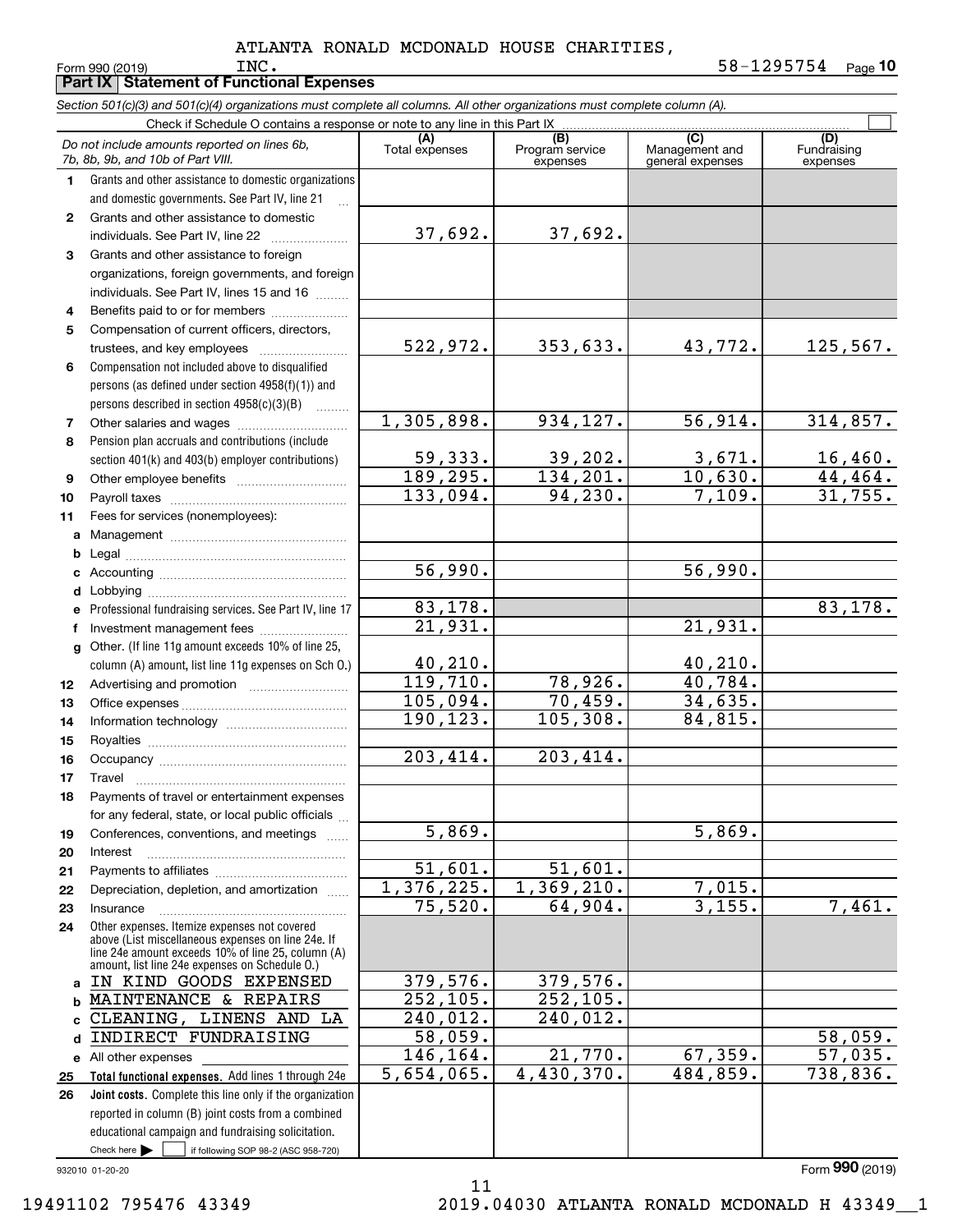Form 990 (2019) Page **11** INC. 58-1295754

|                             | Part X | <b>Balance Sheet</b>                                                                                                                                                                                                           |            |          |                          |              |                            |
|-----------------------------|--------|--------------------------------------------------------------------------------------------------------------------------------------------------------------------------------------------------------------------------------|------------|----------|--------------------------|--------------|----------------------------|
|                             |        | Check if Schedule O contains a response or note to any line in this Part X                                                                                                                                                     |            |          |                          |              |                            |
|                             |        |                                                                                                                                                                                                                                |            |          | (A)<br>Beginning of year |              | (B)<br>End of year         |
|                             | 1.     |                                                                                                                                                                                                                                |            |          | 52, 205.                 | $\mathbf{1}$ | 142,585.                   |
|                             | 2      |                                                                                                                                                                                                                                |            |          | 2,367,321.               | $\mathbf{2}$ | $\overline{2}$ , 736, 972. |
|                             | з      |                                                                                                                                                                                                                                | 134,284.   | 3        | 148,200.                 |              |                            |
|                             | 4      |                                                                                                                                                                                                                                | 285,277.   | 4        | 691,164.                 |              |                            |
|                             | 5      | Loans and other receivables from any current or former officer, director,                                                                                                                                                      |            |          |                          |              |                            |
|                             |        | trustee, key employee, creator or founder, substantial contributor, or 35%                                                                                                                                                     |            |          |                          |              |                            |
|                             |        | controlled entity or family member of any of these persons                                                                                                                                                                     |            |          |                          | 5            |                            |
|                             | 6      | Loans and other receivables from other disqualified persons (as defined                                                                                                                                                        |            |          |                          |              |                            |
|                             |        | under section $4958(f)(1)$ , and persons described in section $4958(c)(3)(B)$                                                                                                                                                  |            | $\ldots$ |                          | 6            |                            |
|                             | 7      |                                                                                                                                                                                                                                |            |          |                          | 7            |                            |
| Assets                      | 8      |                                                                                                                                                                                                                                |            |          |                          | 8            |                            |
|                             | 9      | Prepaid expenses and deferred charges                                                                                                                                                                                          |            |          | 48,151.                  | 9            | 38,034.                    |
|                             |        | <b>10a</b> Land, buildings, and equipment: cost or other                                                                                                                                                                       |            |          |                          |              |                            |
|                             |        | basis. Complete Part VI of Schedule D $\frac{10a}{37,518,384.$                                                                                                                                                                 |            |          |                          |              |                            |
|                             |        | <b>b</b> Less: accumulated depreciation $\frac{10b}{10b}$ 10, 286, 545.                                                                                                                                                        |            |          | 28,588,654.              | 10c          | 27, 231, 839.              |
|                             | 11     |                                                                                                                                                                                                                                | 8,565,080. | 11       | $\overline{9,169},808.$  |              |                            |
|                             | 12     |                                                                                                                                                                                                                                |            | 12       |                          |              |                            |
|                             | 13     |                                                                                                                                                                                                                                |            | 13       |                          |              |                            |
|                             | 14     |                                                                                                                                                                                                                                |            | 14       |                          |              |                            |
|                             | 15     |                                                                                                                                                                                                                                |            | 15       |                          |              |                            |
|                             | 16     |                                                                                                                                                                                                                                |            |          | 40,040,972.              | 16           | 40,158,602.                |
|                             | 17     |                                                                                                                                                                                                                                | 175,692.   | 17       | $\overline{204}$ , 130.  |              |                            |
|                             | 18     |                                                                                                                                                                                                                                |            |          | 902,590.                 | 18           | 595, 316.                  |
|                             | 19     | Deferred revenue manual contracts and contracts are contracted and contract and contract are contracted and contract are contracted and contract are contracted and contract are contracted and contract are contracted and co |            |          | 41, 451.                 | 19           | 3,104.                     |
|                             | 20     |                                                                                                                                                                                                                                |            |          |                          | 20           |                            |
|                             | 21     | Escrow or custodial account liability. Complete Part IV of Schedule D                                                                                                                                                          |            |          |                          | 21           |                            |
|                             | 22     | Loans and other payables to any current or former officer, director,                                                                                                                                                           |            |          |                          |              |                            |
| Liabilities                 |        | trustee, key employee, creator or founder, substantial contributor, or 35%                                                                                                                                                     |            |          |                          |              |                            |
|                             |        | controlled entity or family member of any of these persons                                                                                                                                                                     |            |          |                          | 22           |                            |
|                             | 23     | Secured mortgages and notes payable to unrelated third parties                                                                                                                                                                 |            |          |                          | 23           |                            |
|                             | 24     |                                                                                                                                                                                                                                |            |          |                          | 24           |                            |
|                             | 25     | Other liabilities (including federal income tax, payables to related third                                                                                                                                                     |            |          |                          |              |                            |
|                             |        | parties, and other liabilities not included on lines 17-24). Complete Part X                                                                                                                                                   |            |          |                          |              |                            |
|                             |        | of Schedule D                                                                                                                                                                                                                  |            |          | 1, 119, 733.             | 25<br>26     | 802,550.                   |
|                             | 26     | Total liabilities. Add lines 17 through 25<br>Organizations that follow FASB ASC 958, check here $\blacktriangleright \boxed{X}$                                                                                               |            |          |                          |              |                            |
|                             |        | and complete lines 27, 28, 32, and 33.                                                                                                                                                                                         |            |          |                          |              |                            |
|                             | 27     |                                                                                                                                                                                                                                |            |          | <u>36,714,924.</u>       | 27           | 37, 120, 818.              |
|                             | 28     |                                                                                                                                                                                                                                |            |          | 2, 206, 315.             | 28           | $\overline{2,235},234.$    |
|                             |        | Organizations that do not follow FASB ASC 958, check here $\blacktriangleright$                                                                                                                                                |            |          |                          |              |                            |
|                             |        | and complete lines 29 through 33.                                                                                                                                                                                              |            |          |                          |              |                            |
|                             | 29     |                                                                                                                                                                                                                                |            |          |                          | 29           |                            |
|                             | 30     | Paid-in or capital surplus, or land, building, or equipment fund                                                                                                                                                               |            |          |                          | 30           |                            |
|                             | 31     | Retained earnings, endowment, accumulated income, or other funds                                                                                                                                                               |            | .        |                          | 31           |                            |
| Net Assets or Fund Balances | 32     | Total net assets or fund balances                                                                                                                                                                                              |            |          | 38,921,239.              | 32           | 39,356,052.                |
|                             | 33     |                                                                                                                                                                                                                                |            |          | 40,040,972.              | 33           | $\overline{40,158,602}$ .  |
|                             |        |                                                                                                                                                                                                                                |            |          |                          |              | Form 990 (2019)            |

932011 01-20-20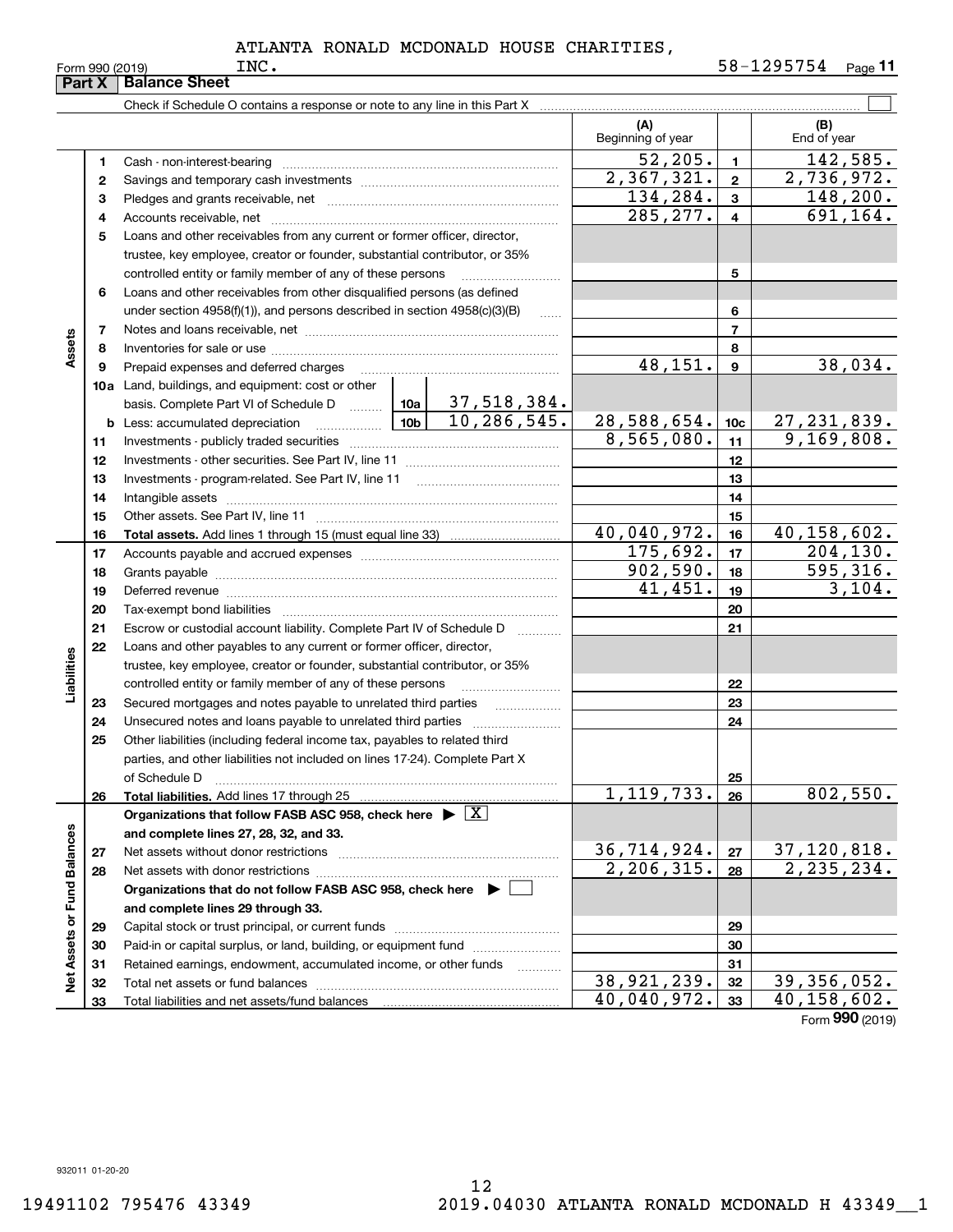| ATLANTA RONALD MCDONALD HOUSE CHARITIES, |  |
|------------------------------------------|--|
|------------------------------------------|--|

|    | ATLANTA RONALD MCDONALD HOUSE CHARITIES,                                                                                                                                                                                       |                         |                          |            |             |
|----|--------------------------------------------------------------------------------------------------------------------------------------------------------------------------------------------------------------------------------|-------------------------|--------------------------|------------|-------------|
|    | INC.<br>Form 990 (2019)                                                                                                                                                                                                        |                         | 58-1295754 Page 12       |            |             |
|    | <b>Part XI   Reconciliation of Net Assets</b>                                                                                                                                                                                  |                         |                          |            |             |
|    |                                                                                                                                                                                                                                |                         |                          |            |             |
|    |                                                                                                                                                                                                                                |                         |                          |            |             |
| 1  | Total revenue (must equal Part VIII, column (A), line 12)                                                                                                                                                                      | $\mathbf{1}$            | 5,632,704.               |            |             |
| 2  |                                                                                                                                                                                                                                | $\overline{2}$          | $\overline{5,654,065}$ . |            |             |
| 3  | Revenue less expenses. Subtract line 2 from line 1                                                                                                                                                                             | 3                       |                          |            | $-21,361.$  |
| 4  |                                                                                                                                                                                                                                | $\overline{\mathbf{4}}$ | 38,921,239.              |            |             |
| 5  | Net unrealized gains (losses) on investments [11] matter contracts and the state of the state of the state of the state of the state of the state of the state of the state of the state of the state of the state of the stat | 5                       |                          |            | 456,174.    |
| 6  |                                                                                                                                                                                                                                | 6                       |                          |            |             |
| 7  | Investment expenses                                                                                                                                                                                                            | $\overline{7}$          |                          |            |             |
| 8  | Prior period adjustments www.communication.communication.com/news/communication.com/news/communication.com/news/                                                                                                               | 8                       |                          |            |             |
| 9  | Other changes in net assets or fund balances (explain on Schedule O)                                                                                                                                                           | $\mathbf{g}$            |                          |            | 0.          |
| 10 | Net assets or fund balances at end of year. Combine lines 3 through 9 (must equal Part X, line 32,                                                                                                                             |                         |                          |            |             |
|    |                                                                                                                                                                                                                                | 10                      | 39, 356, 052.            |            |             |
|    | Part XII Financial Statements and Reporting                                                                                                                                                                                    |                         |                          |            |             |
|    |                                                                                                                                                                                                                                |                         |                          |            | X           |
|    |                                                                                                                                                                                                                                |                         |                          | <b>Yes</b> | <b>No</b>   |
| 1. | $\boxed{\mathbf{X}}$ Accrual<br>Accounting method used to prepare the Form 990: <u>I</u> Cash<br>Other                                                                                                                         |                         |                          |            |             |
|    | If the organization changed its method of accounting from a prior year or checked "Other," explain in Schedule O.                                                                                                              |                         |                          |            |             |
|    | 2a Were the organization's financial statements compiled or reviewed by an independent accountant?                                                                                                                             |                         | 2a                       | x          |             |
|    | If "Yes," check a box below to indicate whether the financial statements for the year were compiled or reviewed on a                                                                                                           |                         |                          |            |             |
|    | separate basis, consolidated basis, or both:                                                                                                                                                                                   |                         |                          |            |             |
|    | $ \mathbf{X} $ Separate basis<br>Consolidated basis<br>Both consolidated and separate basis                                                                                                                                    |                         |                          |            |             |
|    | b Were the organization's financial statements audited by an independent accountant?                                                                                                                                           |                         | 2 <sub>b</sub>           | X          |             |
|    | If "Yes," check a box below to indicate whether the financial statements for the year were audited on a separate basis,                                                                                                        |                         |                          |            |             |
|    | consolidated basis, or both:                                                                                                                                                                                                   |                         |                          |            |             |
|    | $X$ Separate basis<br>Consolidated basis<br>Both consolidated and separate basis                                                                                                                                               |                         |                          |            |             |
|    | c If "Yes" to line 2a or 2b, does the organization have a committee that assumes responsibility for oversight of the audit,                                                                                                    |                         |                          | Х          |             |
|    |                                                                                                                                                                                                                                |                         | 2c                       |            |             |
|    | If the organization changed either its oversight process or selection process during the tax year, explain on Schedule O.                                                                                                      |                         |                          |            |             |
|    | 3a As a result of a federal award, was the organization required to undergo an audit or audits as set forth in the Single Audit                                                                                                |                         |                          |            | $\mathbf X$ |
|    | b If "Yes," did the organization undergo the required audit or audits? If the organization did not undergo the required audit                                                                                                  |                         | За                       |            |             |
|    |                                                                                                                                                                                                                                |                         | 3 <sub>b</sub>           |            |             |
|    |                                                                                                                                                                                                                                |                         |                          |            |             |

Form (2019) **990**

932012 01-20-20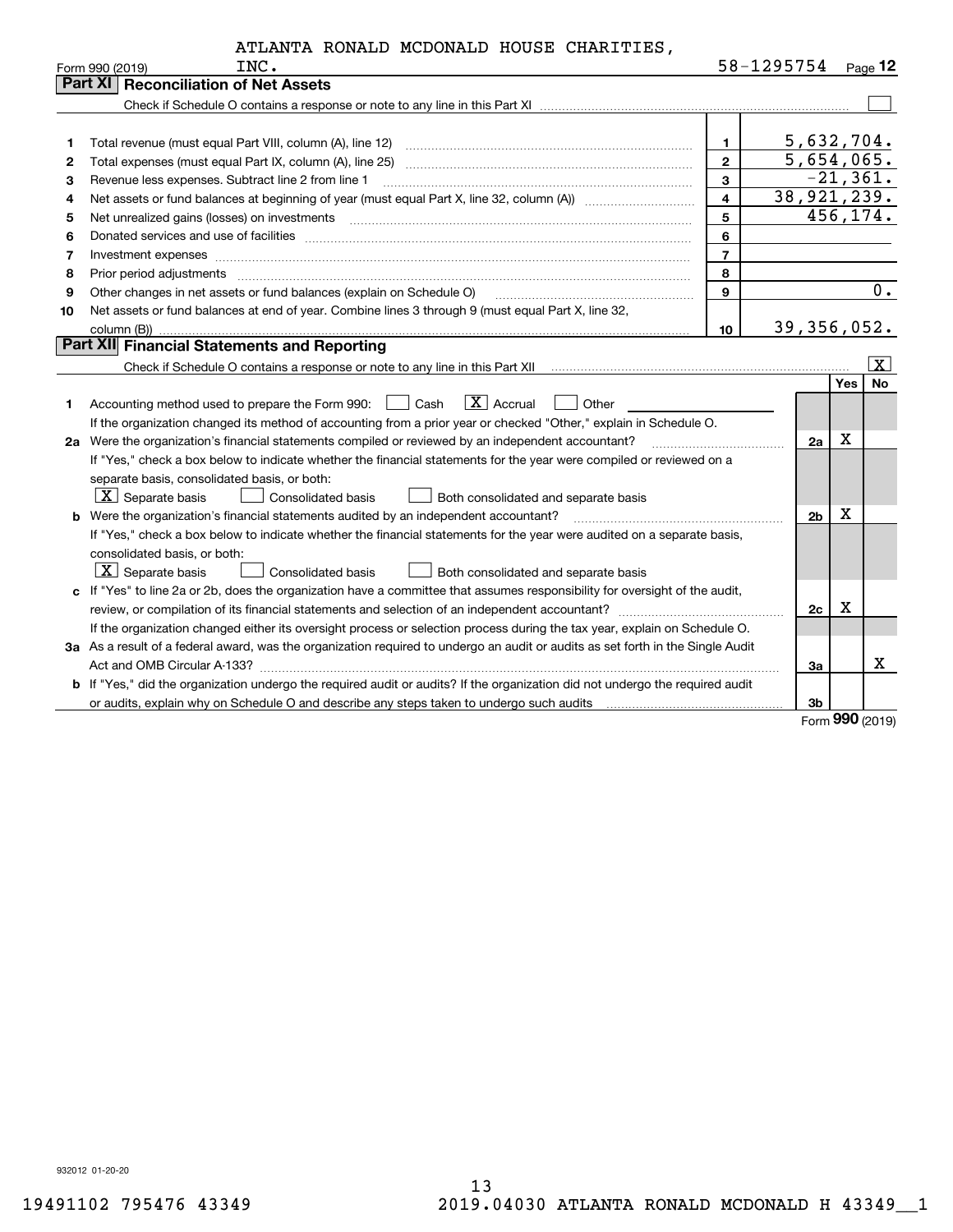|                                                        |                 | <b>SCHEDULE A</b>                           |      |                                                                        |                                                                                                                                                                                                                                                    |     |                                                                |                            |  | OMB No. 1545-0047                     |
|--------------------------------------------------------|-----------------|---------------------------------------------|------|------------------------------------------------------------------------|----------------------------------------------------------------------------------------------------------------------------------------------------------------------------------------------------------------------------------------------------|-----|----------------------------------------------------------------|----------------------------|--|---------------------------------------|
| (Form 990 or 990-EZ)                                   |                 |                                             |      |                                                                        | <b>Public Charity Status and Public Support</b>                                                                                                                                                                                                    |     |                                                                |                            |  |                                       |
|                                                        |                 |                                             |      |                                                                        | Complete if the organization is a section $501(c)(3)$ organization or a section<br>4947(a)(1) nonexempt charitable trust.                                                                                                                          |     |                                                                |                            |  |                                       |
| Department of the Treasury<br>Internal Revenue Service |                 |                                             |      |                                                                        | Open to Public<br>Attach to Form 990 or Form 990-EZ.<br>Inspection<br>$\triangleright$ Go to www.irs.gov/Form990 for instructions and the latest information.                                                                                      |     |                                                                |                            |  |                                       |
|                                                        |                 | Name of the organization                    |      |                                                                        | ATLANTA RONALD MCDONALD HOUSE CHARITIES,                                                                                                                                                                                                           |     |                                                                |                            |  | <b>Employer identification number</b> |
|                                                        |                 |                                             | INC. |                                                                        |                                                                                                                                                                                                                                                    |     |                                                                |                            |  | 58-1295754                            |
| Part I                                                 |                 |                                             |      |                                                                        | Reason for Public Charity Status (All organizations must complete this part.) See instructions.                                                                                                                                                    |     |                                                                |                            |  |                                       |
|                                                        |                 |                                             |      |                                                                        | The organization is not a private foundation because it is: (For lines 1 through 12, check only one box.)                                                                                                                                          |     |                                                                |                            |  |                                       |
| 1                                                      |                 |                                             |      |                                                                        | A church, convention of churches, or association of churches described in section 170(b)(1)(A)(i).                                                                                                                                                 |     |                                                                |                            |  |                                       |
| 2                                                      |                 |                                             |      |                                                                        | A school described in section 170(b)(1)(A)(ii). (Attach Schedule E (Form 990 or 990-EZ).)                                                                                                                                                          |     |                                                                |                            |  |                                       |
| 3<br>4                                                 |                 |                                             |      |                                                                        | A hospital or a cooperative hospital service organization described in section $170(b)(1)(A)(iii)$ .<br>A medical research organization operated in conjunction with a hospital described in section 170(b)(1)(A)(iii). Enter the hospital's name, |     |                                                                |                            |  |                                       |
|                                                        |                 | city, and state:                            |      |                                                                        |                                                                                                                                                                                                                                                    |     |                                                                |                            |  |                                       |
| 5                                                      |                 |                                             |      |                                                                        | An organization operated for the benefit of a college or university owned or operated by a governmental unit described in                                                                                                                          |     |                                                                |                            |  |                                       |
|                                                        |                 |                                             |      | section 170(b)(1)(A)(iv). (Complete Part II.)                          |                                                                                                                                                                                                                                                    |     |                                                                |                            |  |                                       |
| 6                                                      |                 |                                             |      |                                                                        | A federal, state, or local government or governmental unit described in section 170(b)(1)(A)(v).                                                                                                                                                   |     |                                                                |                            |  |                                       |
| 7                                                      | $\vert X \vert$ |                                             |      |                                                                        | An organization that normally receives a substantial part of its support from a governmental unit or from the general public described in                                                                                                          |     |                                                                |                            |  |                                       |
|                                                        |                 |                                             |      | section 170(b)(1)(A)(vi). (Complete Part II.)                          |                                                                                                                                                                                                                                                    |     |                                                                |                            |  |                                       |
| 8                                                      |                 |                                             |      |                                                                        | A community trust described in section 170(b)(1)(A)(vi). (Complete Part II.)                                                                                                                                                                       |     |                                                                |                            |  |                                       |
| 9                                                      |                 |                                             |      |                                                                        | An agricultural research organization described in section 170(b)(1)(A)(ix) operated in conjunction with a land-grant college                                                                                                                      |     |                                                                |                            |  |                                       |
|                                                        |                 |                                             |      |                                                                        | or university or a non-land-grant college of agriculture (see instructions). Enter the name, city, and state of the college or                                                                                                                     |     |                                                                |                            |  |                                       |
| 10                                                     |                 | university:                                 |      |                                                                        | An organization that normally receives: (1) more than 33 1/3% of its support from contributions, membership fees, and gross receipts from                                                                                                          |     |                                                                |                            |  |                                       |
|                                                        |                 |                                             |      |                                                                        | activities related to its exempt functions - subject to certain exceptions, and (2) no more than 33 1/3% of its support from gross investment                                                                                                      |     |                                                                |                            |  |                                       |
|                                                        |                 |                                             |      |                                                                        | income and unrelated business taxable income (less section 511 tax) from businesses acquired by the organization after June 30, 1975.                                                                                                              |     |                                                                |                            |  |                                       |
|                                                        |                 |                                             |      | See section 509(a)(2). (Complete Part III.)                            |                                                                                                                                                                                                                                                    |     |                                                                |                            |  |                                       |
| 11                                                     |                 |                                             |      |                                                                        | An organization organized and operated exclusively to test for public safety. See section 509(a)(4).                                                                                                                                               |     |                                                                |                            |  |                                       |
| 12                                                     |                 |                                             |      |                                                                        | An organization organized and operated exclusively for the benefit of, to perform the functions of, or to carry out the purposes of one or                                                                                                         |     |                                                                |                            |  |                                       |
|                                                        |                 |                                             |      |                                                                        | more publicly supported organizations described in section 509(a)(1) or section 509(a)(2). See section 509(a)(3). Check the box in                                                                                                                 |     |                                                                |                            |  |                                       |
|                                                        |                 |                                             |      |                                                                        | lines 12a through 12d that describes the type of supporting organization and complete lines 12e, 12f, and 12g.                                                                                                                                     |     |                                                                |                            |  |                                       |
| a                                                      |                 |                                             |      |                                                                        | Type I. A supporting organization operated, supervised, or controlled by its supported organization(s), typically by giving                                                                                                                        |     |                                                                |                            |  |                                       |
|                                                        |                 |                                             |      |                                                                        | the supported organization(s) the power to regularly appoint or elect a majority of the directors or trustees of the supporting                                                                                                                    |     |                                                                |                            |  |                                       |
|                                                        |                 |                                             |      | organization. You must complete Part IV, Sections A and B.             |                                                                                                                                                                                                                                                    |     |                                                                |                            |  |                                       |
| b                                                      |                 |                                             |      |                                                                        | Type II. A supporting organization supervised or controlled in connection with its supported organization(s), by having<br>control or management of the supporting organization vested in the same persons that control or manage the supported    |     |                                                                |                            |  |                                       |
|                                                        |                 |                                             |      |                                                                        | organization(s). You must complete Part IV, Sections A and C.                                                                                                                                                                                      |     |                                                                |                            |  |                                       |
| c                                                      |                 |                                             |      |                                                                        | Type III functionally integrated. A supporting organization operated in connection with, and functionally integrated with,                                                                                                                         |     |                                                                |                            |  |                                       |
|                                                        |                 |                                             |      |                                                                        | its supported organization(s) (see instructions). You must complete Part IV, Sections A, D, and E.                                                                                                                                                 |     |                                                                |                            |  |                                       |
| d                                                      |                 |                                             |      |                                                                        | Type III non-functionally integrated. A supporting organization operated in connection with its supported organization(s)                                                                                                                          |     |                                                                |                            |  |                                       |
|                                                        |                 |                                             |      |                                                                        | that is not functionally integrated. The organization generally must satisfy a distribution requirement and an attentiveness                                                                                                                       |     |                                                                |                            |  |                                       |
|                                                        |                 |                                             |      |                                                                        | requirement (see instructions). You must complete Part IV, Sections A and D, and Part V.                                                                                                                                                           |     |                                                                |                            |  |                                       |
| е                                                      |                 |                                             |      |                                                                        | Check this box if the organization received a written determination from the IRS that it is a Type I, Type II, Type III                                                                                                                            |     |                                                                |                            |  |                                       |
|                                                        |                 |                                             |      |                                                                        | functionally integrated, or Type III non-functionally integrated supporting organization.                                                                                                                                                          |     |                                                                |                            |  |                                       |
| f                                                      |                 | Enter the number of supported organizations |      | Provide the following information about the supported organization(s). |                                                                                                                                                                                                                                                    |     |                                                                |                            |  |                                       |
|                                                        |                 | (i) Name of supported                       |      | (ii) EIN                                                               | (iii) Type of organization                                                                                                                                                                                                                         |     | (iv) Is the organization listed<br>in your governing document? | (v) Amount of monetary     |  | (vi) Amount of other                  |
|                                                        |                 | organization                                |      |                                                                        | (described on lines 1-10)<br>above (see instructions))                                                                                                                                                                                             | Yes | No                                                             | support (see instructions) |  | support (see instructions)            |
|                                                        |                 |                                             |      |                                                                        |                                                                                                                                                                                                                                                    |     |                                                                |                            |  |                                       |
|                                                        |                 |                                             |      |                                                                        |                                                                                                                                                                                                                                                    |     |                                                                |                            |  |                                       |
|                                                        |                 |                                             |      |                                                                        |                                                                                                                                                                                                                                                    |     |                                                                |                            |  |                                       |
|                                                        |                 |                                             |      |                                                                        |                                                                                                                                                                                                                                                    |     |                                                                |                            |  |                                       |
|                                                        |                 |                                             |      |                                                                        |                                                                                                                                                                                                                                                    |     |                                                                |                            |  |                                       |
|                                                        |                 |                                             |      |                                                                        |                                                                                                                                                                                                                                                    |     |                                                                |                            |  |                                       |
|                                                        |                 |                                             |      |                                                                        |                                                                                                                                                                                                                                                    |     |                                                                |                            |  |                                       |
|                                                        |                 |                                             |      |                                                                        |                                                                                                                                                                                                                                                    |     |                                                                |                            |  |                                       |
|                                                        |                 |                                             |      |                                                                        |                                                                                                                                                                                                                                                    |     |                                                                |                            |  |                                       |
| Total                                                  |                 |                                             |      |                                                                        |                                                                                                                                                                                                                                                    |     |                                                                |                            |  |                                       |
|                                                        |                 |                                             |      |                                                                        |                                                                                                                                                                                                                                                    |     |                                                                |                            |  |                                       |

LHA For Paperwork Reduction Act Notice, see the Instructions for Form 990 or 990-EZ. 932021 09-25-19 Schedule A (Form 990 or 990-EZ) 2019 14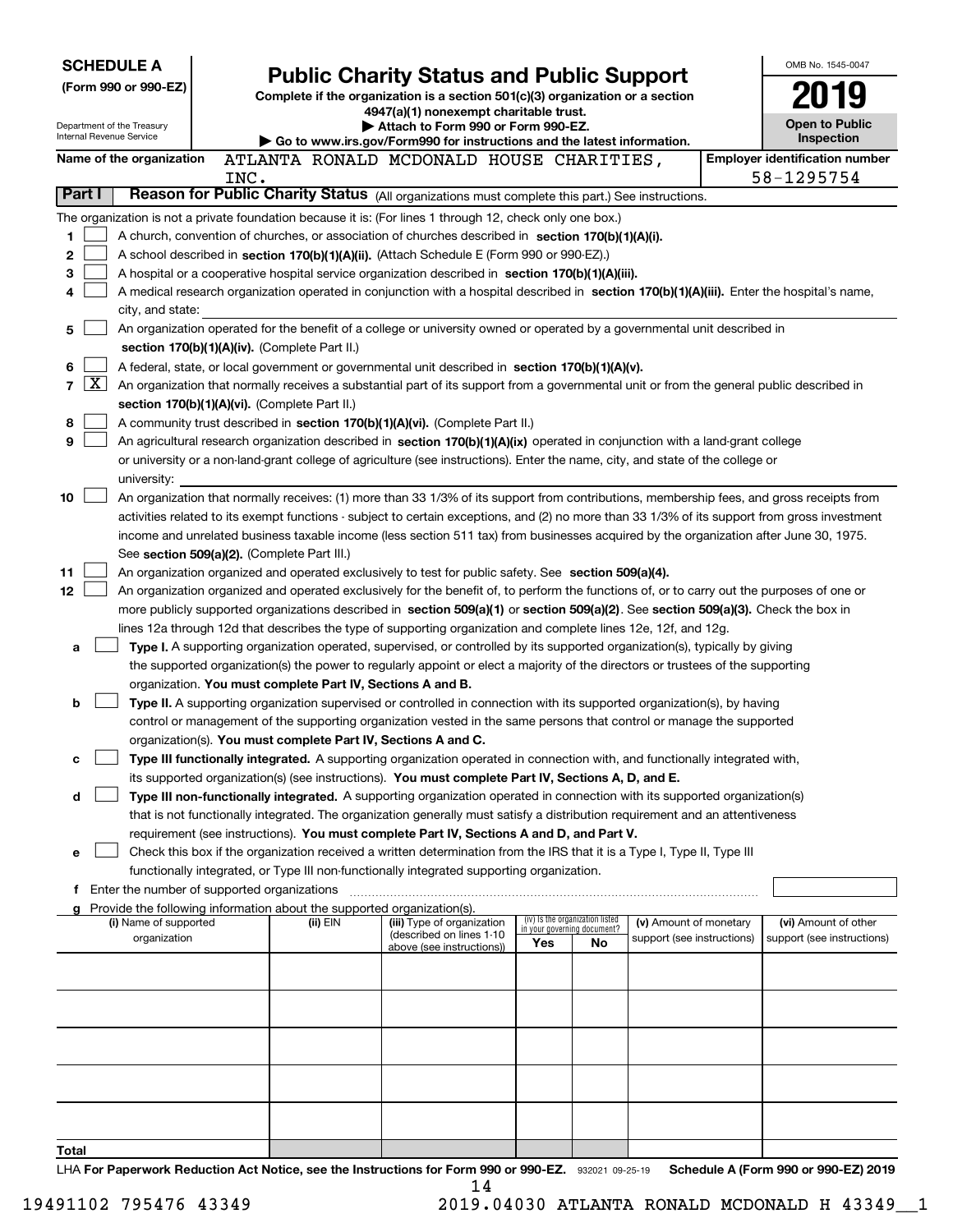## Schedule A (Form 990 or 990-EZ) 2019 INC.

**2** INC. 58-1295754

(Complete only if you checked the box on line 5, 7, or 8 of Part I or if the organization failed to qualify under Part III. If the organization fails to qualify under the tests listed below, please complete Part III.) **Part II Support Schedule for Organizations Described in Sections 170(b)(1)(A)(iv) and 170(b)(1)(A)(vi)**

|   | <b>Section A. Public Support</b>                                                                                                               |                      |                      |                        |                        |                                      |                                          |
|---|------------------------------------------------------------------------------------------------------------------------------------------------|----------------------|----------------------|------------------------|------------------------|--------------------------------------|------------------------------------------|
|   | Calendar year (or fiscal year beginning in)                                                                                                    | (a) 2015             | (b) 2016             | (c) 2017               | $(d)$ 2018             | (e) 2019                             | (f) Total                                |
|   | 1 Gifts, grants, contributions, and                                                                                                            |                      |                      |                        |                        |                                      |                                          |
|   | membership fees received. (Do not                                                                                                              |                      |                      |                        |                        |                                      |                                          |
|   | include any "unusual grants.")                                                                                                                 | 3458487.             | 3487351.             | 4313138.               | 5200937.               |                                      | 4846275. 21306188.                       |
|   | 2 Tax revenues levied for the organ-                                                                                                           |                      |                      |                        |                        |                                      |                                          |
|   | ization's benefit and either paid to                                                                                                           |                      |                      |                        |                        |                                      |                                          |
|   | or expended on its behalf                                                                                                                      |                      |                      |                        |                        |                                      |                                          |
|   | 3 The value of services or facilities                                                                                                          |                      |                      |                        |                        |                                      |                                          |
|   | furnished by a governmental unit to                                                                                                            |                      |                      |                        |                        |                                      |                                          |
|   | the organization without charge                                                                                                                |                      |                      |                        |                        |                                      |                                          |
|   | 4 Total. Add lines 1 through 3                                                                                                                 | 3458487.             | 3487351.             | 4313138.               | 5200937.               |                                      | 4846275.21306188.                        |
|   | The portion of total contributions                                                                                                             |                      |                      |                        |                        |                                      |                                          |
|   | by each person (other than a                                                                                                                   |                      |                      |                        |                        |                                      |                                          |
|   | governmental unit or publicly                                                                                                                  |                      |                      |                        |                        |                                      |                                          |
|   | supported organization) included                                                                                                               |                      |                      |                        |                        |                                      |                                          |
|   | on line 1 that exceeds 2% of the                                                                                                               |                      |                      |                        |                        |                                      |                                          |
|   | amount shown on line 11,                                                                                                                       |                      |                      |                        |                        |                                      |                                          |
|   | column (f)                                                                                                                                     |                      |                      |                        |                        |                                      | 4036878.                                 |
|   |                                                                                                                                                |                      |                      |                        |                        |                                      | 17269310.                                |
|   | 6 Public support. Subtract line 5 from line 4.<br><b>Section B. Total Support</b>                                                              |                      |                      |                        |                        |                                      |                                          |
|   |                                                                                                                                                |                      |                      |                        |                        |                                      |                                          |
|   | Calendar year (or fiscal year beginning in)                                                                                                    | (a) 2015<br>3458487. | (b) 2016<br>3487351. | $(c)$ 2017<br>4313138. | $(d)$ 2018<br>5200937. | (e) 2019                             | (f) Total<br>4846275.21306188.           |
|   | <b>7</b> Amounts from line 4                                                                                                                   |                      |                      |                        |                        |                                      |                                          |
|   | 8 Gross income from interest,                                                                                                                  |                      |                      |                        |                        |                                      |                                          |
|   | dividends, payments received on                                                                                                                |                      |                      |                        |                        |                                      |                                          |
|   | securities loans, rents, royalties,                                                                                                            |                      |                      |                        |                        |                                      |                                          |
|   | and income from similar sources                                                                                                                | 124,570.             | 298,361.             | 223, 407.              | 173,553.               | 194,915.                             | 1014806.                                 |
| 9 | Net income from unrelated business                                                                                                             |                      |                      |                        |                        |                                      |                                          |
|   | activities, whether or not the                                                                                                                 |                      |                      |                        |                        |                                      |                                          |
|   | business is regularly carried on                                                                                                               |                      |                      |                        |                        |                                      |                                          |
|   | 10 Other income. Do not include gain                                                                                                           |                      |                      |                        |                        |                                      |                                          |
|   | or loss from the sale of capital                                                                                                               |                      |                      |                        |                        |                                      |                                          |
|   | assets (Explain in Part VI.)                                                                                                                   |                      |                      |                        |                        |                                      |                                          |
|   | 11 Total support. Add lines 7 through 10                                                                                                       |                      |                      |                        |                        |                                      | 22320994.                                |
|   | 12 Gross receipts from related activities, etc. (see instructions)                                                                             |                      |                      |                        |                        | 12                                   | 4,649,191.                               |
|   | 13 First five years. If the Form 990 is for the organization's first, second, third, fourth, or fifth tax year as a section 501(c)(3)          |                      |                      |                        |                        |                                      |                                          |
|   | organization, check this box and stop here                                                                                                     |                      |                      |                        |                        |                                      |                                          |
|   | <b>Section C. Computation of Public Support Percentage</b>                                                                                     |                      |                      |                        |                        |                                      |                                          |
|   | 14 Public support percentage for 2019 (line 6, column (f) divided by line 11, column (f) <i>manumanomeron</i>                                  |                      |                      |                        |                        | 14                                   | 77.37<br>%                               |
|   |                                                                                                                                                |                      |                      |                        |                        | 15                                   | 75.58<br>%                               |
|   | 16a 33 1/3% support test - 2019. If the organization did not check the box on line 13, and line 14 is 33 1/3% or more, check this box and      |                      |                      |                        |                        |                                      |                                          |
|   | stop here. The organization qualifies as a publicly supported organization                                                                     |                      |                      |                        |                        |                                      | $\blacktriangleright$ $\boxed{\text{X}}$ |
|   | b 33 1/3% support test - 2018. If the organization did not check a box on line 13 or 16a, and line 15 is 33 1/3% or more, check this box       |                      |                      |                        |                        |                                      |                                          |
|   | and stop here. The organization qualifies as a publicly supported organization                                                                 |                      |                      |                        |                        |                                      |                                          |
|   | 17a 10% -facts-and-circumstances test - 2019. If the organization did not check a box on line 13, 16a, or 16b, and line 14 is 10% or more,     |                      |                      |                        |                        |                                      |                                          |
|   | and if the organization meets the "facts-and-circumstances" test, check this box and stop here. Explain in Part VI how the organization        |                      |                      |                        |                        |                                      |                                          |
|   | meets the "facts-and-circumstances" test. The organization qualifies as a publicly supported organization                                      |                      |                      |                        |                        |                                      |                                          |
|   | <b>b 10% -facts-and-circumstances test - 2018.</b> If the organization did not check a box on line 13, 16a, 16b, or 17a, and line 15 is 10% or |                      |                      |                        |                        |                                      |                                          |
|   | more, and if the organization meets the "facts-and-circumstances" test, check this box and stop here. Explain in Part VI how the               |                      |                      |                        |                        |                                      |                                          |
|   | organization meets the "facts-and-circumstances" test. The organization qualifies as a publicly supported organization                         |                      |                      |                        |                        |                                      |                                          |
|   | 18 Private foundation. If the organization did not check a box on line 13, 16a, 16b, 17a, or 17b, check this box and see instructions          |                      |                      |                        |                        |                                      |                                          |
|   |                                                                                                                                                |                      |                      |                        |                        | Schedule A (Form 990 or 990-F7) 2019 |                                          |

**Schedule A (Form 990 or 990-EZ) 2019**

932022 09-25-19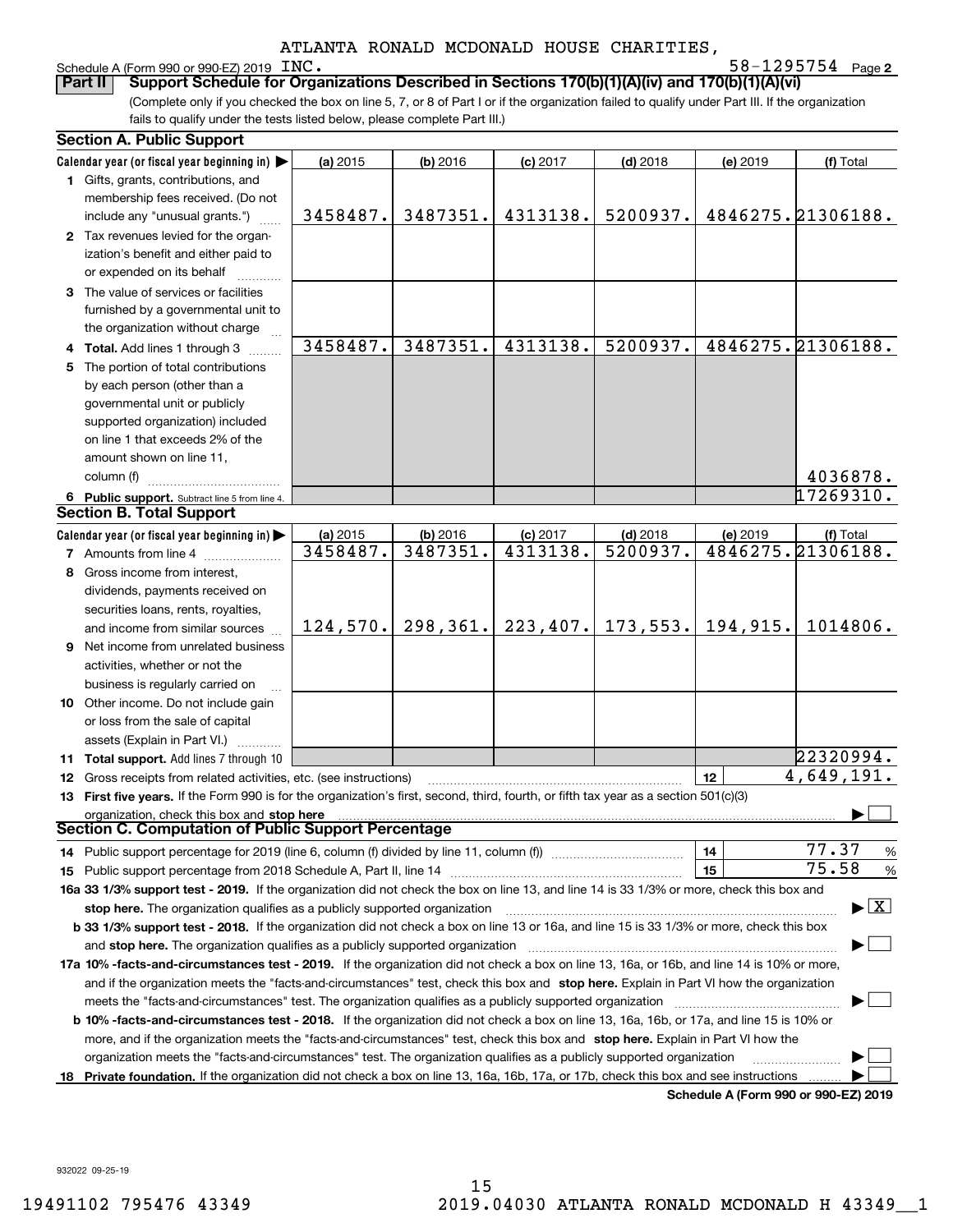**3** INC. 58-1295754

## **Part III Support Schedule for Organizations Described in Section 509(a)(2)**

(Complete only if you checked the box on line 10 of Part I or if the organization failed to qualify under Part II. If the organization fails to qualify under the tests listed below, please complete Part II.)

|    | <b>Section A. Public Support</b>                                                                                                                                                         |          |            |            |            |          |                                      |
|----|------------------------------------------------------------------------------------------------------------------------------------------------------------------------------------------|----------|------------|------------|------------|----------|--------------------------------------|
|    | Calendar year (or fiscal year beginning in) $\blacktriangleright$                                                                                                                        | (a) 2015 | $(b)$ 2016 | $(c)$ 2017 | $(d)$ 2018 | (e) 2019 | (f) Total                            |
|    | 1 Gifts, grants, contributions, and                                                                                                                                                      |          |            |            |            |          |                                      |
|    | membership fees received. (Do not                                                                                                                                                        |          |            |            |            |          |                                      |
|    | include any "unusual grants.")                                                                                                                                                           |          |            |            |            |          |                                      |
|    | 2 Gross receipts from admissions,<br>merchandise sold or services per-<br>formed, or facilities furnished in<br>any activity that is related to the<br>organization's tax-exempt purpose |          |            |            |            |          |                                      |
|    | 3 Gross receipts from activities that<br>are not an unrelated trade or bus-                                                                                                              |          |            |            |            |          |                                      |
|    | iness under section 513                                                                                                                                                                  |          |            |            |            |          |                                      |
|    | 4 Tax revenues levied for the organ-                                                                                                                                                     |          |            |            |            |          |                                      |
|    | ization's benefit and either paid to<br>or expended on its behalf<br>.                                                                                                                   |          |            |            |            |          |                                      |
|    | 5 The value of services or facilities                                                                                                                                                    |          |            |            |            |          |                                      |
|    | furnished by a governmental unit to                                                                                                                                                      |          |            |            |            |          |                                      |
|    | the organization without charge                                                                                                                                                          |          |            |            |            |          |                                      |
|    | <b>6 Total.</b> Add lines 1 through 5                                                                                                                                                    |          |            |            |            |          |                                      |
|    | 7a Amounts included on lines 1, 2, and<br>3 received from disqualified persons                                                                                                           |          |            |            |            |          |                                      |
|    | <b>b</b> Amounts included on lines 2 and 3 received<br>from other than disqualified persons that<br>exceed the greater of \$5,000 or 1% of the<br>amount on line 13 for the year         |          |            |            |            |          |                                      |
|    | c Add lines 7a and 7b                                                                                                                                                                    |          |            |            |            |          |                                      |
|    | 8 Public support. (Subtract line 7c from line 6.)                                                                                                                                        |          |            |            |            |          |                                      |
|    | <b>Section B. Total Support</b>                                                                                                                                                          |          |            |            |            |          |                                      |
|    | Calendar year (or fiscal year beginning in) $\blacktriangleright$                                                                                                                        | (a) 2015 | (b) 2016   | $(c)$ 2017 | $(d)$ 2018 | (e) 2019 | (f) Total                            |
|    | 9 Amounts from line 6                                                                                                                                                                    |          |            |            |            |          |                                      |
|    | 10a Gross income from interest,<br>dividends, payments received on<br>securities loans, rents, royalties,<br>and income from similar sources                                             |          |            |            |            |          |                                      |
|    | <b>b</b> Unrelated business taxable income<br>(less section 511 taxes) from businesses                                                                                                   |          |            |            |            |          |                                      |
|    | acquired after June 30, 1975                                                                                                                                                             |          |            |            |            |          |                                      |
|    | c Add lines 10a and 10b<br>11 Net income from unrelated business<br>activities not included in line 10b,<br>whether or not the business is<br>regularly carried on                       |          |            |            |            |          |                                      |
|    | 12 Other income. Do not include gain<br>or loss from the sale of capital<br>assets (Explain in Part VI.)                                                                                 |          |            |            |            |          |                                      |
|    | <b>13</b> Total support. (Add lines 9, 10c, 11, and 12.)                                                                                                                                 |          |            |            |            |          |                                      |
|    | 14 First five years. If the Form 990 is for the organization's first, second, third, fourth, or fifth tax year as a section 501(c)(3) organization,                                      |          |            |            |            |          |                                      |
|    | check this box and stop here measurements are constructed as the state of the state of the state of the state o                                                                          |          |            |            |            |          |                                      |
|    | Section C. Computation of Public Support Percentage                                                                                                                                      |          |            |            |            |          |                                      |
|    | 15 Public support percentage for 2019 (line 8, column (f), divided by line 13, column (f))                                                                                               |          |            |            |            | 15       | %                                    |
|    | 16 Public support percentage from 2018 Schedule A, Part III, line 15                                                                                                                     |          |            |            |            | 16       | %                                    |
|    | <b>Section D. Computation of Investment Income Percentage</b>                                                                                                                            |          |            |            |            |          |                                      |
|    | 17 Investment income percentage for 2019 (line 10c, column (f), divided by line 13, column (f))                                                                                          |          |            |            |            | 17       | %                                    |
|    | <b>18</b> Investment income percentage from <b>2018</b> Schedule A, Part III, line 17                                                                                                    |          |            |            |            | 18       | %                                    |
|    | 19a 33 1/3% support tests - 2019. If the organization did not check the box on line 14, and line 15 is more than 33 1/3%, and line 17 is not                                             |          |            |            |            |          |                                      |
|    | more than 33 1/3%, check this box and stop here. The organization qualifies as a publicly supported organization                                                                         |          |            |            |            |          | ▶                                    |
|    | b 33 1/3% support tests - 2018. If the organization did not check a box on line 14 or line 19a, and line 16 is more than 33 1/3%, and                                                    |          |            |            |            |          |                                      |
|    | line 18 is not more than 33 1/3%, check this box and stop here. The organization qualifies as a publicly supported organization                                                          |          |            |            |            |          |                                      |
| 20 | <b>Private foundation.</b> If the organization did not check a box on line 14, 19a, or 19b, check this box and see instructions                                                          |          |            |            |            |          |                                      |
|    | 932023 09-25-19                                                                                                                                                                          |          | 16         |            |            |          | Schedule A (Form 990 or 990-EZ) 2019 |

19491102 795476 43349 2019.04030 ATLANTA RONALD MCDONALD H 43349\_\_1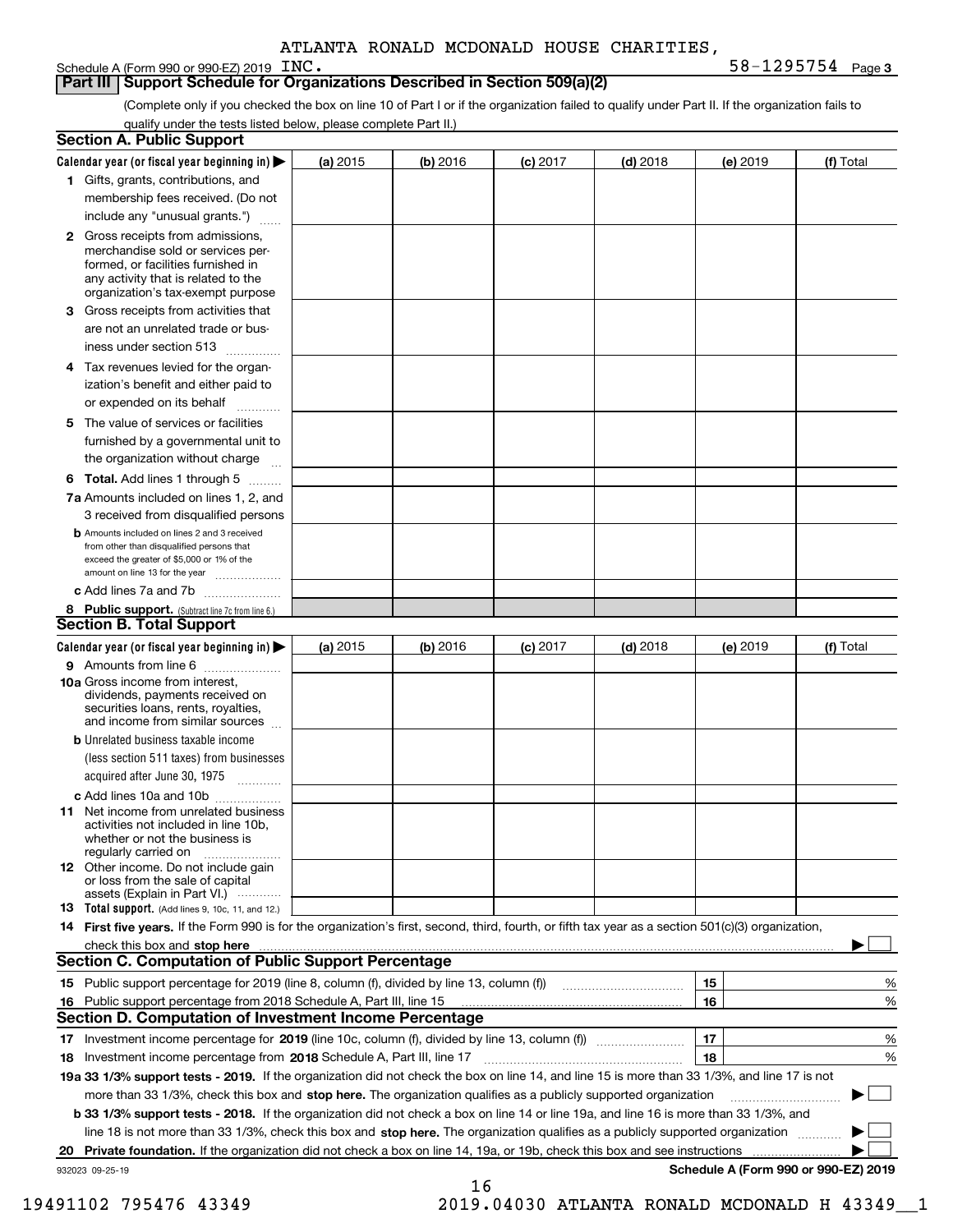**4**INC. 58-1295754

**1**

**2**

**3a**

**3b**

**YesNo**

## Schedule A (Form 990 or 990-EZ) 2019  $~\rm ~INC$  . **Part IV Supporting Organizations**

(Complete only if you checked a box in line 12 on Part I. If you checked 12a of Part I, complete Sections A and B. If you checked 12b of Part I, complete Sections A and C. If you checked 12c of Part I, complete Sections A, D, and E. If you checked 12d of Part I, complete Sections A and D, and complete Part V.)

#### **Section A. All Supporting Organizations**

- **1** Are all of the organization's supported organizations listed by name in the organization's governing documents? If "No," describe in **Part VI** how the supported organizations are designated. If designated by *class or purpose, describe the designation. If historic and continuing relationship, explain.*
- **2** Did the organization have any supported organization that does not have an IRS determination of status under section 509(a)(1) or (2)? If "Yes," explain in Part VI how the organization determined that the supported *organization was described in section 509(a)(1) or (2).*
- **3a** Did the organization have a supported organization described in section 501(c)(4), (5), or (6)? If "Yes," answer *(b) and (c) below.*
- **b** Did the organization confirm that each supported organization qualified under section 501(c)(4), (5), or (6) and satisfied the public support tests under section 509(a)(2)? If "Yes," describe in **Part VI** when and how the *organization made the determination.*
- **c**Did the organization ensure that all support to such organizations was used exclusively for section 170(c)(2)(B) purposes? If "Yes," explain in **Part VI** what controls the organization put in place to ensure such use.
- **4a***If* Was any supported organization not organized in the United States ("foreign supported organization")? *"Yes," and if you checked 12a or 12b in Part I, answer (b) and (c) below.*
- **b** Did the organization have ultimate control and discretion in deciding whether to make grants to the foreign supported organization? If "Yes," describe in **Part VI** how the organization had such control and discretion *despite being controlled or supervised by or in connection with its supported organizations.*
- **c** Did the organization support any foreign supported organization that does not have an IRS determination under sections 501(c)(3) and 509(a)(1) or (2)? If "Yes," explain in **Part VI** what controls the organization used *to ensure that all support to the foreign supported organization was used exclusively for section 170(c)(2)(B) purposes.*
- **5a** Did the organization add, substitute, or remove any supported organizations during the tax year? If "Yes," answer (b) and (c) below (if applicable). Also, provide detail in **Part VI,** including (i) the names and EIN *numbers of the supported organizations added, substituted, or removed; (ii) the reasons for each such action; (iii) the authority under the organization's organizing document authorizing such action; and (iv) how the action was accomplished (such as by amendment to the organizing document).*
- **b** Type I or Type II only. Was any added or substituted supported organization part of a class already designated in the organization's organizing document?
- **cSubstitutions only.**  Was the substitution the result of an event beyond the organization's control?
- **6** Did the organization provide support (whether in the form of grants or the provision of services or facilities) to **Part VI.** *If "Yes," provide detail in* support or benefit one or more of the filing organization's supported organizations? anyone other than (i) its supported organizations, (ii) individuals that are part of the charitable class benefited by one or more of its supported organizations, or (iii) other supporting organizations that also
- **7**Did the organization provide a grant, loan, compensation, or other similar payment to a substantial contributor *If "Yes," complete Part I of Schedule L (Form 990 or 990-EZ).* regard to a substantial contributor? (as defined in section 4958(c)(3)(C)), a family member of a substantial contributor, or a 35% controlled entity with
- **8** Did the organization make a loan to a disqualified person (as defined in section 4958) not described in line 7? *If "Yes," complete Part I of Schedule L (Form 990 or 990-EZ).*
- **9a** Was the organization controlled directly or indirectly at any time during the tax year by one or more in section 509(a)(1) or (2))? If "Yes," *provide detail in* <code>Part VI.</code> disqualified persons as defined in section 4946 (other than foundation managers and organizations described
- **b** Did one or more disqualified persons (as defined in line 9a) hold a controlling interest in any entity in which the supporting organization had an interest? If "Yes," provide detail in P**art VI**.
- **c**Did a disqualified person (as defined in line 9a) have an ownership interest in, or derive any personal benefit from, assets in which the supporting organization also had an interest? If "Yes," provide detail in P**art VI.**
- **10a** Was the organization subject to the excess business holdings rules of section 4943 because of section supporting organizations)? If "Yes," answer 10b below. 4943(f) (regarding certain Type II supporting organizations, and all Type III non-functionally integrated
- **b** Did the organization have any excess business holdings in the tax year? (Use Schedule C, Form 4720, to *determine whether the organization had excess business holdings.)*

932024 09-25-19



**Schedule A (Form 990 or 990-EZ) 2019**

17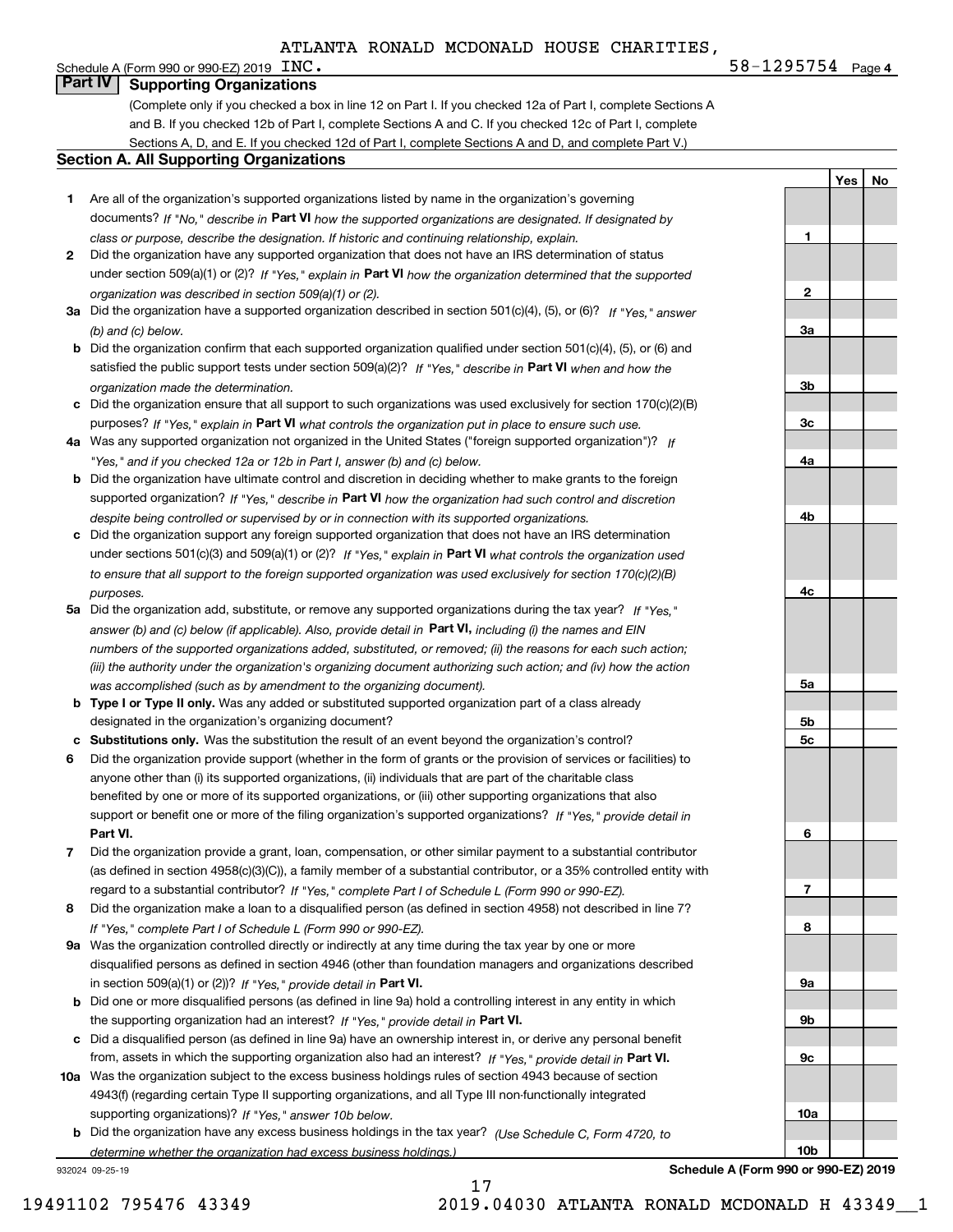Schedule A (Form 990 or 990-EZ) 2019  $\text{INC.}$ 

**5** INC. 58-1295754

|    | Part IV<br><b>Supporting Organizations (continued)</b>                                                                            |                 |     |    |
|----|-----------------------------------------------------------------------------------------------------------------------------------|-----------------|-----|----|
|    |                                                                                                                                   |                 | Yes | No |
| 11 | Has the organization accepted a gift or contribution from any of the following persons?                                           |                 |     |    |
|    | a A person who directly or indirectly controls, either alone or together with persons described in (b) and (c)                    |                 |     |    |
|    | below, the governing body of a supported organization?                                                                            | 11a             |     |    |
|    | <b>b</b> A family member of a person described in (a) above?                                                                      | 11 <sub>b</sub> |     |    |
|    | c A 35% controlled entity of a person described in (a) or (b) above? If "Yes" to a, b, or c, provide detail in Part VI.           | 11c             |     |    |
|    | <b>Section B. Type I Supporting Organizations</b>                                                                                 |                 |     |    |
|    |                                                                                                                                   |                 | Yes | No |
| 1  | Did the directors, trustees, or membership of one or more supported organizations have the power to                               |                 |     |    |
|    | regularly appoint or elect at least a majority of the organization's directors or trustees at all times during the                |                 |     |    |
|    | tax year? If "No," describe in Part VI how the supported organization(s) effectively operated, supervised, or                     |                 |     |    |
|    | controlled the organization's activities. If the organization had more than one supported organization,                           |                 |     |    |
|    | describe how the powers to appoint and/or remove directors or trustees were allocated among the supported                         |                 |     |    |
|    | organizations and what conditions or restrictions, if any, applied to such powers during the tax year.                            | 1               |     |    |
| 2  | Did the organization operate for the benefit of any supported organization other than the supported                               |                 |     |    |
|    | organization(s) that operated, supervised, or controlled the supporting organization? If "Yes," explain in                        |                 |     |    |
|    | Part VI how providing such benefit carried out the purposes of the supported organization(s) that operated,                       |                 |     |    |
|    | supervised, or controlled the supporting organization.                                                                            | 2               |     |    |
|    | <b>Section C. Type II Supporting Organizations</b>                                                                                |                 |     |    |
|    |                                                                                                                                   |                 | Yes | No |
| 1  | Were a majority of the organization's directors or trustees during the tax year also a majority of the directors                  |                 |     |    |
|    | or trustees of each of the organization's supported organization(s)? If "No," describe in Part VI how control                     |                 |     |    |
|    | or management of the supporting organization was vested in the same persons that controlled or managed                            |                 |     |    |
|    | the supported organization(s).                                                                                                    | 1               |     |    |
|    | <b>Section D. All Type III Supporting Organizations</b>                                                                           |                 |     |    |
|    |                                                                                                                                   |                 | Yes | No |
| 1  | Did the organization provide to each of its supported organizations, by the last day of the fifth month of the                    |                 |     |    |
|    | organization's tax year, (i) a written notice describing the type and amount of support provided during the prior tax             |                 |     |    |
|    | year, (ii) a copy of the Form 990 that was most recently filed as of the date of notification, and (iii) copies of the            |                 |     |    |
|    | organization's governing documents in effect on the date of notification, to the extent not previously provided?                  | 1               |     |    |
| 2  | Were any of the organization's officers, directors, or trustees either (i) appointed or elected by the supported                  |                 |     |    |
|    | organization(s) or (ii) serving on the governing body of a supported organization? If "No," explain in Part VI how                |                 |     |    |
|    | the organization maintained a close and continuous working relationship with the supported organization(s).                       | 2               |     |    |
| з  | By reason of the relationship described in (2), did the organization's supported organizations have a                             |                 |     |    |
|    | significant voice in the organization's investment policies and in directing the use of the organization's                        |                 |     |    |
|    | income or assets at all times during the tax year? If "Yes," describe in Part VI the role the organization's                      |                 |     |    |
|    | supported organizations played in this regard.                                                                                    | 3               |     |    |
|    | Section E. Type III Functionally Integrated Supporting Organizations                                                              |                 |     |    |
| 1  | Check the box next to the method that the organization used to satisfy the Integral Part Test during the year (see instructions). |                 |     |    |
| a  | The organization satisfied the Activities Test. Complete line 2 below.                                                            |                 |     |    |
| b  | The organization is the parent of each of its supported organizations. Complete line 3 below.                                     |                 |     |    |
| C  | The organization supported a governmental entity. Describe in Part VI how you supported a government entity (see instructions),   |                 |     |    |
| 2  | Activities Test. Answer (a) and (b) below.                                                                                        |                 | Yes | No |
| a  | Did substantially all of the organization's activities during the tax year directly further the exempt purposes of                |                 |     |    |
|    | the supported organization(s) to which the organization was responsive? If "Yes," then in Part VI identify                        |                 |     |    |
|    | those supported organizations and explain how these activities directly furthered their exempt purposes,                          |                 |     |    |
|    | how the organization was responsive to those supported organizations, and how the organization determined                         |                 |     |    |
|    | that these activities constituted substantially all of its activities.                                                            | 2a              |     |    |
|    | <b>b</b> Did the activities described in (a) constitute activities that, but for the organization's involvement, one or more      |                 |     |    |
|    | of the organization's supported organization(s) would have been engaged in? If "Yes," explain in Part VI the                      |                 |     |    |
|    | reasons for the organization's position that its supported organization(s) would have engaged in these                            |                 |     |    |
|    | activities but for the organization's involvement.                                                                                | 2b              |     |    |
| з  | Parent of Supported Organizations. Answer (a) and (b) below.                                                                      |                 |     |    |
| а  | Did the organization have the power to regularly appoint or elect a majority of the officers, directors, or                       |                 |     |    |
|    | trustees of each of the supported organizations? Provide details in Part VI.                                                      | 3a              |     |    |
| b  | Did the organization exercise a substantial degree of direction over the policies, programs, and activities of each               |                 |     |    |
|    | of its supported organizations? If "Yes." describe in Part VI the role played by the organization in this regard.                 | 3b              |     |    |
|    |                                                                                                                                   |                 |     |    |

18

932025 09-25-19

**Schedule A (Form 990 or 990-EZ) 2019**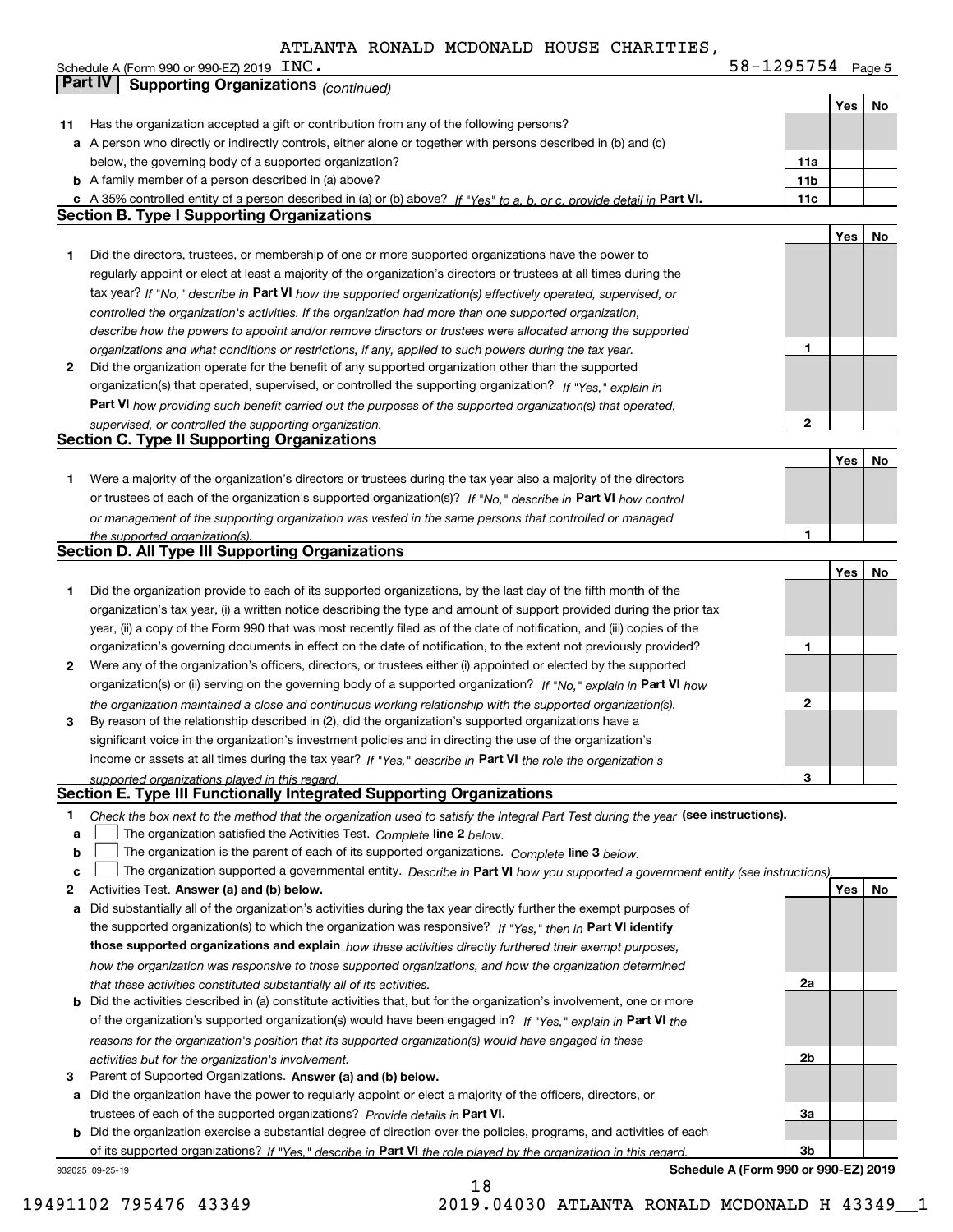| ATLANTA RONALD MCDONALD HOUSE CHARITIES. |  |  |  |  |
|------------------------------------------|--|--|--|--|
|------------------------------------------|--|--|--|--|

|              | Schedule A (Form 990 or 990-EZ) 2019 INC.                                                                                                          |                |                | $58 - 1295754$ Page 6          |
|--------------|----------------------------------------------------------------------------------------------------------------------------------------------------|----------------|----------------|--------------------------------|
|              | <b>Part V</b><br>Type III Non-Functionally Integrated 509(a)(3) Supporting Organizations                                                           |                |                |                                |
| 1            | Check here if the organization satisfied the Integral Part Test as a qualifying trust on Nov. 20, 1970 (explain in Part VI). See instructions. All |                |                |                                |
|              | other Type III non-functionally integrated supporting organizations must complete Sections A through E.                                            |                |                |                                |
|              | Section A - Adjusted Net Income                                                                                                                    |                | (A) Prior Year | (B) Current Year<br>(optional) |
| 1            | Net short-term capital gain                                                                                                                        | 1              |                |                                |
| $\mathbf{2}$ | Recoveries of prior-year distributions                                                                                                             | $\mathbf{2}$   |                |                                |
| 3            | Other gross income (see instructions)                                                                                                              | 3              |                |                                |
| 4            | Add lines 1 through 3.                                                                                                                             | 4              |                |                                |
| 5            | Depreciation and depletion                                                                                                                         | 5              |                |                                |
| 6            | Portion of operating expenses paid or incurred for production or                                                                                   |                |                |                                |
|              | collection of gross income or for management, conservation, or                                                                                     |                |                |                                |
|              | maintenance of property held for production of income (see instructions)                                                                           | 6              |                |                                |
| 7            | Other expenses (see instructions)                                                                                                                  | $\overline{7}$ |                |                                |
| 8            | Adjusted Net Income (subtract lines 5, 6, and 7 from line 4)                                                                                       | 8              |                |                                |
|              | <b>Section B - Minimum Asset Amount</b>                                                                                                            |                | (A) Prior Year | (B) Current Year<br>(optional) |
| 1.           | Aggregate fair market value of all non-exempt-use assets (see                                                                                      |                |                |                                |
|              | instructions for short tax year or assets held for part of year):                                                                                  |                |                |                                |
|              | a Average monthly value of securities                                                                                                              | 1a             |                |                                |
|              | <b>b</b> Average monthly cash balances                                                                                                             | 1 <sub>b</sub> |                |                                |
|              | c Fair market value of other non-exempt-use assets                                                                                                 | 1 <sub>c</sub> |                |                                |
|              | <b>d</b> Total (add lines 1a, 1b, and 1c)                                                                                                          | 1d             |                |                                |
|              | e Discount claimed for blockage or other                                                                                                           |                |                |                                |
|              | factors (explain in detail in Part VI):                                                                                                            |                |                |                                |
| 2            | Acquisition indebtedness applicable to non-exempt-use assets                                                                                       | $\mathbf{2}$   |                |                                |
| 3            | Subtract line 2 from line 1d.                                                                                                                      | 3              |                |                                |
| 4            | Cash deemed held for exempt use. Enter 1-1/2% of line 3 (for greater amount,                                                                       |                |                |                                |
|              | see instructions)                                                                                                                                  | 4              |                |                                |
| 5            | Net value of non-exempt-use assets (subtract line 4 from line 3)                                                                                   | 5              |                |                                |
| 6            | Multiply line 5 by .035.                                                                                                                           | 6              |                |                                |
| 7            | Recoveries of prior-year distributions                                                                                                             | $\overline{7}$ |                |                                |
| 8            | Minimum Asset Amount (add line 7 to line 6)                                                                                                        | 8              |                |                                |
|              | <b>Section C - Distributable Amount</b>                                                                                                            |                |                | <b>Current Year</b>            |
| 1            | Adjusted net income for prior year (from Section A, line 8, Column A)                                                                              | 1              |                |                                |
| 2            | Enter 85% of line 1.                                                                                                                               | $\mathbf{2}$   |                |                                |
| 3            | Minimum asset amount for prior year (from Section B, line 8, Column A)                                                                             | 3              |                |                                |
| 4            | Enter greater of line 2 or line 3.                                                                                                                 | 4              |                |                                |
| 5            | Income tax imposed in prior year                                                                                                                   | 5              |                |                                |
| 6            | <b>Distributable Amount.</b> Subtract line 5 from line 4, unless subject to                                                                        |                |                |                                |
|              | emergency temporary reduction (see instructions).                                                                                                  | 6              |                |                                |

**7** Check here if the current year is the organization's first as a non-functionally integrated Type III supporting organization (see instructions).

**Schedule A (Form 990 or 990-EZ) 2019**

932026 09-25-19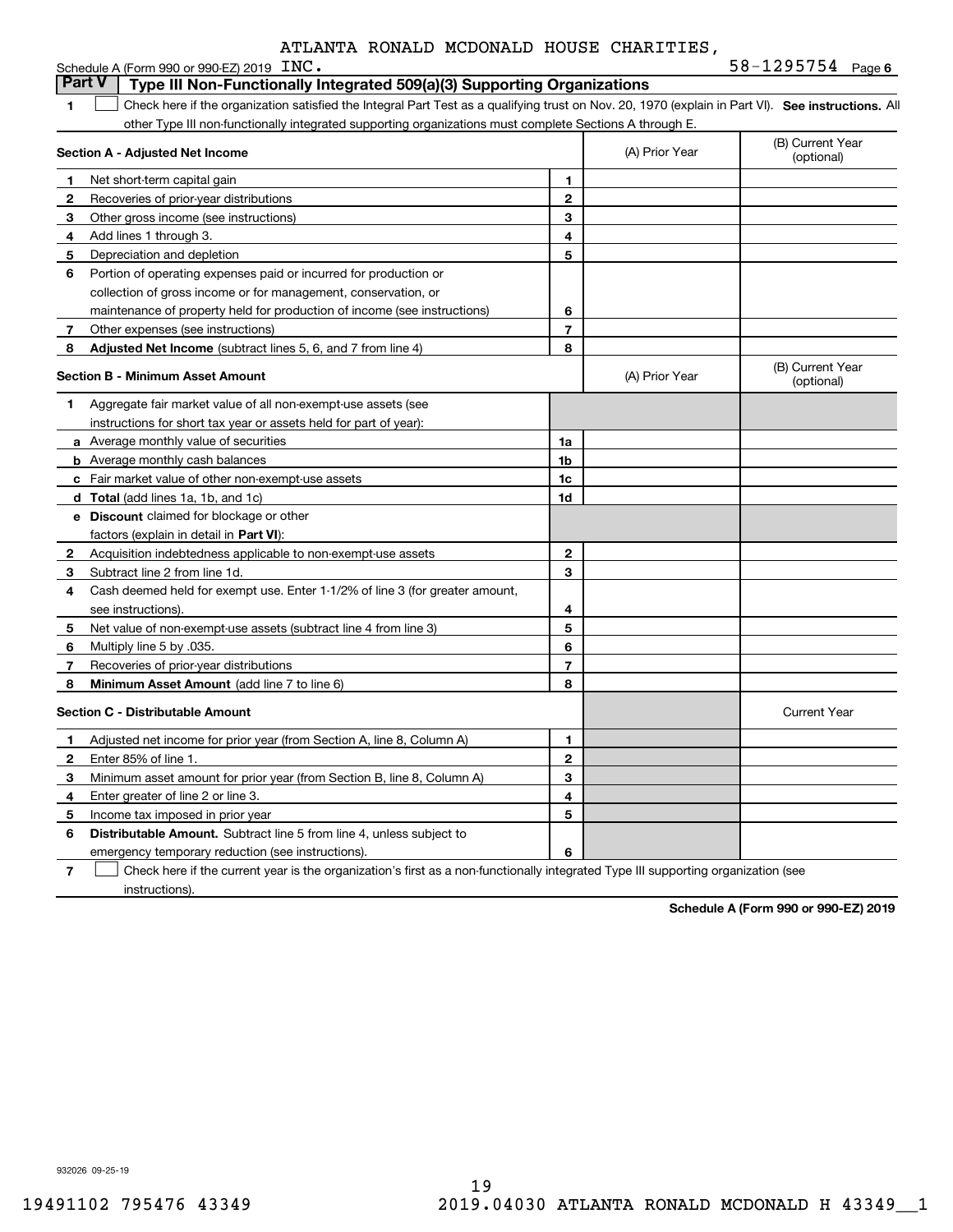|               | Schedule A (Form 990 or 990-EZ) 2019 INC.                                                  |                             |                                       | $58 - 1295754$ Page 7                          |
|---------------|--------------------------------------------------------------------------------------------|-----------------------------|---------------------------------------|------------------------------------------------|
| <b>Part V</b> | Type III Non-Functionally Integrated 509(a)(3) Supporting Organizations                    |                             | (continued)                           |                                                |
|               | <b>Section D - Distributions</b>                                                           |                             |                                       | <b>Current Year</b>                            |
| 1             | Amounts paid to supported organizations to accomplish exempt purposes                      |                             |                                       |                                                |
| 2             | Amounts paid to perform activity that directly furthers exempt purposes of supported       |                             |                                       |                                                |
|               | organizations, in excess of income from activity                                           |                             |                                       |                                                |
| 3             | Administrative expenses paid to accomplish exempt purposes of supported organizations      |                             |                                       |                                                |
| 4             | Amounts paid to acquire exempt-use assets                                                  |                             |                                       |                                                |
| 5             | Qualified set-aside amounts (prior IRS approval required)                                  |                             |                                       |                                                |
| 6             | Other distributions (describe in Part VI). See instructions.                               |                             |                                       |                                                |
| 7             | Total annual distributions. Add lines 1 through 6.                                         |                             |                                       |                                                |
| 8             | Distributions to attentive supported organizations to which the organization is responsive |                             |                                       |                                                |
|               | (provide details in Part VI). See instructions.                                            |                             |                                       |                                                |
| 9             | Distributable amount for 2019 from Section C, line 6                                       |                             |                                       |                                                |
| 10            | Line 8 amount divided by line 9 amount                                                     |                             |                                       |                                                |
|               |                                                                                            | (i)                         | (ii)                                  | (iii)                                          |
|               | <b>Section E - Distribution Allocations</b> (see instructions)                             | <b>Excess Distributions</b> | <b>Underdistributions</b><br>Pre-2019 | <b>Distributable</b><br><b>Amount for 2019</b> |
|               |                                                                                            |                             |                                       |                                                |
| 1             | Distributable amount for 2019 from Section C, line 6                                       |                             |                                       |                                                |
| 2             | Underdistributions, if any, for years prior to 2019 (reason-                               |                             |                                       |                                                |
|               | able cause required-explain in Part VI). See instructions.                                 |                             |                                       |                                                |
| З.            | Excess distributions carryover, if any, to 2019                                            |                             |                                       |                                                |
|               | <b>a</b> From 2014                                                                         |                             |                                       |                                                |
|               | <b>b</b> From 2015                                                                         |                             |                                       |                                                |
|               | $c$ From 2016                                                                              |                             |                                       |                                                |
|               | d From 2017                                                                                |                             |                                       |                                                |
|               | e From 2018                                                                                |                             |                                       |                                                |
|               | f Total of lines 3a through e                                                              |                             |                                       |                                                |
|               | g Applied to underdistributions of prior years                                             |                             |                                       |                                                |
|               | <b>h</b> Applied to 2019 distributable amount                                              |                             |                                       |                                                |
|               | Carryover from 2014 not applied (see instructions)                                         |                             |                                       |                                                |
|               | Remainder. Subtract lines 3g, 3h, and 3i from 3f.                                          |                             |                                       |                                                |
| 4             | Distributions for 2019 from Section D.                                                     |                             |                                       |                                                |
|               | \$<br>line $7:$                                                                            |                             |                                       |                                                |
|               | <b>a</b> Applied to underdistributions of prior years                                      |                             |                                       |                                                |
|               | <b>b</b> Applied to 2019 distributable amount                                              |                             |                                       |                                                |
|               | <b>c</b> Remainder. Subtract lines 4a and 4b from 4.                                       |                             |                                       |                                                |
|               | Remaining underdistributions for years prior to 2019, if                                   |                             |                                       |                                                |
|               | any. Subtract lines 3g and 4a from line 2. For result greater                              |                             |                                       |                                                |
|               | than zero, explain in Part VI. See instructions.                                           |                             |                                       |                                                |
| 6             | Remaining underdistributions for 2019. Subtract lines 3h                                   |                             |                                       |                                                |
|               | and 4b from line 1. For result greater than zero, explain in                               |                             |                                       |                                                |
|               | Part VI. See instructions.                                                                 |                             |                                       |                                                |
| 7             | Excess distributions carryover to 2020. Add lines 3j                                       |                             |                                       |                                                |
|               | and 4c.                                                                                    |                             |                                       |                                                |
| 8             | Breakdown of line 7:                                                                       |                             |                                       |                                                |
|               | a Excess from 2015                                                                         |                             |                                       |                                                |
|               | <b>b</b> Excess from 2016                                                                  |                             |                                       |                                                |
|               | c Excess from 2017                                                                         |                             |                                       |                                                |
|               | d Excess from 2018                                                                         |                             |                                       |                                                |
|               | e Excess from 2019                                                                         |                             |                                       |                                                |

**Schedule A (Form 990 or 990-EZ) 2019**

932027 09-25-19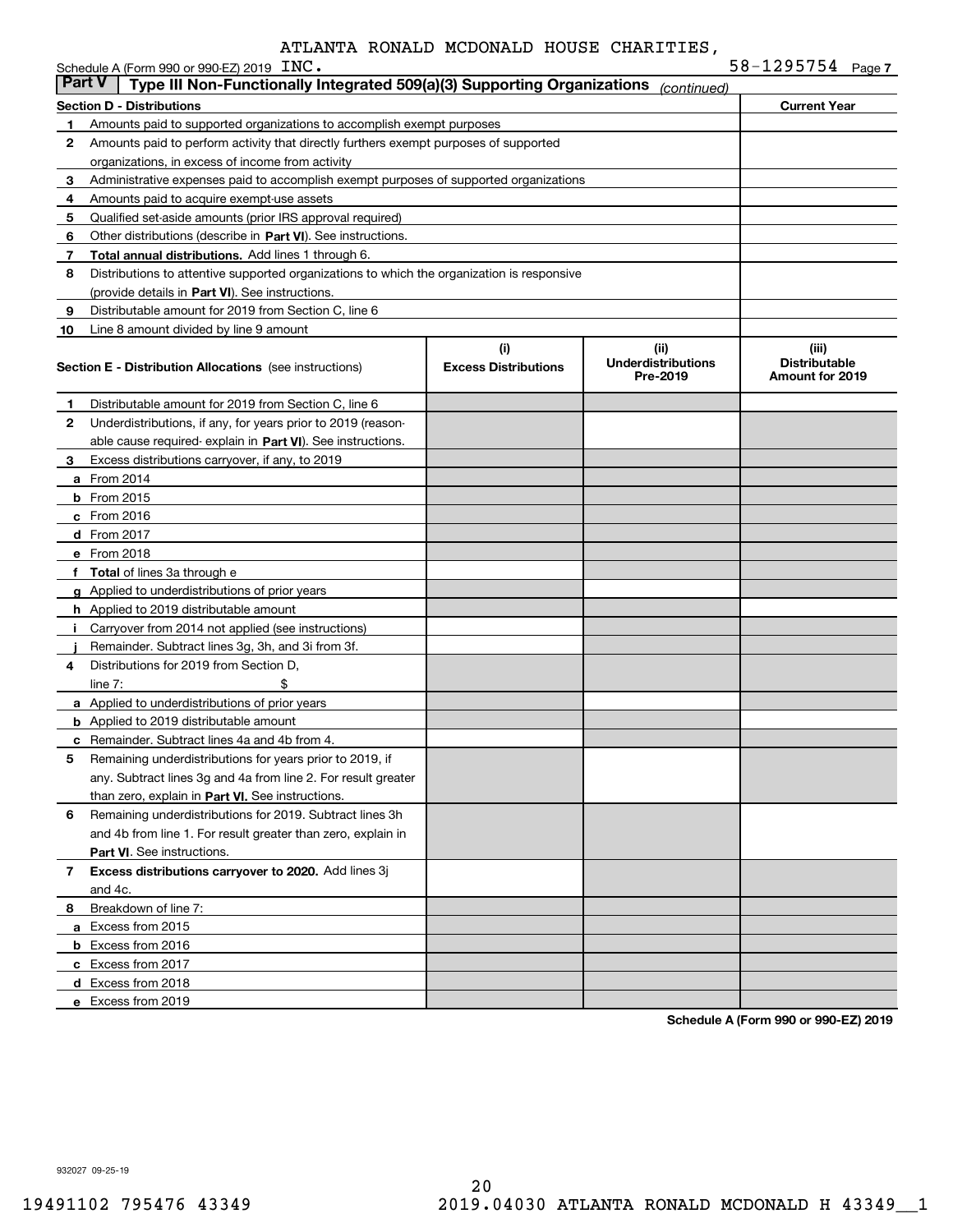|                 | ATLANTA RONALD MCDONALD HOUSE CHARITIES,                                                                                                                                                                                                                                                                                                                                                                                                                                                                                                                                                                                                                          |
|-----------------|-------------------------------------------------------------------------------------------------------------------------------------------------------------------------------------------------------------------------------------------------------------------------------------------------------------------------------------------------------------------------------------------------------------------------------------------------------------------------------------------------------------------------------------------------------------------------------------------------------------------------------------------------------------------|
| <b>Part VI</b>  | $58 - 1295754$ Page 8<br>Schedule A (Form 990 or 990-EZ) 2019 INC.<br>Supplemental Information. Provide the explanations required by Part II, line 10; Part II, line 17a or 17b; Part III, line 12;<br>Part IV, Section A, lines 1, 2, 3b, 3c, 4b, 4c, 5a, 6, 9a, 9b, 9c, 11a, 11b, and 11c; Part IV, Section B, lines 1 and 2; Part IV, Section C,<br>line 1; Part IV, Section D, lines 2 and 3; Part IV, Section E, lines 1c, 2a, 2b, 3a, and 3b; Part V, line 1; Part V, Section B, line 1e; Part V,<br>Section D, lines 5, 6, and 8; and Part V, Section E, lines 2, 5, and 6. Also complete this part for any additional information.<br>(See instructions.) |
|                 |                                                                                                                                                                                                                                                                                                                                                                                                                                                                                                                                                                                                                                                                   |
|                 |                                                                                                                                                                                                                                                                                                                                                                                                                                                                                                                                                                                                                                                                   |
|                 |                                                                                                                                                                                                                                                                                                                                                                                                                                                                                                                                                                                                                                                                   |
|                 |                                                                                                                                                                                                                                                                                                                                                                                                                                                                                                                                                                                                                                                                   |
|                 |                                                                                                                                                                                                                                                                                                                                                                                                                                                                                                                                                                                                                                                                   |
|                 |                                                                                                                                                                                                                                                                                                                                                                                                                                                                                                                                                                                                                                                                   |
|                 |                                                                                                                                                                                                                                                                                                                                                                                                                                                                                                                                                                                                                                                                   |
|                 |                                                                                                                                                                                                                                                                                                                                                                                                                                                                                                                                                                                                                                                                   |
|                 |                                                                                                                                                                                                                                                                                                                                                                                                                                                                                                                                                                                                                                                                   |
|                 |                                                                                                                                                                                                                                                                                                                                                                                                                                                                                                                                                                                                                                                                   |
|                 |                                                                                                                                                                                                                                                                                                                                                                                                                                                                                                                                                                                                                                                                   |
|                 |                                                                                                                                                                                                                                                                                                                                                                                                                                                                                                                                                                                                                                                                   |
|                 |                                                                                                                                                                                                                                                                                                                                                                                                                                                                                                                                                                                                                                                                   |
|                 |                                                                                                                                                                                                                                                                                                                                                                                                                                                                                                                                                                                                                                                                   |
|                 |                                                                                                                                                                                                                                                                                                                                                                                                                                                                                                                                                                                                                                                                   |
|                 |                                                                                                                                                                                                                                                                                                                                                                                                                                                                                                                                                                                                                                                                   |
|                 |                                                                                                                                                                                                                                                                                                                                                                                                                                                                                                                                                                                                                                                                   |
|                 |                                                                                                                                                                                                                                                                                                                                                                                                                                                                                                                                                                                                                                                                   |
|                 |                                                                                                                                                                                                                                                                                                                                                                                                                                                                                                                                                                                                                                                                   |
|                 |                                                                                                                                                                                                                                                                                                                                                                                                                                                                                                                                                                                                                                                                   |
|                 |                                                                                                                                                                                                                                                                                                                                                                                                                                                                                                                                                                                                                                                                   |
|                 |                                                                                                                                                                                                                                                                                                                                                                                                                                                                                                                                                                                                                                                                   |
|                 |                                                                                                                                                                                                                                                                                                                                                                                                                                                                                                                                                                                                                                                                   |
|                 |                                                                                                                                                                                                                                                                                                                                                                                                                                                                                                                                                                                                                                                                   |
|                 |                                                                                                                                                                                                                                                                                                                                                                                                                                                                                                                                                                                                                                                                   |
|                 |                                                                                                                                                                                                                                                                                                                                                                                                                                                                                                                                                                                                                                                                   |
|                 |                                                                                                                                                                                                                                                                                                                                                                                                                                                                                                                                                                                                                                                                   |
| 932028 09-25-19 | Schedule A (Form 990 or 990-EZ) 2019                                                                                                                                                                                                                                                                                                                                                                                                                                                                                                                                                                                                                              |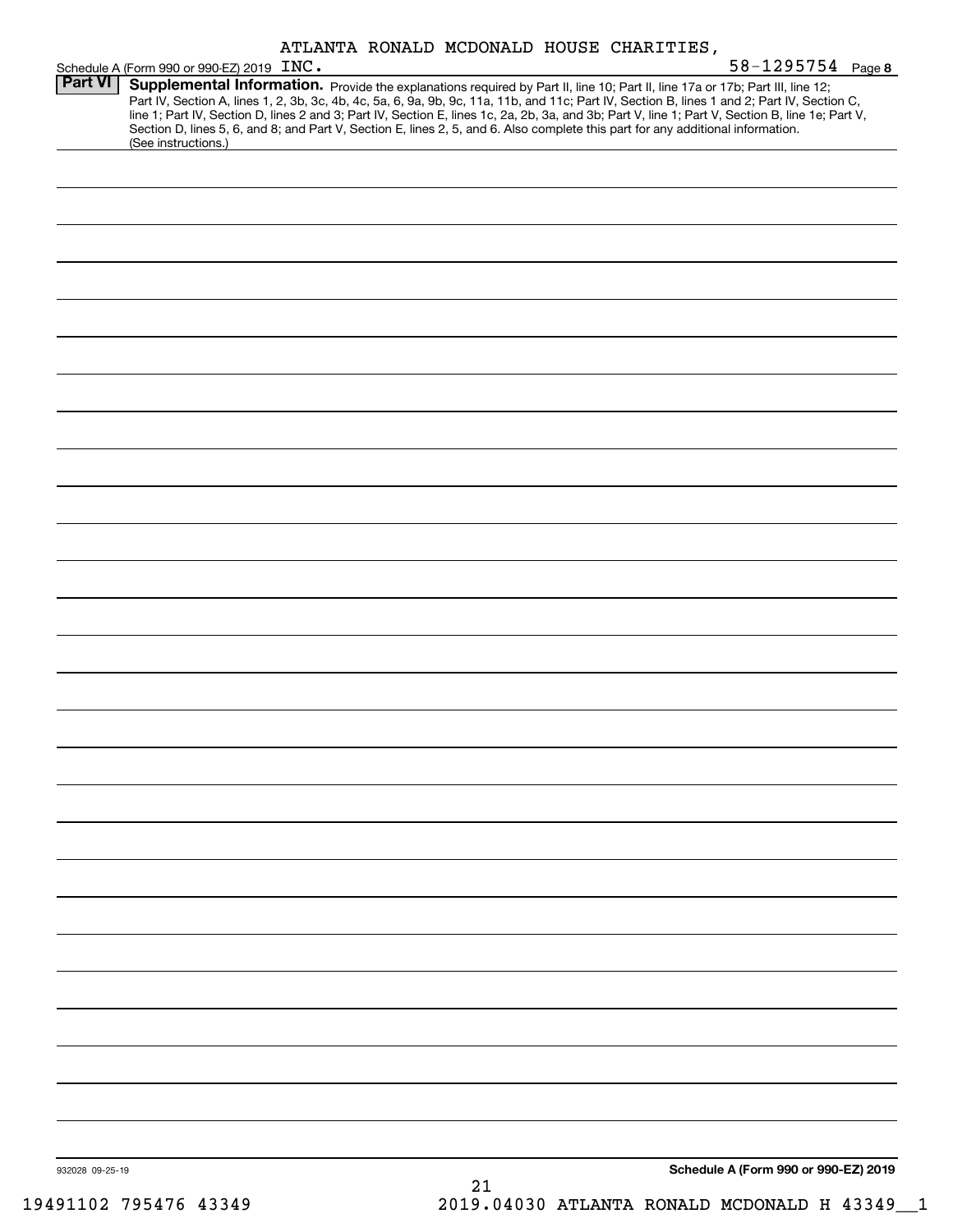# **Identification of Excess Contributions Included on Part II, Line 5 Schedule A 2019**

**\*\* Do Not File \*\* \*\*\* Not Open to Public Inspection \*\*\***

| <b>Contributor's Name</b>                        | <b>Total</b><br><b>Contributions</b> | <b>Excess</b><br><b>Contributions</b> |
|--------------------------------------------------|--------------------------------------|---------------------------------------|
| THE ZEIST FOUNDATION, INC                        | 500,000.                             | 53,580.                               |
| GREATER ATLANTA MCDONALD'S OPERATORS ASSOCIATION | 3, 295, 225.                         | 2,848,805.                            |
| THE O. WAYNE ROLLINS FOUNDATION                  | 1,100,000.                           | 653,580.                              |
| GLOBAL RONALD MCDONALD HOUSE CHARITIES           | 927,333.                             | 480,913.                              |
|                                                  |                                      |                                       |
|                                                  |                                      |                                       |
|                                                  |                                      |                                       |
|                                                  |                                      |                                       |
|                                                  |                                      |                                       |
|                                                  |                                      |                                       |
|                                                  |                                      |                                       |
|                                                  |                                      |                                       |
|                                                  |                                      |                                       |
|                                                  |                                      |                                       |
|                                                  |                                      |                                       |
|                                                  |                                      |                                       |
|                                                  |                                      |                                       |
|                                                  |                                      |                                       |
|                                                  |                                      |                                       |
|                                                  |                                      |                                       |
|                                                  |                                      |                                       |
|                                                  |                                      |                                       |
|                                                  |                                      |                                       |
|                                                  |                                      | 0.70<br>$\sim$ $\sim$                 |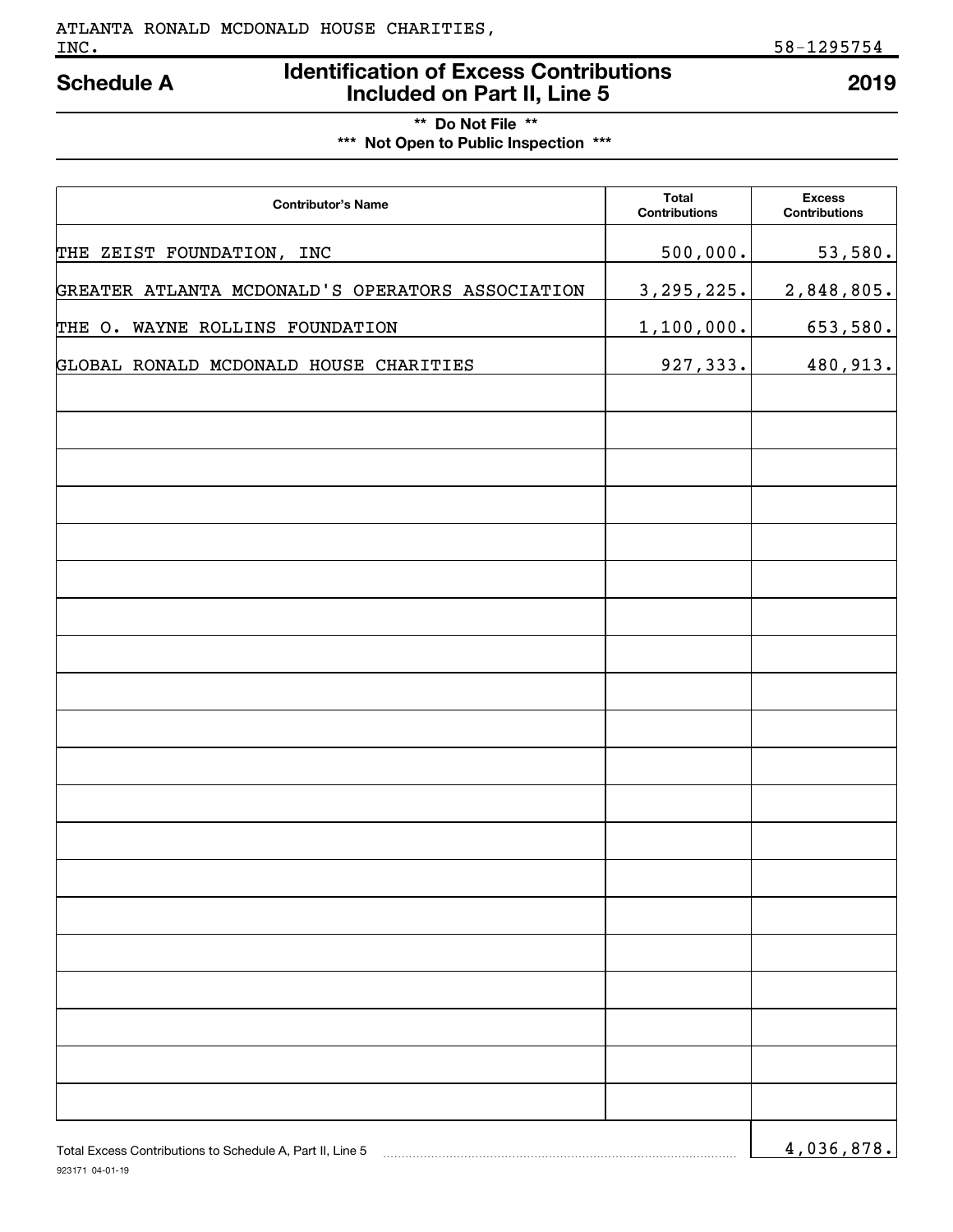Department of the Treasury Internal Revenue Service **(Form 990, 990-EZ, or 990-PF)**

# **Schedule B Schedule of Contributors**

**| Attach to Form 990, Form 990-EZ, or Form 990-PF. | Go to www.irs.gov/Form990 for the latest information.** OMB No. 1545-0047

**2019**

| Name of the organization       |                                                                                                                                                                                                                                                                                  | <b>Employer identification number</b> |
|--------------------------------|----------------------------------------------------------------------------------------------------------------------------------------------------------------------------------------------------------------------------------------------------------------------------------|---------------------------------------|
|                                | ATLANTA RONALD MCDONALD HOUSE CHARITIES,<br>INC.                                                                                                                                                                                                                                 | 58-1295754                            |
| Organization type (check one): |                                                                                                                                                                                                                                                                                  |                                       |
| Filers of:                     | Section:                                                                                                                                                                                                                                                                         |                                       |
| Form 990 or 990-EZ             | 501(c)( $3$ ) (enter number) organization<br>  X                                                                                                                                                                                                                                 |                                       |
|                                | 4947(a)(1) nonexempt charitable trust not treated as a private foundation                                                                                                                                                                                                        |                                       |
|                                | 527 political organization                                                                                                                                                                                                                                                       |                                       |
| Form 990-PF                    | 501(c)(3) exempt private foundation                                                                                                                                                                                                                                              |                                       |
|                                | 4947(a)(1) nonexempt charitable trust treated as a private foundation                                                                                                                                                                                                            |                                       |
|                                | 501(c)(3) taxable private foundation                                                                                                                                                                                                                                             |                                       |
|                                | Check if your organization is covered by the General Rule or a Special Rule.                                                                                                                                                                                                     |                                       |
|                                | Note: Only a section 501(c)(7), (8), or (10) organization can check boxes for both the General Rule and a Special Rule. See instructions.                                                                                                                                        |                                       |
| <b>General Rule</b>            |                                                                                                                                                                                                                                                                                  |                                       |
|                                | For an organization filing Form 990, 990-EZ, or 990-PF that received, during the year, contributions totaling \$5,000 or more (in money or<br>property) from any one contributor. Complete Parts I and II. See instructions for determining a contributor's total contributions. |                                       |

#### **Special Rules**

any one contributor, during the year, total contributions of the greater of  $\,$  (1) \$5,000; or **(2)** 2% of the amount on (i) Form 990, Part VIII, line 1h;  $\boxed{\textbf{X}}$  For an organization described in section 501(c)(3) filing Form 990 or 990-EZ that met the 33 1/3% support test of the regulations under sections 509(a)(1) and 170(b)(1)(A)(vi), that checked Schedule A (Form 990 or 990-EZ), Part II, line 13, 16a, or 16b, and that received from or (ii) Form 990-EZ, line 1. Complete Parts I and II.

year, total contributions of more than \$1,000 *exclusively* for religious, charitable, scientific, literary, or educational purposes, or for the For an organization described in section 501(c)(7), (8), or (10) filing Form 990 or 990-EZ that received from any one contributor, during the prevention of cruelty to children or animals. Complete Parts I, II, and III.

purpose. Don't complete any of the parts unless the **General Rule** applies to this organization because it received *nonexclusively* year, contributions <sub>exclusively</sub> for religious, charitable, etc., purposes, but no such contributions totaled more than \$1,000. If this box is checked, enter here the total contributions that were received during the year for an  $\;$ exclusively religious, charitable, etc., For an organization described in section 501(c)(7), (8), or (10) filing Form 990 or 990-EZ that received from any one contributor, during the religious, charitable, etc., contributions totaling \$5,000 or more during the year  $\Box$ — $\Box$  =  $\Box$  $\mathcal{L}^{\text{max}}$ 

**Caution:**  An organization that isn't covered by the General Rule and/or the Special Rules doesn't file Schedule B (Form 990, 990-EZ, or 990-PF),  **must** but it answer "No" on Part IV, line 2, of its Form 990; or check the box on line H of its Form 990-EZ or on its Form 990-PF, Part I, line 2, to certify that it doesn't meet the filing requirements of Schedule B (Form 990, 990-EZ, or 990-PF).

**For Paperwork Reduction Act Notice, see the instructions for Form 990, 990-EZ, or 990-PF. Schedule B (Form 990, 990-EZ, or 990-PF) (2019)** LHA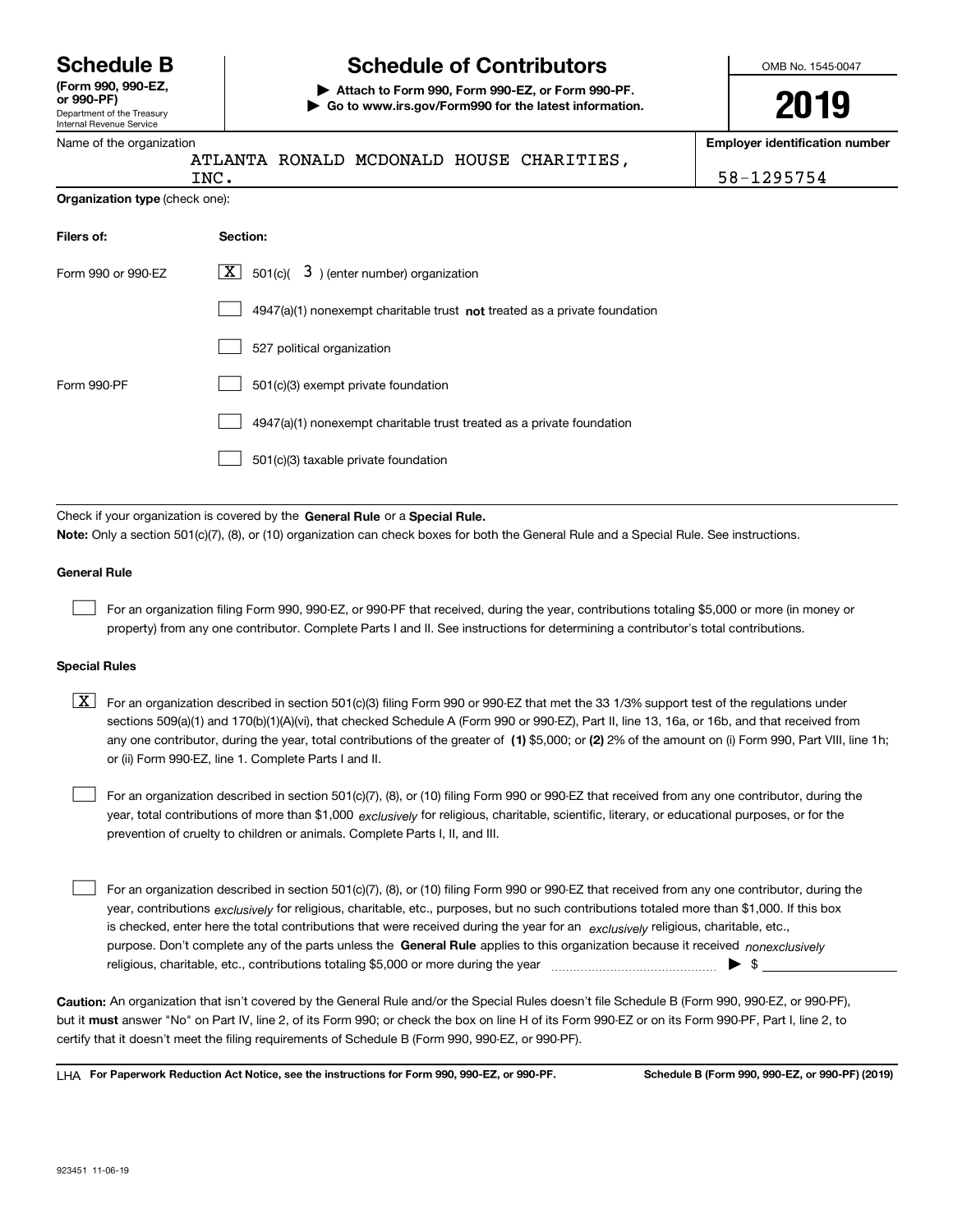| Schedule B (Form 990, 990-EZ, or 990-PF) (2019) | Page |
|-------------------------------------------------|------|
|-------------------------------------------------|------|

Name of organization

## ATLANTA RONALD MCDONALD HOUSE CHARITIES,

**Employer identification number**

**(a)No.(b)Name, address, and ZIP + 4 (c)Total contributions (d)Type of contribution PersonPayrollNoncash (a)No.(b)Name, address, and ZIP + 4 (c)Total contributions (d)Type of contribution PersonPayrollNoncash (a)No.(b)Name, address, and ZIP + 4 (c)Total contributions (d)Type of contribution PersonPayrollNoncash (a) No.(b)Name, address, and ZIP + 4 (c) Total contributions (d) Type of contribution PersonPayrollNoncash (a) No.(b)Name, address, and ZIP + 4 (c) Total contributions (d) Type of contribution PersonPayrollNoncash (a) No.(b)Name, address, and ZIP + 4 (c) Total contributions (d)Type of contribution PersonPayrollNoncash Contributors** (see instructions). Use duplicate copies of Part I if additional space is needed. \$(Complete Part II for noncash contributions.) \$(Complete Part II for noncash contributions.) \$(Complete Part II for noncash contributions.) \$(Complete Part II for noncash contributions.) \$(Complete Part II for noncash contributions.) \$(Complete Part II for noncash contributions.) Chedule B (Form 990, 990-EZ, or 990-PF) (2019)<br>Iame of organization<br>**2PARTA RONALD MCDONALD HOUSE CHARITIES**<br>**2PART I Contributors** (see instructions). Use duplicate copies of Part I if additional space is needed.<br>2PART  $|X|$  $\mathcal{L}^{\text{max}}$  $\mathcal{L}^{\text{max}}$  $\boxed{\text{X}}$  $\mathcal{L}^{\text{max}}$  $\mathcal{L}^{\text{max}}$  $|X|$  $\mathcal{L}^{\text{max}}$  $\mathcal{L}^{\text{max}}$  $|X|$  $\mathcal{L}^{\text{max}}$  $\mathcal{L}^{\text{max}}$  $|X|$  $\mathcal{L}^{\text{max}}$  $\mathcal{L}^{\text{max}}$  $\boxed{\text{X}}$  $\mathcal{L}^{\text{max}}$  $\mathcal{L}^{\text{max}}$  $\begin{array}{c|c|c|c|c|c} 1 & \hspace{1.5cm} & \hspace{1.5cm} & \hspace{1.5cm} & \hspace{1.5cm} & \hspace{1.5cm} & \hspace{1.5cm} & \hspace{1.5cm} & \hspace{1.5cm} & \hspace{1.5cm} & \hspace{1.5cm} & \hspace{1.5cm} & \hspace{1.5cm} & \hspace{1.5cm} & \hspace{1.5cm} & \hspace{1.5cm} & \hspace{1.5cm} & \hspace{1.5cm} & \hspace{1.5cm} & \hspace{1.5cm} & \hspace{1.5cm} &$ 640,302.  $2$  | Person  $\overline{\text{X}}$ 315,575.  $\overline{3}$  | Person  $\overline{X}$ 150,000.  $4$  | Person  $\overline{\text{X}}$ 114,300.  $\sim$  5 | Person X 111,800.  $\sim$  6 | Person X 106,440. INC. 58-1295754

923452 11-06-19 **Schedule B (Form 990, 990-EZ, or 990-PF) (2019)**

24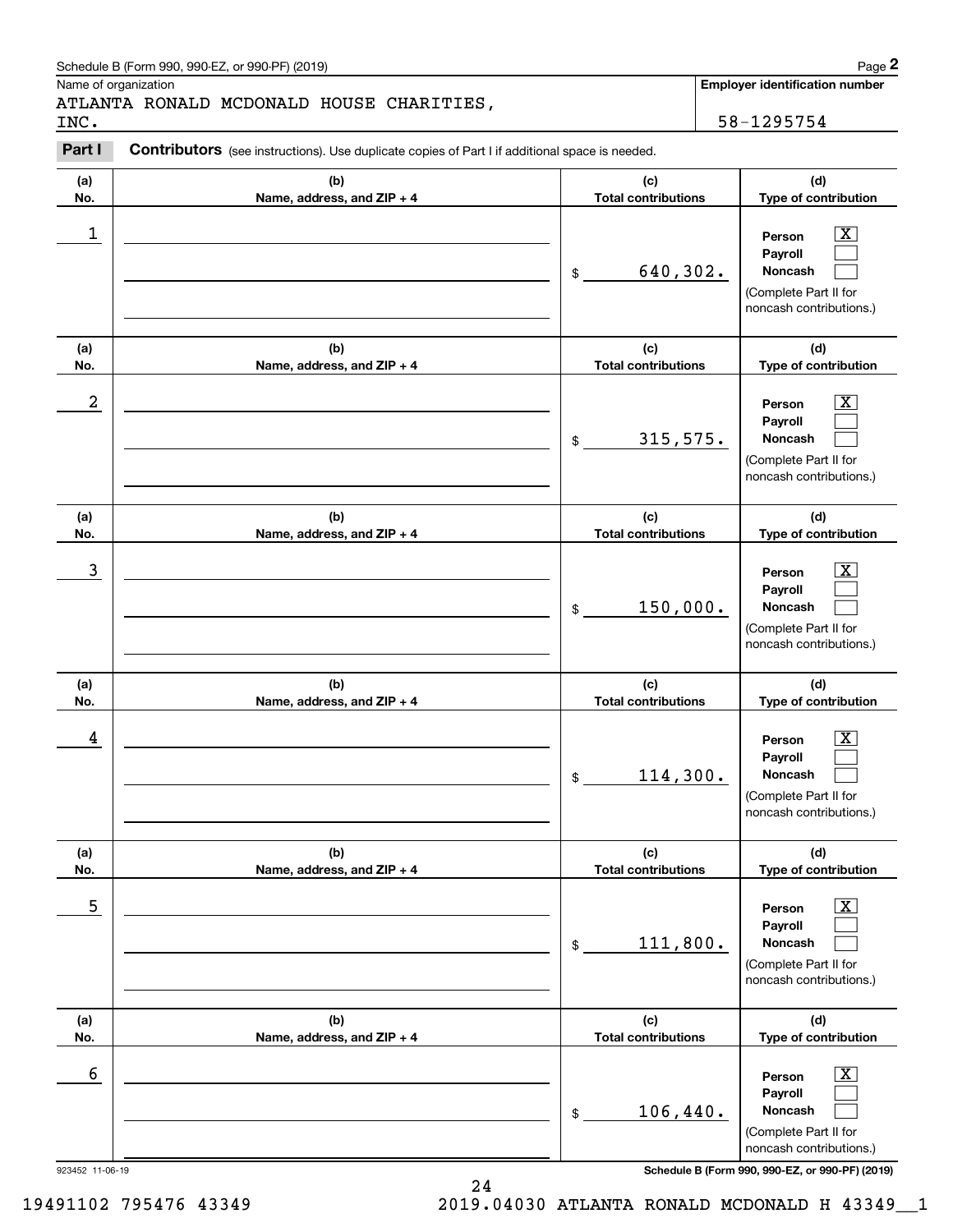|                              | Schedule B (Form 990, 990-EZ, or 990-PF) (2019)                                                     |                                                 | Page 3                                          |
|------------------------------|-----------------------------------------------------------------------------------------------------|-------------------------------------------------|-------------------------------------------------|
|                              | Name of organization<br>ATLANTA RONALD MCDONALD HOUSE CHARITIES,                                    |                                                 | <b>Employer identification number</b>           |
| INC.<br>Part II              | Noncash Property (see instructions). Use duplicate copies of Part II if additional space is needed. |                                                 | 58-1295754                                      |
| (a)<br>No.<br>from<br>Part I | (b)<br>Description of noncash property given                                                        | (c)<br>FMV (or estimate)<br>(See instructions.) | (d)<br>Date received                            |
|                              |                                                                                                     | \$                                              |                                                 |
| (a)<br>No.<br>from<br>Part I | (b)<br>Description of noncash property given                                                        | (c)<br>FMV (or estimate)<br>(See instructions.) | (d)<br>Date received                            |
|                              |                                                                                                     | \$                                              |                                                 |
| (a)<br>No.<br>from<br>Part I | (b)<br>Description of noncash property given                                                        | (c)<br>FMV (or estimate)<br>(See instructions.) | (d)<br>Date received                            |
|                              |                                                                                                     | \$                                              |                                                 |
| (a)<br>No.<br>from<br>Part I | (b)<br>Description of noncash property given                                                        | (c)<br>FMV (or estimate)<br>(See instructions.) | (d)<br>Date received                            |
|                              |                                                                                                     | \$                                              |                                                 |
| (a)<br>No.<br>from<br>Part I | (b)<br>Description of noncash property given                                                        | (c)<br>FMV (or estimate)<br>(See instructions.) | (d)<br>Date received                            |
|                              |                                                                                                     | \$                                              |                                                 |
| (a)<br>No.<br>from<br>Part I | (b)<br>Description of noncash property given                                                        | (c)<br>FMV (or estimate)<br>(See instructions.) | (d)<br>Date received                            |
|                              |                                                                                                     | \$                                              |                                                 |
| 923453 11-06-19              |                                                                                                     |                                                 | Schedule B (Form 990, 990-EZ, or 990-PF) (2019) |

25 19491102 795476 43349 2019.04030 ATLANTA RONALD MCDONALD H 43349\_\_1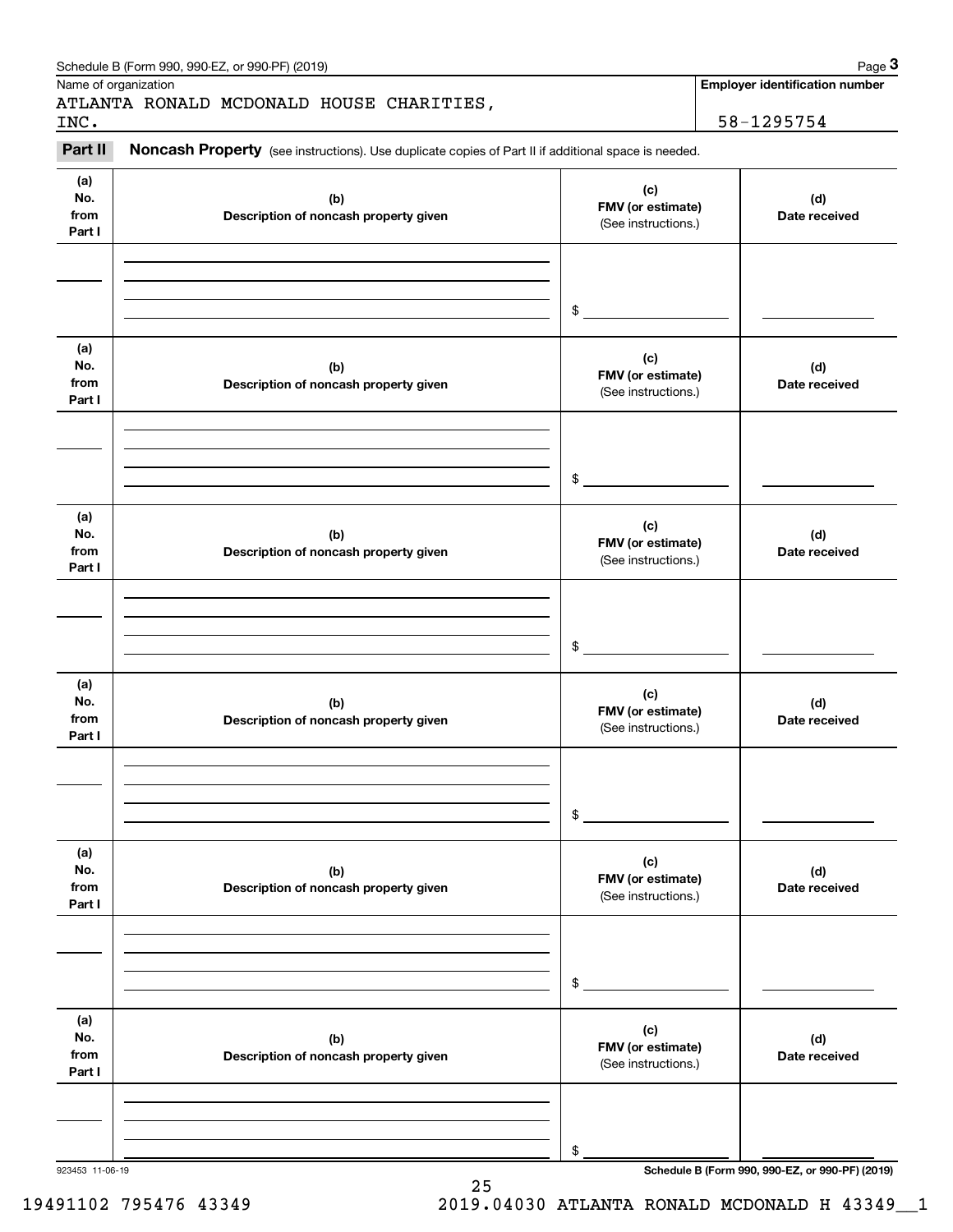|                      | Schedule B (Form 990, 990-EZ, or 990-PF) (2019)                                                                                                                                                                                                      |                      | Page 4                                                                                                                                                                       |
|----------------------|------------------------------------------------------------------------------------------------------------------------------------------------------------------------------------------------------------------------------------------------------|----------------------|------------------------------------------------------------------------------------------------------------------------------------------------------------------------------|
| Name of organization |                                                                                                                                                                                                                                                      |                      | <b>Employer identification number</b>                                                                                                                                        |
|                      | ATLANTA RONALD MCDONALD HOUSE CHARITIES,                                                                                                                                                                                                             |                      |                                                                                                                                                                              |
| INC.<br>Part III     |                                                                                                                                                                                                                                                      |                      | 58-1295754<br>Exclusively religious, charitable, etc., contributions to organizations described in section 501(c)(7), (8), or (10) that total more than \$1,000 for the year |
|                      | from any one contributor. Complete columns (a) through (e) and the following line entry. For organizations                                                                                                                                           |                      |                                                                                                                                                                              |
|                      | completing Part III, enter the total of exclusively religious, charitable, etc., contributions of \$1,000 or less for the year. (Enter this info. once.) $\blacktriangleright$ \$<br>Use duplicate copies of Part III if additional space is needed. |                      |                                                                                                                                                                              |
| $(a)$ No.            |                                                                                                                                                                                                                                                      |                      |                                                                                                                                                                              |
| from<br>Part I       | (b) Purpose of gift                                                                                                                                                                                                                                  | (c) Use of gift      | (d) Description of how gift is held                                                                                                                                          |
|                      |                                                                                                                                                                                                                                                      |                      |                                                                                                                                                                              |
|                      |                                                                                                                                                                                                                                                      |                      |                                                                                                                                                                              |
|                      |                                                                                                                                                                                                                                                      |                      |                                                                                                                                                                              |
|                      |                                                                                                                                                                                                                                                      |                      |                                                                                                                                                                              |
|                      |                                                                                                                                                                                                                                                      | (e) Transfer of gift |                                                                                                                                                                              |
|                      |                                                                                                                                                                                                                                                      |                      |                                                                                                                                                                              |
|                      | Transferee's name, address, and ZIP + 4                                                                                                                                                                                                              |                      | Relationship of transferor to transferee                                                                                                                                     |
|                      |                                                                                                                                                                                                                                                      |                      |                                                                                                                                                                              |
|                      |                                                                                                                                                                                                                                                      |                      |                                                                                                                                                                              |
|                      |                                                                                                                                                                                                                                                      |                      |                                                                                                                                                                              |
| (a) No.<br>from      |                                                                                                                                                                                                                                                      |                      |                                                                                                                                                                              |
| Part I               | (b) Purpose of gift                                                                                                                                                                                                                                  | (c) Use of gift      | (d) Description of how gift is held                                                                                                                                          |
|                      |                                                                                                                                                                                                                                                      |                      |                                                                                                                                                                              |
|                      |                                                                                                                                                                                                                                                      |                      |                                                                                                                                                                              |
|                      |                                                                                                                                                                                                                                                      |                      |                                                                                                                                                                              |
|                      |                                                                                                                                                                                                                                                      | (e) Transfer of gift |                                                                                                                                                                              |
|                      |                                                                                                                                                                                                                                                      |                      |                                                                                                                                                                              |
|                      | Transferee's name, address, and ZIP + 4                                                                                                                                                                                                              |                      | Relationship of transferor to transferee                                                                                                                                     |
|                      |                                                                                                                                                                                                                                                      |                      |                                                                                                                                                                              |
|                      |                                                                                                                                                                                                                                                      |                      |                                                                                                                                                                              |
|                      |                                                                                                                                                                                                                                                      |                      |                                                                                                                                                                              |
| (a) No.              |                                                                                                                                                                                                                                                      |                      |                                                                                                                                                                              |
| from<br>Part I       | (b) Purpose of gift                                                                                                                                                                                                                                  | (c) Use of gift      | (d) Description of how gift is held                                                                                                                                          |
|                      |                                                                                                                                                                                                                                                      |                      |                                                                                                                                                                              |
|                      |                                                                                                                                                                                                                                                      |                      |                                                                                                                                                                              |
|                      |                                                                                                                                                                                                                                                      |                      |                                                                                                                                                                              |
|                      |                                                                                                                                                                                                                                                      |                      |                                                                                                                                                                              |
|                      |                                                                                                                                                                                                                                                      | (e) Transfer of gift |                                                                                                                                                                              |
|                      |                                                                                                                                                                                                                                                      |                      |                                                                                                                                                                              |
|                      | Transferee's name, address, and $ZIP + 4$                                                                                                                                                                                                            |                      | Relationship of transferor to transferee                                                                                                                                     |
|                      |                                                                                                                                                                                                                                                      |                      |                                                                                                                                                                              |
|                      |                                                                                                                                                                                                                                                      |                      |                                                                                                                                                                              |
|                      |                                                                                                                                                                                                                                                      |                      |                                                                                                                                                                              |
| (a) No.<br>from      | (b) Purpose of gift                                                                                                                                                                                                                                  | (c) Use of gift      | (d) Description of how gift is held                                                                                                                                          |
| Part I               |                                                                                                                                                                                                                                                      |                      |                                                                                                                                                                              |
|                      |                                                                                                                                                                                                                                                      |                      |                                                                                                                                                                              |
|                      |                                                                                                                                                                                                                                                      |                      |                                                                                                                                                                              |
|                      |                                                                                                                                                                                                                                                      |                      |                                                                                                                                                                              |
|                      |                                                                                                                                                                                                                                                      | (e) Transfer of gift |                                                                                                                                                                              |
|                      |                                                                                                                                                                                                                                                      |                      |                                                                                                                                                                              |
|                      | Transferee's name, address, and $ZIP + 4$                                                                                                                                                                                                            |                      | Relationship of transferor to transferee                                                                                                                                     |
|                      |                                                                                                                                                                                                                                                      |                      |                                                                                                                                                                              |
|                      |                                                                                                                                                                                                                                                      |                      |                                                                                                                                                                              |
|                      |                                                                                                                                                                                                                                                      |                      |                                                                                                                                                                              |
|                      |                                                                                                                                                                                                                                                      |                      |                                                                                                                                                                              |

26

923454 11-06-19

**Schedule B (Form 990, 990-EZ, or 990-PF) (2019)**

19491102 795476 43349 2019.04030 ATLANTA RONALD MCDONALD H 43349\_\_1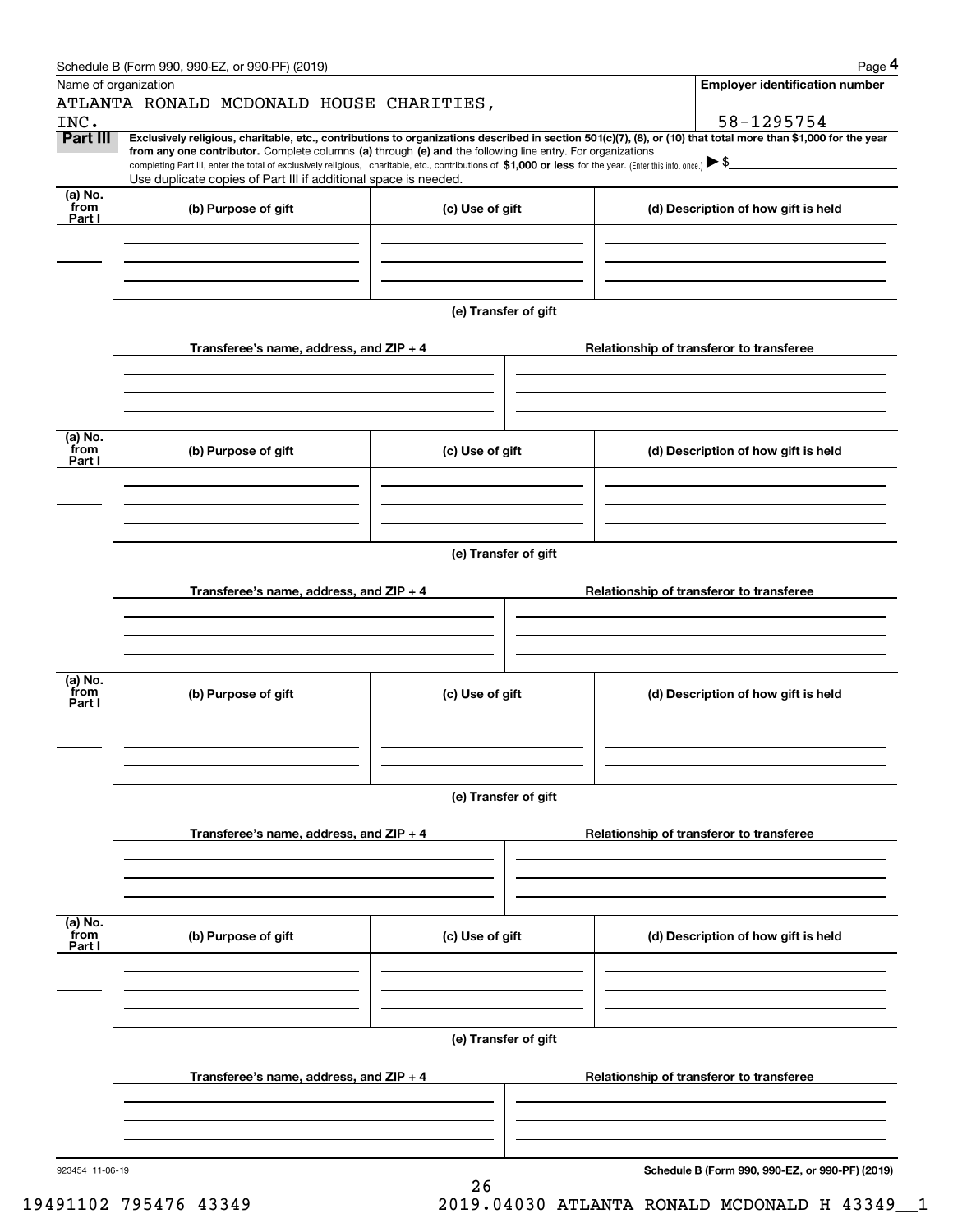|         | <b>SCHEDULE D</b>              |                                                                                                                                                                                                                                | <b>Supplemental Financial Statements</b>                                                        |                                                    | OMB No. 1545-0047                     |
|---------|--------------------------------|--------------------------------------------------------------------------------------------------------------------------------------------------------------------------------------------------------------------------------|-------------------------------------------------------------------------------------------------|----------------------------------------------------|---------------------------------------|
|         | (Form 990)                     |                                                                                                                                                                                                                                | Complete if the organization answered "Yes" on Form 990,                                        |                                                    |                                       |
|         | Department of the Treasury     |                                                                                                                                                                                                                                | Part IV, line 6, 7, 8, 9, 10, 11a, 11b, 11c, 11d, 11e, 11f, 12a, or 12b.<br>Attach to Form 990. |                                                    | <b>Open to Public</b>                 |
|         | Internal Revenue Service       |                                                                                                                                                                                                                                | Go to www.irs.gov/Form990 for instructions and the latest information.                          |                                                    | Inspection                            |
|         | Name of the organization       |                                                                                                                                                                                                                                | ATLANTA RONALD MCDONALD HOUSE CHARITIES,                                                        |                                                    | <b>Employer identification number</b> |
| Part I  |                                | INC.<br>Organizations Maintaining Donor Advised Funds or Other Similar Funds or Accounts. Complete if the                                                                                                                      |                                                                                                 |                                                    | 58-1295754                            |
|         |                                | organization answered "Yes" on Form 990, Part IV, line 6.                                                                                                                                                                      |                                                                                                 |                                                    |                                       |
|         |                                |                                                                                                                                                                                                                                | (a) Donor advised funds                                                                         |                                                    | (b) Funds and other accounts          |
| 1       |                                |                                                                                                                                                                                                                                |                                                                                                 |                                                    |                                       |
| 2       |                                | Aggregate value of contributions to (during year)                                                                                                                                                                              |                                                                                                 |                                                    |                                       |
| з       |                                |                                                                                                                                                                                                                                |                                                                                                 |                                                    |                                       |
| 4       |                                |                                                                                                                                                                                                                                |                                                                                                 |                                                    |                                       |
| 5       |                                | Did the organization inform all donors and donor advisors in writing that the assets held in donor advised funds                                                                                                               |                                                                                                 |                                                    |                                       |
|         |                                |                                                                                                                                                                                                                                |                                                                                                 |                                                    | Yes<br><b>No</b>                      |
| 6       |                                | Did the organization inform all grantees, donors, and donor advisors in writing that grant funds can be used only                                                                                                              |                                                                                                 |                                                    |                                       |
|         |                                | for charitable purposes and not for the benefit of the donor or donor advisor, or for any other purpose conferring                                                                                                             |                                                                                                 |                                                    |                                       |
|         | impermissible private benefit? |                                                                                                                                                                                                                                |                                                                                                 |                                                    | Yes<br>No                             |
| Part II |                                | Conservation Easements. Complete if the organization answered "Yes" on Form 990, Part IV, line 7.                                                                                                                              |                                                                                                 |                                                    |                                       |
| 1       |                                | Purpose(s) of conservation easements held by the organization (check all that apply).                                                                                                                                          |                                                                                                 |                                                    |                                       |
|         |                                | Preservation of land for public use (for example, recreation or education)                                                                                                                                                     |                                                                                                 | Preservation of a historically important land area |                                       |
|         |                                | Protection of natural habitat                                                                                                                                                                                                  |                                                                                                 | Preservation of a certified historic structure     |                                       |
| 2       |                                | Preservation of open space<br>Complete lines 2a through 2d if the organization held a qualified conservation contribution in the form of a conservation easement on the last                                                   |                                                                                                 |                                                    |                                       |
|         | day of the tax year.           |                                                                                                                                                                                                                                |                                                                                                 |                                                    | Held at the End of the Tax Year       |
| а       |                                |                                                                                                                                                                                                                                |                                                                                                 | 2a                                                 |                                       |
| b       |                                | Total acreage restricted by conservation easements                                                                                                                                                                             |                                                                                                 | 2b                                                 |                                       |
|         |                                | Number of conservation easements on a certified historic structure included in (a) manufacture included in (a)                                                                                                                 |                                                                                                 | 2c                                                 |                                       |
| d       |                                | Number of conservation easements included in (c) acquired after 7/25/06, and not on a historic structure                                                                                                                       |                                                                                                 |                                                    |                                       |
|         |                                | listed in the National Register [111] [12] The Materian Control of the National Register [12] The Mational Register [12] [12] The Material Anna Material Anna Material Anna Material Anna Material Anna Material Anna Material |                                                                                                 | 2d                                                 |                                       |
| 3       |                                | Number of conservation easements modified, transferred, released, extinguished, or terminated by the organization during the tax                                                                                               |                                                                                                 |                                                    |                                       |
|         | $year \blacktriangleright$     |                                                                                                                                                                                                                                |                                                                                                 |                                                    |                                       |
| 4       |                                | Number of states where property subject to conservation easement is located $\blacktriangleright$                                                                                                                              |                                                                                                 |                                                    |                                       |
| 5       |                                | Does the organization have a written policy regarding the periodic monitoring, inspection, handling of                                                                                                                         |                                                                                                 |                                                    |                                       |
|         |                                | violations, and enforcement of the conservation easements it holds?                                                                                                                                                            |                                                                                                 |                                                    | Yes<br><b>No</b>                      |
| 6       |                                | Staff and volunteer hours devoted to monitoring, inspecting, handling of violations, and enforcing conservation easements during the year                                                                                      |                                                                                                 |                                                    |                                       |
|         |                                |                                                                                                                                                                                                                                |                                                                                                 |                                                    |                                       |
| 7       |                                | Amount of expenses incurred in monitoring, inspecting, handling of violations, and enforcing conservation easements during the year                                                                                            |                                                                                                 |                                                    |                                       |
|         | $\blacktriangleright$ \$       |                                                                                                                                                                                                                                |                                                                                                 |                                                    |                                       |
| 8       |                                | Does each conservation easement reported on line 2(d) above satisfy the requirements of section 170(h)(4)(B)(i)                                                                                                                |                                                                                                 |                                                    |                                       |
|         |                                |                                                                                                                                                                                                                                |                                                                                                 |                                                    | Yes<br>No                             |
| 9       |                                | In Part XIII, describe how the organization reports conservation easements in its revenue and expense statement and                                                                                                            |                                                                                                 |                                                    |                                       |
|         |                                | balance sheet, and include, if applicable, the text of the footnote to the organization's financial statements that describes the<br>organization's accounting for conservation easements.                                     |                                                                                                 |                                                    |                                       |
|         | Part III                       | Organizations Maintaining Collections of Art, Historical Treasures, or Other Similar Assets.                                                                                                                                   |                                                                                                 |                                                    |                                       |
|         |                                | Complete if the organization answered "Yes" on Form 990, Part IV, line 8.                                                                                                                                                      |                                                                                                 |                                                    |                                       |
|         |                                | 1a If the organization elected, as permitted under FASB ASC 958, not to report in its revenue statement and balance sheet works                                                                                                |                                                                                                 |                                                    |                                       |
|         |                                | of art, historical treasures, or other similar assets held for public exhibition, education, or research in furtherance of public                                                                                              |                                                                                                 |                                                    |                                       |
|         |                                | service, provide in Part XIII the text of the footnote to its financial statements that describes these items.                                                                                                                 |                                                                                                 |                                                    |                                       |
|         |                                | <b>b</b> If the organization elected, as permitted under FASB ASC 958, to report in its revenue statement and balance sheet works of                                                                                           |                                                                                                 |                                                    |                                       |
|         |                                | art, historical treasures, or other similar assets held for public exhibition, education, or research in furtherance of public service,                                                                                        |                                                                                                 |                                                    |                                       |
|         |                                | provide the following amounts relating to these items:                                                                                                                                                                         |                                                                                                 |                                                    |                                       |
|         |                                |                                                                                                                                                                                                                                |                                                                                                 |                                                    | $\triangleright$ \$                   |
|         |                                | (ii) Assets included in Form 990, Part X                                                                                                                                                                                       |                                                                                                 |                                                    | $\bullet$ \$                          |
| 2       |                                | If the organization received or held works of art, historical treasures, or other similar assets for financial gain, provide                                                                                                   |                                                                                                 |                                                    |                                       |
|         |                                | the following amounts required to be reported under FASB ASC 958 relating to these items:                                                                                                                                      |                                                                                                 |                                                    |                                       |
| а       |                                |                                                                                                                                                                                                                                |                                                                                                 | \$                                                 |                                       |
|         |                                |                                                                                                                                                                                                                                |                                                                                                 | $\blacktriangleright$ \$                           |                                       |
|         |                                | LHA For Paperwork Reduction Act Notice, see the Instructions for Form 990.                                                                                                                                                     |                                                                                                 |                                                    | Schedule D (Form 990) 2019            |
|         | 932051 10-02-19                |                                                                                                                                                                                                                                | 27                                                                                              |                                                    |                                       |

19491102 795476 43349 2019.04030 ATLANTA RONALD MCDONALD H 43349\_\_1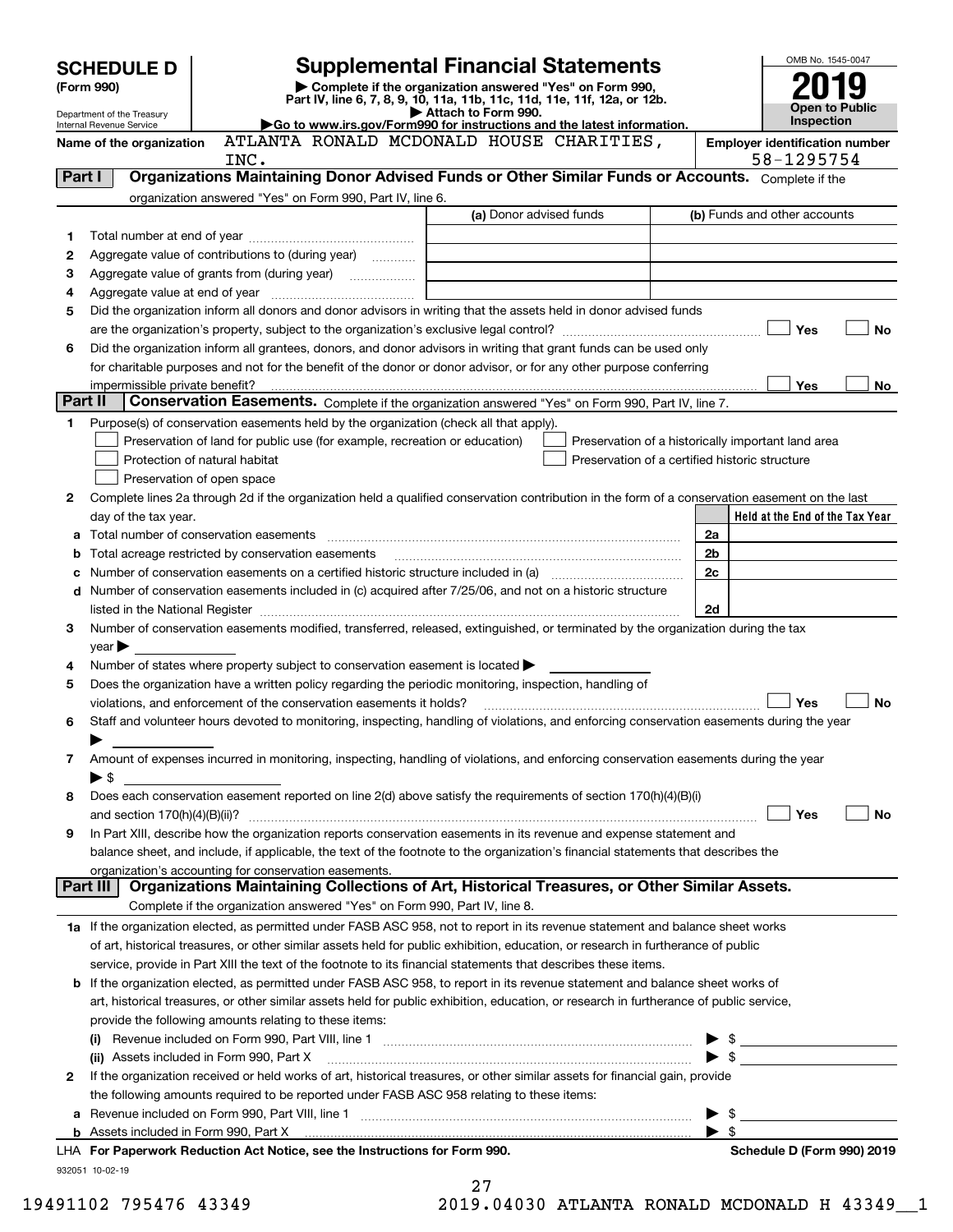|        | INC.                                                                                                                                                                                                                           | ATLANIA KONALD MCDONALD HOUSE CHARITIES, |   |                |                                                                                                                                                                                                                               |          |                 |                      | 58-1295754 Page 2          |                |                     |
|--------|--------------------------------------------------------------------------------------------------------------------------------------------------------------------------------------------------------------------------------|------------------------------------------|---|----------------|-------------------------------------------------------------------------------------------------------------------------------------------------------------------------------------------------------------------------------|----------|-----------------|----------------------|----------------------------|----------------|---------------------|
|        | Schedule D (Form 990) 2019<br>Organizations Maintaining Collections of Art, Historical Treasures, or Other Similar Assets (continued)<br>Part III                                                                              |                                          |   |                |                                                                                                                                                                                                                               |          |                 |                      |                            |                |                     |
| з      | Using the organization's acquisition, accession, and other records, check any of the following that make significant use of its                                                                                                |                                          |   |                |                                                                                                                                                                                                                               |          |                 |                      |                            |                |                     |
|        | collection items (check all that apply):                                                                                                                                                                                       |                                          |   |                |                                                                                                                                                                                                                               |          |                 |                      |                            |                |                     |
| а      | Public exhibition                                                                                                                                                                                                              | d                                        |   |                | Loan or exchange program                                                                                                                                                                                                      |          |                 |                      |                            |                |                     |
| b      | Scholarly research                                                                                                                                                                                                             | e                                        |   |                | Other and the contract of the contract of the contract of the contract of the contract of the contract of the contract of the contract of the contract of the contract of the contract of the contract of the contract of the |          |                 |                      |                            |                |                     |
| c      | Preservation for future generations                                                                                                                                                                                            |                                          |   |                |                                                                                                                                                                                                                               |          |                 |                      |                            |                |                     |
| 4      | Provide a description of the organization's collections and explain how they further the organization's exempt purpose in Part XIII.                                                                                           |                                          |   |                |                                                                                                                                                                                                                               |          |                 |                      |                            |                |                     |
| 5      | During the year, did the organization solicit or receive donations of art, historical treasures, or other similar assets                                                                                                       |                                          |   |                |                                                                                                                                                                                                                               |          |                 |                      |                            |                |                     |
|        |                                                                                                                                                                                                                                |                                          |   |                |                                                                                                                                                                                                                               |          |                 |                      | Yes                        |                | No                  |
|        | Part IV<br>Escrow and Custodial Arrangements. Complete if the organization answered "Yes" on Form 990, Part IV, line 9, or                                                                                                     |                                          |   |                |                                                                                                                                                                                                                               |          |                 |                      |                            |                |                     |
|        | reported an amount on Form 990, Part X, line 21.                                                                                                                                                                               |                                          |   |                |                                                                                                                                                                                                                               |          |                 |                      |                            |                |                     |
|        | 1a Is the organization an agent, trustee, custodian or other intermediary for contributions or other assets not included                                                                                                       |                                          |   |                |                                                                                                                                                                                                                               |          |                 |                      |                            |                |                     |
|        |                                                                                                                                                                                                                                |                                          |   |                |                                                                                                                                                                                                                               |          |                 |                      | Yes                        |                | <b>No</b>           |
|        | b If "Yes," explain the arrangement in Part XIII and complete the following table:                                                                                                                                             |                                          |   |                |                                                                                                                                                                                                                               |          |                 |                      |                            |                |                     |
|        |                                                                                                                                                                                                                                |                                          |   |                |                                                                                                                                                                                                                               |          |                 |                      | Amount                     |                |                     |
| с      |                                                                                                                                                                                                                                |                                          |   |                |                                                                                                                                                                                                                               |          | 1c              |                      |                            |                |                     |
|        | d Additions during the year manufactured and an account of a state of the state of an account of the state of                                                                                                                  |                                          |   |                |                                                                                                                                                                                                                               |          | 1d              |                      |                            |                |                     |
| е      | Distributions during the year manufactured and continuum control of the state of the control of the state of the state of the state of the state of the state of the state of the state of the state of the state of the state |                                          |   |                |                                                                                                                                                                                                                               |          | 1e              |                      |                            |                |                     |
| f      | Ending balance measurements are all the contract of the contract of the contract of the contract of the contract of the contract of the contract of the contract of the contract of the contract of the contract of the contra |                                          |   |                |                                                                                                                                                                                                                               |          | 1f              |                      |                            |                |                     |
|        | 2a Did the organization include an amount on Form 990, Part X, line 21, for escrow or custodial account liability?                                                                                                             |                                          |   |                |                                                                                                                                                                                                                               |          |                 |                      | Yes                        |                | No                  |
|        | b If "Yes," explain the arrangement in Part XIII. Check here if the explanation has been provided on Part XIII                                                                                                                 |                                          |   |                |                                                                                                                                                                                                                               |          |                 |                      |                            |                |                     |
| Part V | Endowment Funds. Complete if the organization answered "Yes" on Form 990, Part IV, line 10.                                                                                                                                    |                                          |   |                |                                                                                                                                                                                                                               |          |                 |                      |                            |                |                     |
|        |                                                                                                                                                                                                                                | (a) Current year                         |   | (b) Prior year | (c) Two years back                                                                                                                                                                                                            |          |                 | (d) Three years back |                            |                | (e) Four years back |
| 1a     | Beginning of year balance <i>manumman</i>                                                                                                                                                                                      | 610,750.                                 |   | 610,750.       |                                                                                                                                                                                                                               | 610,750. |                 | 610,750.             |                            |                | 496,250.            |
| b      |                                                                                                                                                                                                                                |                                          |   |                |                                                                                                                                                                                                                               |          |                 |                      |                            |                | 114,500.            |
| c      | Net investment earnings, gains, and losses                                                                                                                                                                                     |                                          |   |                |                                                                                                                                                                                                                               |          |                 |                      |                            |                |                     |
| d      |                                                                                                                                                                                                                                |                                          |   |                |                                                                                                                                                                                                                               |          |                 |                      |                            |                |                     |
|        | <b>e</b> Other expenditures for facilities                                                                                                                                                                                     |                                          |   |                |                                                                                                                                                                                                                               |          |                 |                      |                            |                |                     |
|        | and programs                                                                                                                                                                                                                   |                                          |   |                |                                                                                                                                                                                                                               |          |                 |                      |                            |                |                     |
|        |                                                                                                                                                                                                                                |                                          |   |                |                                                                                                                                                                                                                               |          |                 |                      |                            |                |                     |
| g      |                                                                                                                                                                                                                                | 610,750.                                 |   | 610,750.       |                                                                                                                                                                                                                               | 610,750. |                 | 610,750.             |                            |                | 610,750.            |
| 2      | Provide the estimated percentage of the current year end balance (line 1g, column (a)) held as:                                                                                                                                |                                          |   |                |                                                                                                                                                                                                                               |          |                 |                      |                            |                |                     |
| а      | Board designated or quasi-endowment                                                                                                                                                                                            |                                          | % |                |                                                                                                                                                                                                                               |          |                 |                      |                            |                |                     |
|        | Permanent endowment $\blacktriangleright$ 100.00                                                                                                                                                                               | %                                        |   |                |                                                                                                                                                                                                                               |          |                 |                      |                            |                |                     |
|        | Term endowment <b>Definition</b>                                                                                                                                                                                               | %                                        |   |                |                                                                                                                                                                                                                               |          |                 |                      |                            |                |                     |
|        | The percentages on lines 2a, 2b, and 2c should equal 100%.                                                                                                                                                                     |                                          |   |                |                                                                                                                                                                                                                               |          |                 |                      |                            |                |                     |
|        | 3a Are there endowment funds not in the possession of the organization that are held and administered for the organization                                                                                                     |                                          |   |                |                                                                                                                                                                                                                               |          |                 |                      |                            |                |                     |
|        | by:                                                                                                                                                                                                                            |                                          |   |                |                                                                                                                                                                                                                               |          |                 |                      |                            | Yes            | No                  |
|        |                                                                                                                                                                                                                                |                                          |   |                |                                                                                                                                                                                                                               |          |                 |                      | 3a(i)                      |                | х                   |
|        |                                                                                                                                                                                                                                |                                          |   |                |                                                                                                                                                                                                                               |          |                 |                      | 3a(ii)                     |                | X                   |
|        |                                                                                                                                                                                                                                |                                          |   |                |                                                                                                                                                                                                                               |          |                 |                      | 3b                         |                |                     |
| 4      | Describe in Part XIII the intended uses of the organization's endowment funds.                                                                                                                                                 |                                          |   |                |                                                                                                                                                                                                                               |          |                 |                      |                            |                |                     |
|        | Land, Buildings, and Equipment.<br>Part VI                                                                                                                                                                                     |                                          |   |                |                                                                                                                                                                                                                               |          |                 |                      |                            |                |                     |
|        | Complete if the organization answered "Yes" on Form 990, Part IV, line 11a. See Form 990, Part X, line 10.                                                                                                                     |                                          |   |                |                                                                                                                                                                                                                               |          |                 |                      |                            |                |                     |
|        | Description of property                                                                                                                                                                                                        | (a) Cost or other                        |   |                | (b) Cost or other                                                                                                                                                                                                             |          | (c) Accumulated |                      |                            | (d) Book value |                     |
|        |                                                                                                                                                                                                                                | basis (investment)                       |   | basis (other)  |                                                                                                                                                                                                                               |          | depreciation    |                      |                            |                |                     |
|        |                                                                                                                                                                                                                                |                                          |   |                | 1,948,846.                                                                                                                                                                                                                    |          |                 |                      |                            |                | 1,948,846.          |
| b      |                                                                                                                                                                                                                                |                                          |   |                | 30, 383, 221.                                                                                                                                                                                                                 |          |                 | 7,629,325.           | 22,753,896.                |                |                     |
|        |                                                                                                                                                                                                                                |                                          |   |                | 1,411,156.                                                                                                                                                                                                                    |          | 199,269.        |                      |                            |                | 1,211,887.          |
|        |                                                                                                                                                                                                                                |                                          |   |                | 3,775,161.                                                                                                                                                                                                                    |          | 2,457,951.      |                      |                            |                | 1,317,210.          |
|        |                                                                                                                                                                                                                                |                                          |   |                |                                                                                                                                                                                                                               |          |                 |                      |                            |                |                     |
|        |                                                                                                                                                                                                                                |                                          |   |                |                                                                                                                                                                                                                               |          |                 |                      | 27, 231, 839.              |                |                     |
|        |                                                                                                                                                                                                                                |                                          |   |                |                                                                                                                                                                                                                               |          |                 |                      | Schedule D (Form 990) 2019 |                |                     |

932052 10-02-19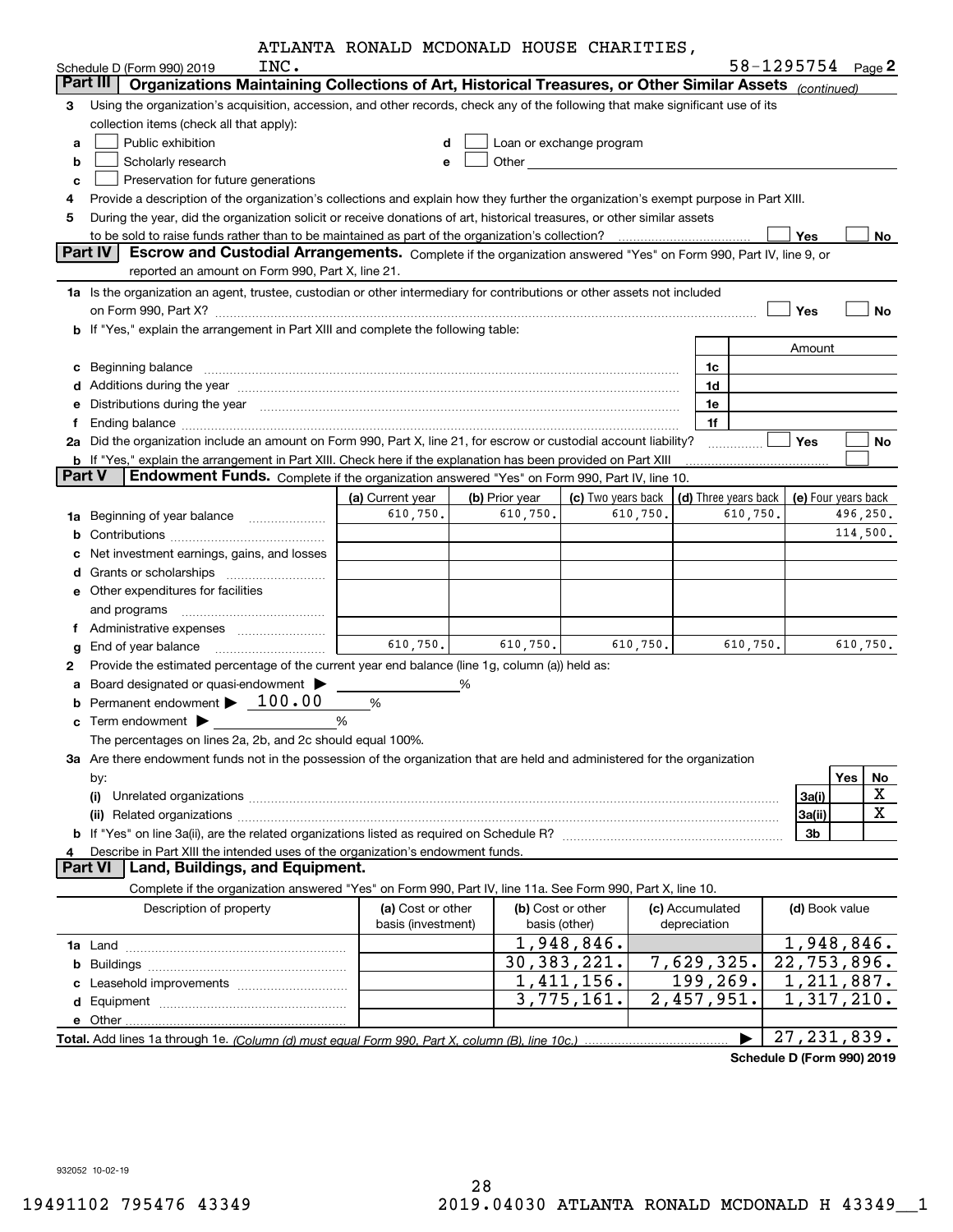|  |  |  |  | ATLANTA RONALD MCDONALD HOUSE CHARITIES. |
|--|--|--|--|------------------------------------------|
|--|--|--|--|------------------------------------------|

|             | INC.<br>Schedule D (Form 990) 2019                                                                                                          |                 |                                                           | 58-1295754 $_{Page}$ 3 |
|-------------|---------------------------------------------------------------------------------------------------------------------------------------------|-----------------|-----------------------------------------------------------|------------------------|
|             | Part VII Investments - Other Securities.                                                                                                    |                 |                                                           |                        |
|             | Complete if the organization answered "Yes" on Form 990, Part IV, line 11b. See Form 990, Part X, line 12.                                  |                 |                                                           |                        |
|             | (a) Description of security or category (including name of security)                                                                        | (b) Book value  | (c) Method of valuation: Cost or end-of-year market value |                        |
|             |                                                                                                                                             |                 |                                                           |                        |
|             |                                                                                                                                             |                 |                                                           |                        |
| $(3)$ Other |                                                                                                                                             |                 |                                                           |                        |
| (A)         |                                                                                                                                             |                 |                                                           |                        |
| (B)         |                                                                                                                                             |                 |                                                           |                        |
| (C)         |                                                                                                                                             |                 |                                                           |                        |
| (D)         |                                                                                                                                             |                 |                                                           |                        |
| (E)         |                                                                                                                                             |                 |                                                           |                        |
| (F)         |                                                                                                                                             |                 |                                                           |                        |
| (G)         |                                                                                                                                             |                 |                                                           |                        |
| (H)         |                                                                                                                                             |                 |                                                           |                        |
|             | Total. (Col. (b) must equal Form 990, Part X, col. (B) line 12.)                                                                            |                 |                                                           |                        |
|             | Part VIII Investments - Program Related.                                                                                                    |                 |                                                           |                        |
|             | Complete if the organization answered "Yes" on Form 990, Part IV, line 11c. See Form 990, Part X, line 13.<br>(a) Description of investment |                 | (c) Method of valuation: Cost or end-of-year market value |                        |
|             |                                                                                                                                             | (b) Book value  |                                                           |                        |
| (1)         |                                                                                                                                             |                 |                                                           |                        |
| (2)         |                                                                                                                                             |                 |                                                           |                        |
| (3)<br>(4)  |                                                                                                                                             |                 |                                                           |                        |
| (5)         |                                                                                                                                             |                 |                                                           |                        |
| (6)         |                                                                                                                                             |                 |                                                           |                        |
| (7)         |                                                                                                                                             |                 |                                                           |                        |
| (8)         |                                                                                                                                             |                 |                                                           |                        |
| (9)         |                                                                                                                                             |                 |                                                           |                        |
|             | Total. (Col. (b) must equal Form 990, Part X, col. (B) line 13.)                                                                            |                 |                                                           |                        |
| Part IX     | <b>Other Assets.</b>                                                                                                                        |                 |                                                           |                        |
|             | Complete if the organization answered "Yes" on Form 990, Part IV, line 11d. See Form 990, Part X, line 15.                                  |                 |                                                           |                        |
|             |                                                                                                                                             | (a) Description |                                                           | (b) Book value         |
| (1)         |                                                                                                                                             |                 |                                                           |                        |
| (2)         |                                                                                                                                             |                 |                                                           |                        |
| (3)         |                                                                                                                                             |                 |                                                           |                        |
| (4)         |                                                                                                                                             |                 |                                                           |                        |
| (5)         |                                                                                                                                             |                 |                                                           |                        |
| (6)         |                                                                                                                                             |                 |                                                           |                        |
| (7)         |                                                                                                                                             |                 |                                                           |                        |
| (8)         |                                                                                                                                             |                 |                                                           |                        |
| (9)         |                                                                                                                                             |                 |                                                           |                        |
| Part X      | <b>Other Liabilities.</b>                                                                                                                   |                 |                                                           |                        |
|             | Complete if the organization answered "Yes" on Form 990, Part IV, line 11e or 11f. See Form 990, Part X, line 25.                           |                 |                                                           |                        |
| 1.          | (a) Description of liability                                                                                                                |                 |                                                           | (b) Book value         |
| (1)         | Federal income taxes                                                                                                                        |                 |                                                           |                        |
| (2)         |                                                                                                                                             |                 |                                                           |                        |
| (3)         |                                                                                                                                             |                 |                                                           |                        |
| (4)         |                                                                                                                                             |                 |                                                           |                        |
| (5)         |                                                                                                                                             |                 |                                                           |                        |
| (6)         |                                                                                                                                             |                 |                                                           |                        |
| (7)         |                                                                                                                                             |                 |                                                           |                        |
| (8)         |                                                                                                                                             |                 |                                                           |                        |
| (9)         |                                                                                                                                             |                 |                                                           |                        |
|             | Total. (Column (b) must equal Form 990, Part X, col. (B) line 25.)                                                                          |                 |                                                           |                        |

**2.** Liability for uncertain tax positions. In Part XIII, provide the text of the footnote to the organization's financial statements that reports the organization's liability for uncertain tax positions under FASB ASC 740. Check here if the text of the footnote has been provided in Part XIII

 $\boxed{\text{X}}$ 

**Schedule D (Form 990) 2019**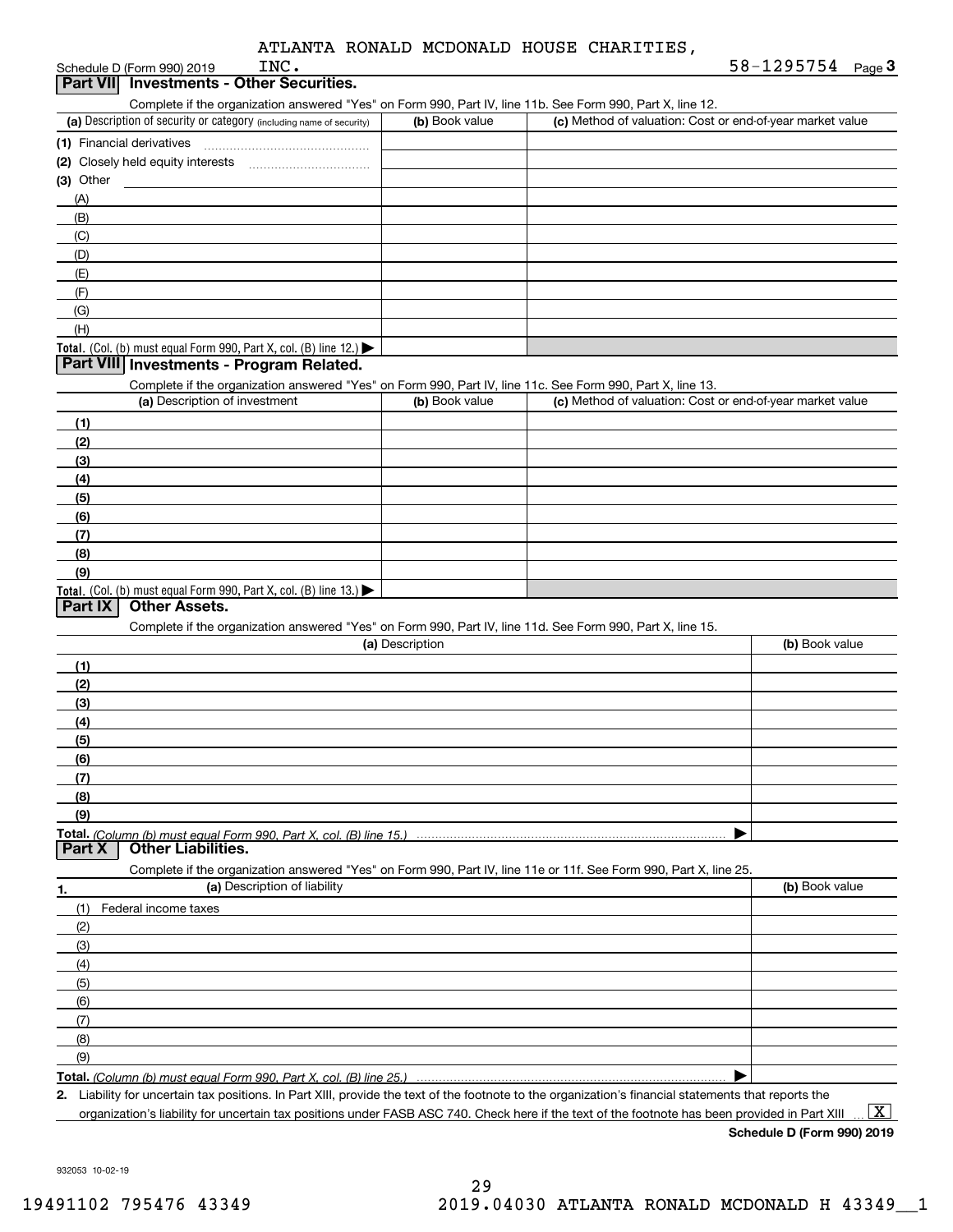|   | INC.<br>Schedule D (Form 990) 2019                                                                                                                                                                                                  |                |           |                | 58-1295754                  | Page 4 |
|---|-------------------------------------------------------------------------------------------------------------------------------------------------------------------------------------------------------------------------------------|----------------|-----------|----------------|-----------------------------|--------|
|   | Reconciliation of Revenue per Audited Financial Statements With Revenue per Return.<br><b>Part XI</b>                                                                                                                               |                |           |                |                             |        |
|   | Complete if the organization answered "Yes" on Form 990, Part IV, line 12a.                                                                                                                                                         |                |           |                |                             |        |
| 1 | Total revenue, gains, and other support per audited financial statements                                                                                                                                                            |                |           | $\blacksquare$ | 6,019,200.                  |        |
| 2 | Amounts included on line 1 but not on Form 990, Part VIII, line 12:                                                                                                                                                                 |                |           |                |                             |        |
| a |                                                                                                                                                                                                                                     | 2a             | 456, 174. |                |                             |        |
| b |                                                                                                                                                                                                                                     | 2 <sub>b</sub> | 93,490.   |                |                             |        |
| c |                                                                                                                                                                                                                                     | 2c             |           |                |                             |        |
| d | Other (Describe in Part XIII.)                                                                                                                                                                                                      | 2d             |           |                |                             |        |
| е | Add lines 2a through 2d                                                                                                                                                                                                             |                |           | 2e             | 549,664.                    |        |
| 3 |                                                                                                                                                                                                                                     |                |           | 3              | 5,469,536.                  |        |
| 4 | Amounts included on Form 990. Part VIII. line 12, but not on line 1:                                                                                                                                                                |                |           |                |                             |        |
| a | Investment expenses not included on Form 990, Part VIII, line 7b [11, 111, 111, 111]                                                                                                                                                | 4a             | 21,931.   |                |                             |        |
| b | Other (Describe in Part XIII.) <b>Construction Contract Construction</b> Chern Construction Construction Construction                                                                                                               | 4 <sub>b</sub> | 141,237.  |                |                             |        |
|   | Add lines 4a and 4b                                                                                                                                                                                                                 |                |           | 4с             | 163, 168.                   |        |
| 5 |                                                                                                                                                                                                                                     |                |           | 5              | $\overline{5,632,704.}$     |        |
|   |                                                                                                                                                                                                                                     |                |           |                |                             |        |
|   | Part XII   Reconciliation of Expenses per Audited Financial Statements With Expenses per Return.                                                                                                                                    |                |           |                |                             |        |
|   | Complete if the organization answered "Yes" on Form 990, Part IV, line 12a.                                                                                                                                                         |                |           |                |                             |        |
| 1 | Total expenses and losses per audited financial statements [11] [12] contain an intervention and contain a statements [13] [13] and the statements [13] [13] and the statements [13] and the statements [13] and the statement      |                |           | $\blacksquare$ | 5,584,387.                  |        |
| 2 | Amounts included on line 1 but not on Form 990, Part IX, line 25:                                                                                                                                                                   |                |           |                |                             |        |
| a |                                                                                                                                                                                                                                     | 2a             | 93,490.   |                |                             |        |
| b |                                                                                                                                                                                                                                     | 2 <sub>b</sub> |           |                |                             |        |
| с | Other losses                                                                                                                                                                                                                        | 2c             |           |                |                             |        |
|   |                                                                                                                                                                                                                                     | 2d             |           |                |                             |        |
| e |                                                                                                                                                                                                                                     |                |           | 2e             |                             |        |
| 3 | Add lines 2a through 2d <b>must be a constructed as the constant of the construction of the construction</b> and the construction of the construction of the construction of the construction of the construction of the constructi |                |           | $\mathbf{a}$   | $\frac{93,490}{5,490,897.}$ |        |
| 4 | Amounts included on Form 990, Part IX, line 25, but not on line 1:                                                                                                                                                                  |                |           |                |                             |        |
| a | Investment expenses not included on Form 990, Part VIII, line 7b [1000000000000000000000000000000000                                                                                                                                | 4a             | 21,931.   |                |                             |        |
|   | Other (Describe in Part XIII.)                                                                                                                                                                                                      | 4 <sub>b</sub> | 141, 237. |                |                             |        |
|   | Add lines 4a and 4b                                                                                                                                                                                                                 |                |           | 4c             | 163, 168.                   |        |
| 5 | <b>Part XIII Supplemental Information.</b>                                                                                                                                                                                          |                |           | 5              | $\overline{5,654,065}$ .    |        |

Provide the descriptions required for Part II, lines 3, 5, and 9; Part III, lines 1a and 4; Part IV, lines 1b and 2b; Part V, line 4; Part X, line 2; Part XI, lines 2d and 4b; and Part XII, lines 2d and 4b. Also complete this part to provide any additional information.

#### PART V, LINE 4:

| ENDOWMENT ASSETS THAT ARE DONOR RESTRICTED ARE RELEASED ONLY IN COMPLIANCE |
|----------------------------------------------------------------------------|
| WITH THE DONORS' TIME AND PURPOSE RESTRICTIONS. CURRENT RESTRICTED NET     |
| ASSETS INCLUDE FUNDS STIPULATED BY THE DONOR FOR THE FAMILY ROOM PROGRAM,  |
| THE CARE MOBILE PROGRAM, THE HOUSE DOG, AND FOR MAINTENANCE AND REPAIR OF  |
| THE FACILITIES. THE BOARD HAS ALSO DESIGNATED ADDITIONAL FUNDS FOR         |
| MAINTENANCE AND REPAIR OF THE FACILITIES.                                  |
|                                                                            |

30

## PERMANENTLY ENDOWED NET ASSETS, PURSUANT TO DONOR STIPULATIONS, ARE

INVESTED TO PROTECT THE ORIGINAL FAIR VALUE OF THE GIFT WHILE ALSO

PROVIDING THE ORGANIZATION WITH AN INCREMENTAL STREAM OF INCOME TO

#### SUPPLEMENT OTHER SOURCES OF REVENUE.

932054 10-02-19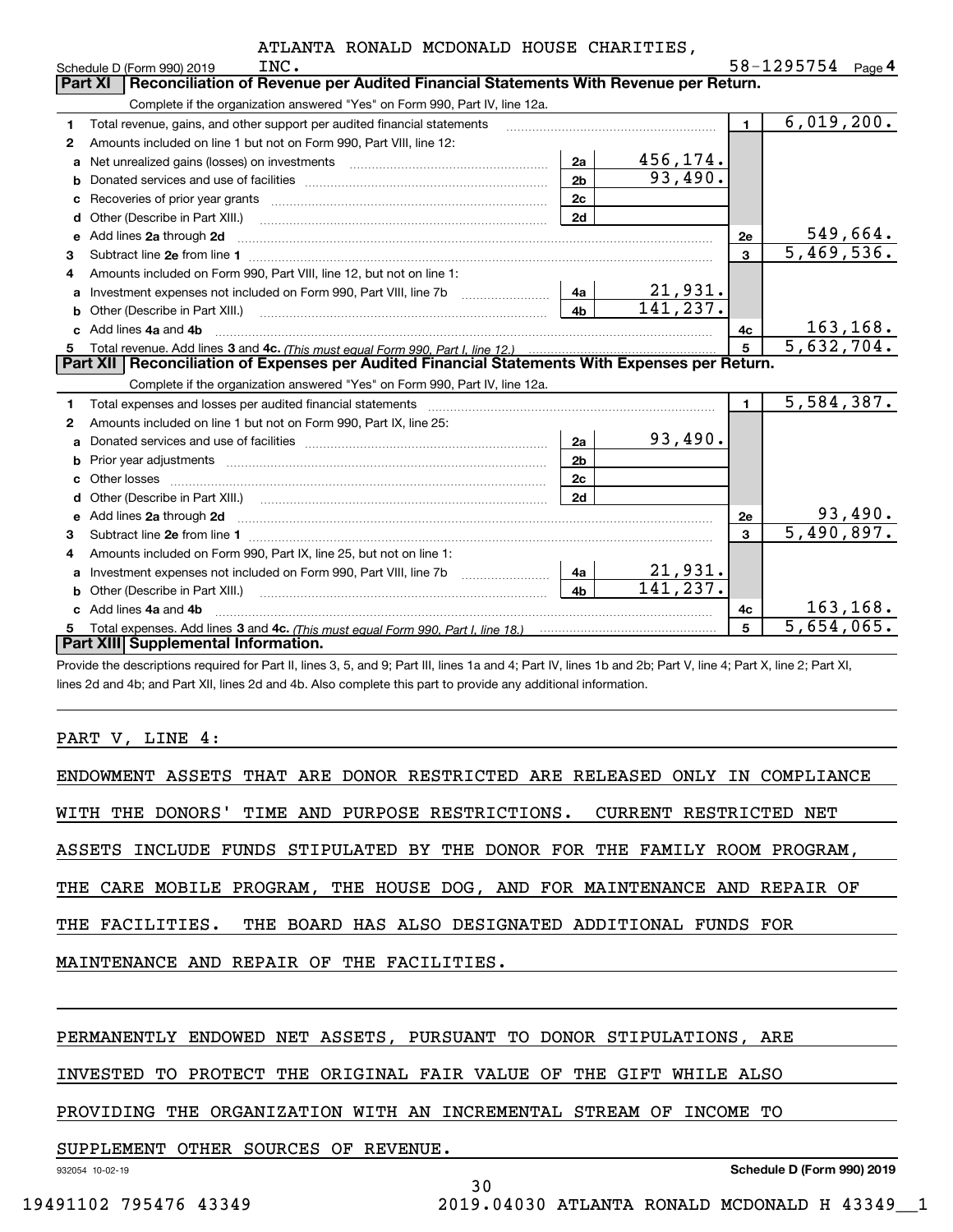| <b>Part XIII Supplemental Information</b> (continued) |      |  |                                          |                       |  |
|-------------------------------------------------------|------|--|------------------------------------------|-----------------------|--|
| Schedule D (Form 990) 2019                            | INC. |  |                                          | $58 - 1295754$ Page 5 |  |
|                                                       |      |  |                                          |                       |  |
|                                                       |      |  | ATLANTA RONALD MCDONALD HOUSE CHARITIES. |                       |  |

UNRESTRICTED ENDOWMENT NET ASSETS, PURSUANT TO THE ORGANIZATION'S INVESTMENT POLICY, ARE INVESTED TO PROVIDE A PREDICTABLE STREAM OF FUNDING TO SUPPORT THE BOARD APPROVED OPERATING BUDGET. UNDER THE TERMS OF THE ORGANIZATION'S SPENDING POLICY, FUNDS MAY BE APPROPRIATED ANNUALLY FOR DISTRIBUTION UP TO 3% OF THE ENDOWMENT'S TRAILING 3-YEAR AVERAGE NET ASSETS. IF IT IS DETERMINED THAT A DISTRIBUTION IS NOT NEEDED OR NOT FEASIBLE IN ANY GIVEN YEAR, THE DISTRIBUTION MAY BE WAIVED FOR THE YEAR.

PART X, LINE 2:

THE ORGANIZATION IS A CHARITABLE ORGANIZATION AND QUALIFIES UNDER SECTION 501(C)(3) OF THE INTERNAL REVENUE CODE AS A TAX-EXEMPT ORGANIZATION FOR BOTH FEDERAL AND STATE INCOME TAX PURPOSES. ACCORDINGLY, THE ORGANIZATION HAS PROVIDED FOR NO INCOME TAXES IN THE ACCOMPANYING FINANCIAL STATEMENTS. THE ORGANIZATION APPLIES THE GUIDANCE ON ACCOUNTING FOR UNCERTAIN TAX PROVISIONS IN FASB ASC 740 INCOME TAXES. THERE WERE NO UNRECOGNIZED TAX BENEFITS OR RELATED LIABILITIES AT DECEMBER 31, 2019 OR 2018.

PART XI, LINE 4B - OTHER ADJUSTMENTS:

FUNDRAISING EXPENSE NETTED AGAINST REVENUE 141,237.

PART XII, LINE 4B - OTHER ADJUSTMENTS:

FUNDRAISING EXPENSE NETTED AGAINST REVENUE 141,237.

**Schedule D (Form 990) 2019**

932055 10-02-19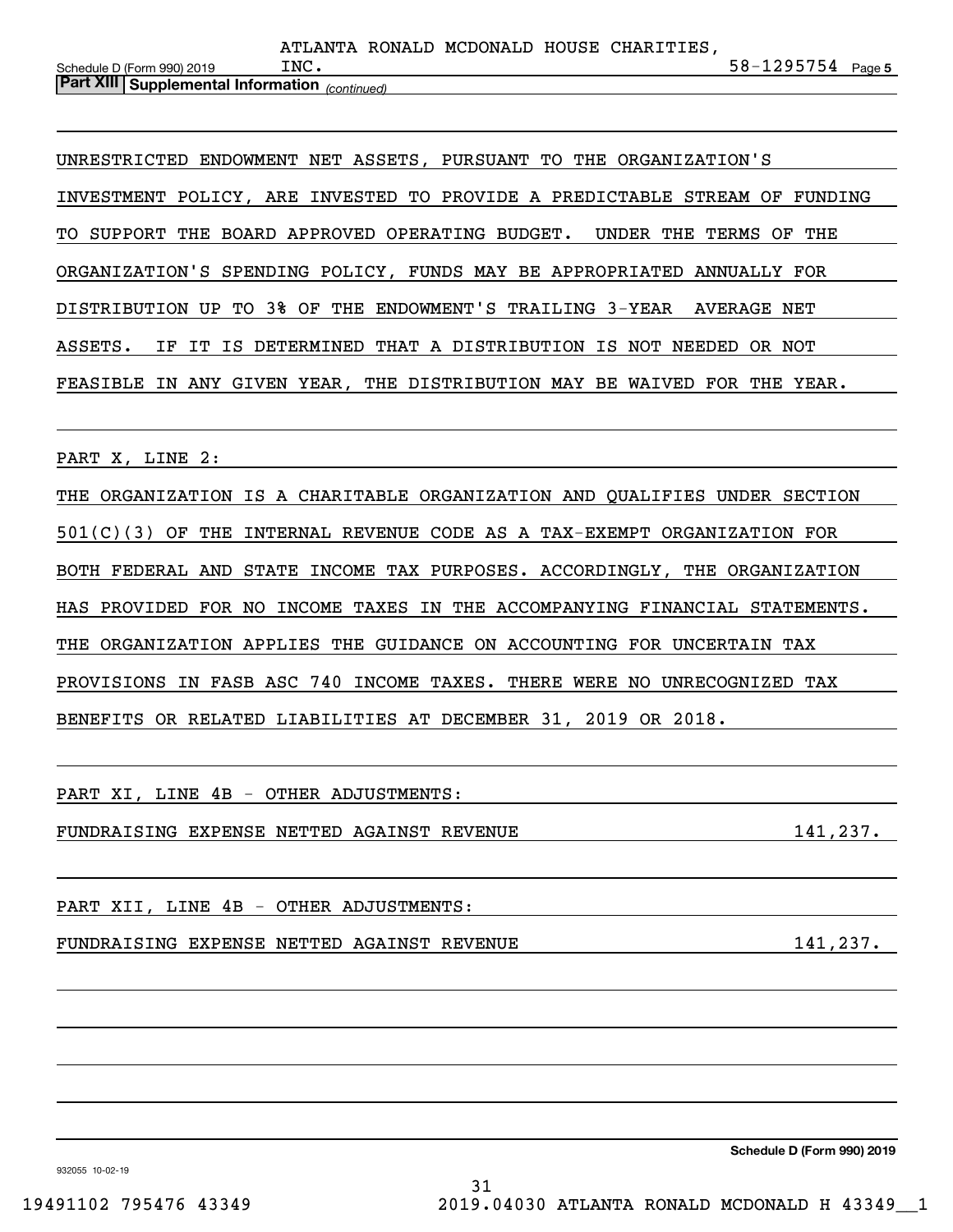| <b>SCHEDULE G</b>                                                                                                                                                | <b>Supplemental Information Regarding Fundraising or Gaming Activities</b>                                                                                                                                                                                                                                                                                                                                                                                                                                                                           |     |                                                                            |                                                                                                   |                                                                            | OMB No. 1545-0047                                       |
|------------------------------------------------------------------------------------------------------------------------------------------------------------------|------------------------------------------------------------------------------------------------------------------------------------------------------------------------------------------------------------------------------------------------------------------------------------------------------------------------------------------------------------------------------------------------------------------------------------------------------------------------------------------------------------------------------------------------------|-----|----------------------------------------------------------------------------|---------------------------------------------------------------------------------------------------|----------------------------------------------------------------------------|---------------------------------------------------------|
| (Form 990 or 990-EZ)                                                                                                                                             | Complete if the organization answered "Yes" on Form 990, Part IV, line 17, 18, or 19, or if the<br>organization entered more than \$15,000 on Form 990-EZ, line 6a.                                                                                                                                                                                                                                                                                                                                                                                  |     |                                                                            |                                                                                                   |                                                                            | 2019                                                    |
| Department of the Treasury                                                                                                                                       | Attach to Form 990 or Form 990-EZ.                                                                                                                                                                                                                                                                                                                                                                                                                                                                                                                   |     |                                                                            |                                                                                                   |                                                                            | <b>Open to Public</b>                                   |
| Internal Revenue Service                                                                                                                                         | Go to www.irs.gov/Form990 for instructions and the latest information.                                                                                                                                                                                                                                                                                                                                                                                                                                                                               |     |                                                                            |                                                                                                   |                                                                            | Inspection                                              |
| Name of the organization                                                                                                                                         | ATLANTA RONALD MCDONALD HOUSE CHARITIES,                                                                                                                                                                                                                                                                                                                                                                                                                                                                                                             |     |                                                                            |                                                                                                   |                                                                            | <b>Employer identification number</b>                   |
| INC.                                                                                                                                                             |                                                                                                                                                                                                                                                                                                                                                                                                                                                                                                                                                      |     |                                                                            |                                                                                                   |                                                                            | 58-1295754                                              |
| Part I<br>required to complete this part.                                                                                                                        | Fundraising Activities. Complete if the organization answered "Yes" on Form 990, Part IV, line 17. Form 990-EZ filers are not                                                                                                                                                                                                                                                                                                                                                                                                                        |     |                                                                            |                                                                                                   |                                                                            |                                                         |
| $\overline{X}$ Mail solicitations<br>a<br>Internet and email solicitations<br>b<br>Phone solicitations<br>c<br>$\boxed{\textbf{X}}$ In-person solicitations<br>d | 1 Indicate whether the organization raised funds through any of the following activities. Check all that apply.<br>$g\mid X$ Special fundraising events<br>2 a Did the organization have a written or oral agreement with any individual (including officers, directors, trustees, or<br>key employees listed in Form 990, Part VII) or entity in connection with professional fundraising services?<br><b>b</b> If "Yes," list the 10 highest paid individuals or entities (fundraisers) pursuant to agreements under which the fundraiser is to be |     |                                                                            | $e$ $\boxed{\text{X}}$ Solicitation of non-government grants<br>Solicitation of government grants | $\boxed{\text{X}}$ Yes                                                     | No                                                      |
| compensated at least \$5,000 by the organization.                                                                                                                |                                                                                                                                                                                                                                                                                                                                                                                                                                                                                                                                                      |     |                                                                            |                                                                                                   |                                                                            |                                                         |
| (i) Name and address of individual<br>or entity (fundraiser)                                                                                                     | (ii) Activity                                                                                                                                                                                                                                                                                                                                                                                                                                                                                                                                        |     | (iii) Did<br>fundraiser<br>have custody<br>or control of<br>contributions? | (iv) Gross receipts<br>from activity                                                              | (v) Amount paid<br>to (or retained by)<br>fundraiser<br>listed in col. (i) | (vi) Amount paid<br>to (or retained by)<br>organization |
| TRUE SENSE MARKETING - 155                                                                                                                                       |                                                                                                                                                                                                                                                                                                                                                                                                                                                                                                                                                      | Yes | No                                                                         |                                                                                                   |                                                                            |                                                         |
| COMMERCE DRIVE, FREEDOM, PA                                                                                                                                      | DIRECT MAIL                                                                                                                                                                                                                                                                                                                                                                                                                                                                                                                                          |     | x                                                                          | 152,950.                                                                                          | 83,178.                                                                    | 69,772.                                                 |
| Total                                                                                                                                                            |                                                                                                                                                                                                                                                                                                                                                                                                                                                                                                                                                      |     |                                                                            | 152,950.                                                                                          | 83,178.                                                                    | 69,772.                                                 |
| or licensing.                                                                                                                                                    | 3 List all states in which the organization is registered or licensed to solicit contributions or has been notified it is exempt from registration<br>GA, AL, AK, AZ, AR, CA, CO, DE, FL, HI, ID, IN, IA, KS, KY, LA, MI, ME, MD, MS, MO, MT, NE, ND, OH                                                                                                                                                                                                                                                                                             |     |                                                                            |                                                                                                   |                                                                            |                                                         |

OK,OR,PA,RI,SC,SD,TN,TX,UT,VT,VA,WA,WV,WI,WY

LHA For Paperwork Reduction Act Notice, see the Instructions for Form 990 or 990-EZ. Schedule G (Form 990 or 990-EZ) 2019 SEE PART IV FOR CONTINUATIONS

932081 09-11-19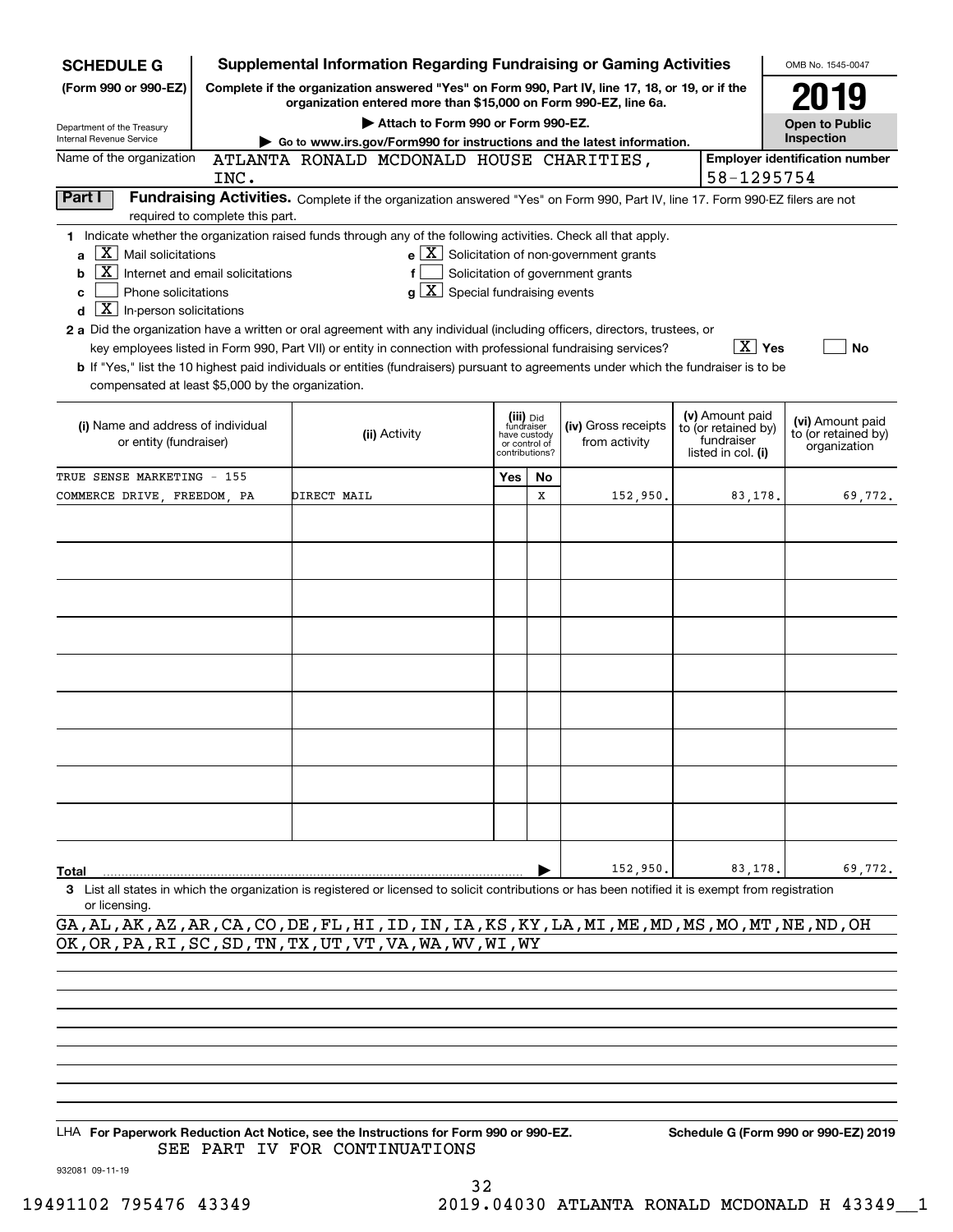## Schedule G (Form 990 or 990-EZ) 2019 INC.

**2**INC. 58-1295754

**(d)**  Total events (add col. **(a)** through col. **(c)**) **(a)** Event  $#1$  **(b)** Event  $#2$ **Part II** | Fundraising Events. Complete if the organization answered "Yes" on Form 990, Part IV, line 18, or reported more than \$15,000 of fundraising event contributions and gross income on Form 990-EZ, lines 1 and 6b. List events with gross receipts greater than \$5,000. (c) Other events GALA/DINNER TOURNAMENT GOLF 5

| Revenue<br>734,323.<br>333,327.<br>425,476.<br>Gross receipts and the control of the control of the control of the control of the control of the control of the control of the control of the control of the control of the control of the control of the control of the cont<br>301,848.<br>231,955.<br>156,438.<br>Less: Contributions<br>$\mathbf{2}$<br>432,475.<br>101,372.<br>269,038.<br>Gross income (line 1 minus line 2)<br>3<br>4 Cash prizes<br>21,648.<br>26,458.<br>4,775.<br>Noncash prizes<br>5<br>penses<br>153,445.<br>78,710.<br>47,139.<br>Rent/facility costs<br>Direct<br>Food and beverages<br>Entertainment<br>8<br>36, 296.<br>24,482.<br>65,765.<br>Other direct expenses of the state of the state of the state of the state of the state of the state of the state of the state of the state of the state of the state of the state of the state of the state of the state of th<br>9 |    |                                                             | (event type) | (event type) | (total number) | $\mathbf{v}$ |
|-------------------------------------------------------------------------------------------------------------------------------------------------------------------------------------------------------------------------------------------------------------------------------------------------------------------------------------------------------------------------------------------------------------------------------------------------------------------------------------------------------------------------------------------------------------------------------------------------------------------------------------------------------------------------------------------------------------------------------------------------------------------------------------------------------------------------------------------------------------------------------------------------------------------|----|-------------------------------------------------------------|--------------|--------------|----------------|--------------|
|                                                                                                                                                                                                                                                                                                                                                                                                                                                                                                                                                                                                                                                                                                                                                                                                                                                                                                                   |    |                                                             |              |              |                |              |
|                                                                                                                                                                                                                                                                                                                                                                                                                                                                                                                                                                                                                                                                                                                                                                                                                                                                                                                   |    |                                                             |              |              |                | 1,493,126.   |
|                                                                                                                                                                                                                                                                                                                                                                                                                                                                                                                                                                                                                                                                                                                                                                                                                                                                                                                   |    |                                                             |              |              |                |              |
|                                                                                                                                                                                                                                                                                                                                                                                                                                                                                                                                                                                                                                                                                                                                                                                                                                                                                                                   |    |                                                             |              |              |                | 690,241.     |
|                                                                                                                                                                                                                                                                                                                                                                                                                                                                                                                                                                                                                                                                                                                                                                                                                                                                                                                   |    |                                                             |              |              |                |              |
|                                                                                                                                                                                                                                                                                                                                                                                                                                                                                                                                                                                                                                                                                                                                                                                                                                                                                                                   |    |                                                             |              |              |                | 802,885.     |
|                                                                                                                                                                                                                                                                                                                                                                                                                                                                                                                                                                                                                                                                                                                                                                                                                                                                                                                   |    |                                                             |              |              |                |              |
|                                                                                                                                                                                                                                                                                                                                                                                                                                                                                                                                                                                                                                                                                                                                                                                                                                                                                                                   |    |                                                             |              |              |                |              |
|                                                                                                                                                                                                                                                                                                                                                                                                                                                                                                                                                                                                                                                                                                                                                                                                                                                                                                                   |    |                                                             |              |              |                |              |
|                                                                                                                                                                                                                                                                                                                                                                                                                                                                                                                                                                                                                                                                                                                                                                                                                                                                                                                   |    |                                                             |              |              |                | 52,881.      |
|                                                                                                                                                                                                                                                                                                                                                                                                                                                                                                                                                                                                                                                                                                                                                                                                                                                                                                                   |    |                                                             |              |              |                |              |
|                                                                                                                                                                                                                                                                                                                                                                                                                                                                                                                                                                                                                                                                                                                                                                                                                                                                                                                   |    |                                                             |              |              |                | 279,294.     |
|                                                                                                                                                                                                                                                                                                                                                                                                                                                                                                                                                                                                                                                                                                                                                                                                                                                                                                                   |    |                                                             |              |              |                |              |
|                                                                                                                                                                                                                                                                                                                                                                                                                                                                                                                                                                                                                                                                                                                                                                                                                                                                                                                   |    |                                                             |              |              |                |              |
|                                                                                                                                                                                                                                                                                                                                                                                                                                                                                                                                                                                                                                                                                                                                                                                                                                                                                                                   |    |                                                             |              |              |                |              |
|                                                                                                                                                                                                                                                                                                                                                                                                                                                                                                                                                                                                                                                                                                                                                                                                                                                                                                                   |    |                                                             |              |              |                |              |
|                                                                                                                                                                                                                                                                                                                                                                                                                                                                                                                                                                                                                                                                                                                                                                                                                                                                                                                   |    |                                                             |              |              |                | 126, 543.    |
|                                                                                                                                                                                                                                                                                                                                                                                                                                                                                                                                                                                                                                                                                                                                                                                                                                                                                                                   | 10 | Direct expense summary. Add lines 4 through 9 in column (d) |              |              |                | 458,718.     |
| 11 Net income summary. Subtract line 10 from line 3, column (d)<br>$-1111 - 2 - 1$                                                                                                                                                                                                                                                                                                                                                                                                                                                                                                                                                                                                                                                                                                                                                                                                                                |    |                                                             |              |              |                | 344,167.     |

**Part III | Gaming.** Complete if the organization answered "Yes" on Form 990, Part IV, line 19, or reported more than

\$15,000 on Form 990-EZ, line 6a.

| Revenue         |              |                                                                                      | (a) Bingo      | (b) Pull tabs/instant<br>bingo/progressive bingo | (c) Other gaming      | (d) Total gaming (add<br>col. (a) through col. (c)) |
|-----------------|--------------|--------------------------------------------------------------------------------------|----------------|--------------------------------------------------|-----------------------|-----------------------------------------------------|
|                 |              |                                                                                      |                |                                                  | 154,034.              | 154,034.                                            |
|                 | $\mathbf{2}$ |                                                                                      |                |                                                  |                       |                                                     |
| Direct Expenses | 3            |                                                                                      |                |                                                  | 53,800.               | 53,800.                                             |
|                 | 4            |                                                                                      |                |                                                  |                       |                                                     |
|                 |              |                                                                                      |                |                                                  | 1,681.                | 1,681.                                              |
|                 | 6            | Volunteer labor                                                                      | %<br><b>No</b> | $Yes$ %<br><b>No</b>                             | $\boxed{\text{X}}$ No |                                                     |
|                 |              | Direct expense summary. Add lines 2 through 5 in column (d)                          |                |                                                  | ▶                     | 55,481.                                             |
|                 | 8            |                                                                                      |                |                                                  |                       | 98,553.                                             |
| 9               |              | Enter the state(s) in which the organization conducts gaming activities: $GA$        |                |                                                  |                       |                                                     |
|                 |              | a Is the organization licensed to conduct gaming activities in each of these states? |                |                                                  |                       | $\boxed{\text{X}}$ Yes<br><b>No</b>                 |
|                 |              |                                                                                      |                |                                                  |                       |                                                     |
|                 |              |                                                                                      |                |                                                  |                       | $\sqrt{X}$<br><b>Yes</b><br><b>No</b>               |
|                 |              |                                                                                      |                |                                                  |                       |                                                     |

932082 09-11-19

**Schedule G (Form 990 or 990-EZ) 2019**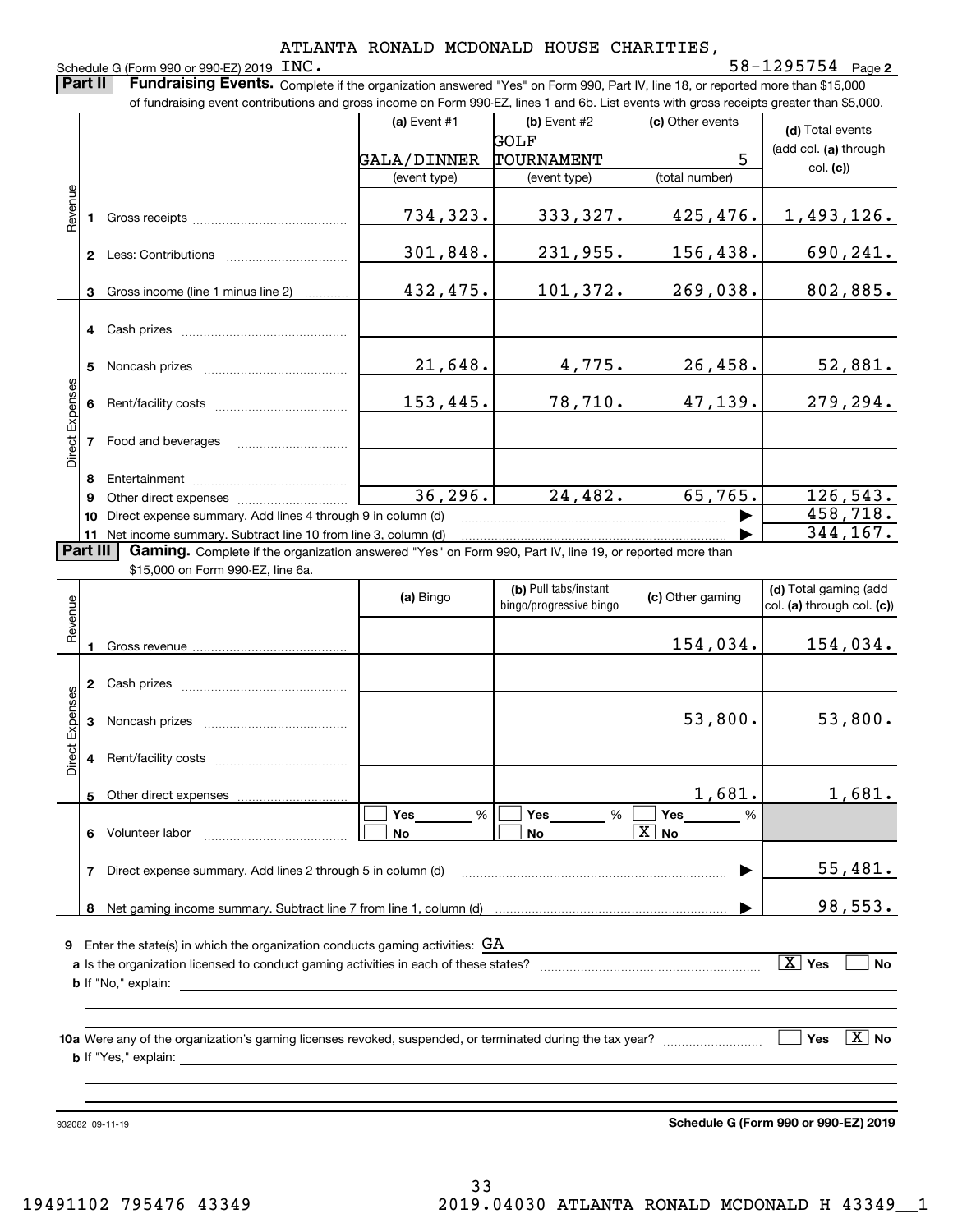|       | ATLANTA RONALD MCDONALD HOUSE CHARITIES,<br>Schedule G (Form 990 or 990-EZ) 2019 INC.                                                                                                                                              | 58-1295754 Page 3                               |                                                                                     |
|-------|------------------------------------------------------------------------------------------------------------------------------------------------------------------------------------------------------------------------------------|-------------------------------------------------|-------------------------------------------------------------------------------------|
|       |                                                                                                                                                                                                                                    | $\overline{\phantom{a}}$ Yes                    | $\boxed{\text{X}}$ No                                                               |
|       | 12 Is the organization a grantor, beneficiary or trustee of a trust, or a member of a partnership or other entity formed                                                                                                           |                                                 |                                                                                     |
|       |                                                                                                                                                                                                                                    | $\boxed{\phantom{1}}$ Yes $\boxed{\text{X}}$ No |                                                                                     |
|       | 13 Indicate the percentage of gaming activity conducted in:                                                                                                                                                                        |                                                 |                                                                                     |
|       |                                                                                                                                                                                                                                    | 13a                                             | %                                                                                   |
|       |                                                                                                                                                                                                                                    | 13b $100.00_{\%}$                               |                                                                                     |
|       | 14 Enter the name and address of the person who prepares the organization's gaming/special events books and records:                                                                                                               |                                                 |                                                                                     |
|       | Name > ANTARES GROUP, INC.                                                                                                                                                                                                         |                                                 |                                                                                     |
|       | Address > 1429 IRIS DRIVE - CONYERS, GA 30013                                                                                                                                                                                      |                                                 |                                                                                     |
|       |                                                                                                                                                                                                                                    |                                                 |                                                                                     |
|       | <b>b</b> If "Yes," enter the amount of gaming revenue received by the organization $\triangleright$ \$                                                                                                                             |                                                 |                                                                                     |
|       |                                                                                                                                                                                                                                    |                                                 |                                                                                     |
|       | c If "Yes," enter name and address of the third party:                                                                                                                                                                             |                                                 |                                                                                     |
|       |                                                                                                                                                                                                                                    |                                                 |                                                                                     |
|       | Name $\blacktriangleright$ $\lrcorner$                                                                                                                                                                                             |                                                 |                                                                                     |
|       |                                                                                                                                                                                                                                    |                                                 |                                                                                     |
|       | Address $\blacktriangleright$                                                                                                                                                                                                      |                                                 |                                                                                     |
|       | <u> 1989 - Johann Stein, marwolaethau a bhann an t-Amhain an t-Amhain an t-Amhain an t-Amhain an t-Amhain an t-A</u>                                                                                                               |                                                 |                                                                                     |
| 16    | Gaming manager information:                                                                                                                                                                                                        |                                                 |                                                                                     |
|       |                                                                                                                                                                                                                                    |                                                 |                                                                                     |
|       | $Name \triangleright$ CARRIE BOWDEN                                                                                                                                                                                                |                                                 |                                                                                     |
|       |                                                                                                                                                                                                                                    |                                                 |                                                                                     |
|       | Gaming manager compensation $\triangleright$ \$                                                                                                                                                                                    |                                                 |                                                                                     |
|       |                                                                                                                                                                                                                                    |                                                 |                                                                                     |
|       | Description of services provided > MARKETING & COMMUNICATIONS DIRECTOR FOR ATLANTA                                                                                                                                                 |                                                 |                                                                                     |
|       | RONALD MCDONALD HOUSE CHARITIES. THIS POSITION WITH THE CHARITY                                                                                                                                                                    |                                                 |                                                                                     |
|       | INCLUDES MANAGING THE ANNUAL AUTO RAFFLE.                                                                                                                                                                                          |                                                 |                                                                                     |
|       |                                                                                                                                                                                                                                    |                                                 |                                                                                     |
|       | $\boxed{\text{X}}$ Employee<br>Director/officer<br>Independent contractor                                                                                                                                                          |                                                 |                                                                                     |
|       |                                                                                                                                                                                                                                    |                                                 |                                                                                     |
|       | 17 Mandatory distributions:                                                                                                                                                                                                        |                                                 |                                                                                     |
|       | a Is the organization required under state law to make charitable distributions from the gaming proceeds to                                                                                                                        |                                                 |                                                                                     |
|       | retain the state gaming license?                                                                                                                                                                                                   |                                                 | $\overline{\phantom{a}}$ Yes $\overline{\phantom{a}}$ X $\overline{\phantom{a}}$ No |
|       | b Enter the amount of distributions required under state law to be distributed to other exempt organizations or spent in the                                                                                                       |                                                 |                                                                                     |
|       |                                                                                                                                                                                                                                    |                                                 |                                                                                     |
|       | organization's own exempt activities during the tax year $\triangleright$ \$<br>Supplemental Information. Provide the explanations required by Part I, line 2b, columns (iii) and (v); and Part III, lines 9, 9b, 10b,<br> Part IV |                                                 |                                                                                     |
|       | 15b, 15c, 16, and 17b, as applicable. Also provide any additional information. See instructions.                                                                                                                                   |                                                 |                                                                                     |
|       |                                                                                                                                                                                                                                    |                                                 |                                                                                     |
|       | SCHEDULE G, PART I, LINE 2B, LIST OF TEN HIGHEST PAID FUNDRAISERS:                                                                                                                                                                 |                                                 |                                                                                     |
|       |                                                                                                                                                                                                                                    |                                                 |                                                                                     |
|       |                                                                                                                                                                                                                                    |                                                 |                                                                                     |
|       |                                                                                                                                                                                                                                    |                                                 |                                                                                     |
| ( I ) | NAME OF FUNDRAISER: TRUE SENSE MARKETING                                                                                                                                                                                           |                                                 |                                                                                     |
|       |                                                                                                                                                                                                                                    |                                                 |                                                                                     |
| ( I ) | ADDRESS OF FUNDRAISER: 155 COMMERCE DRIVE, FREEDOM, PA<br>15042                                                                                                                                                                    |                                                 |                                                                                     |
|       |                                                                                                                                                                                                                                    |                                                 |                                                                                     |
|       |                                                                                                                                                                                                                                    |                                                 |                                                                                     |
|       |                                                                                                                                                                                                                                    |                                                 |                                                                                     |
|       | FORM 990, SCH G, PART II, FUNDRAISING EVENTS                                                                                                                                                                                       |                                                 |                                                                                     |
|       | EVENT #1:<br>THE HEARTS AND HANDS GALA CELEBRATED ITS 12TH ANNIVERSARY IN                                                                                                                                                          |                                                 |                                                                                     |
|       |                                                                                                                                                                                                                                    |                                                 |                                                                                     |
|       | 2019. THE EVENT INCLUDES DINNER, ENTERTAINMENT, SILENT AND LIVE                                                                                                                                                                    |                                                 |                                                                                     |
|       | AUCTIONS AND A SHORT PROGRAM.<br>EVENT PROVIDES AN OPPORTUNITY FOR                                                                                                                                                                 |                                                 |                                                                                     |
|       |                                                                                                                                                                                                                                    |                                                 |                                                                                     |
|       | 932083 09-11-19                                                                                                                                                                                                                    |                                                 |                                                                                     |
|       | Schedule G (Form 990 or 990-EZ) 2019<br>34                                                                                                                                                                                         |                                                 |                                                                                     |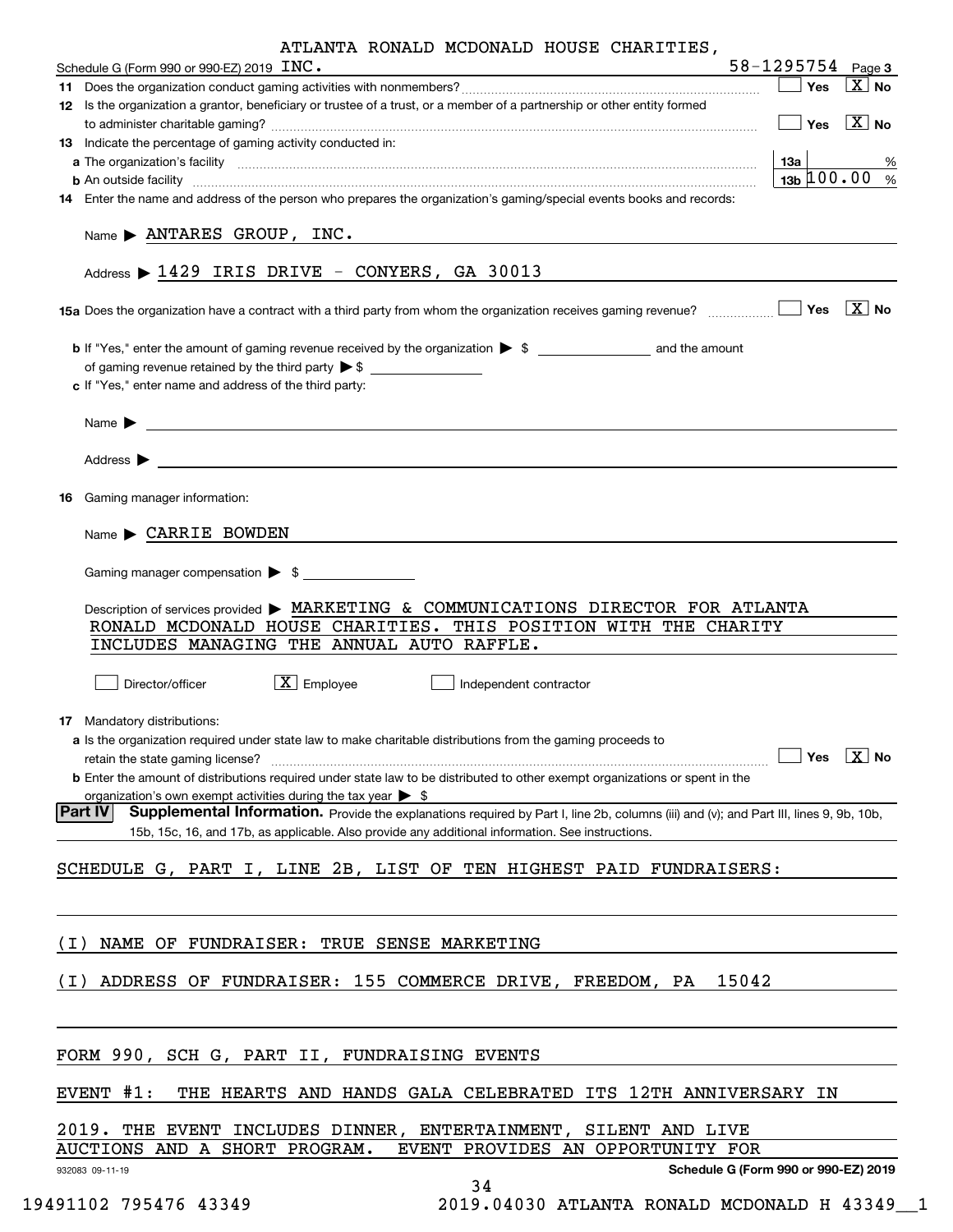| $58 - 1295754$ Page 4                                               |
|---------------------------------------------------------------------|
|                                                                     |
|                                                                     |
|                                                                     |
|                                                                     |
|                                                                     |
|                                                                     |
|                                                                     |
| INTRODUCE THEIR FRIENDS AND COLLEAGUES TO THE CHARITY. THE AUDIENCE |

FUNDRAISING EVENT FOR THE CHARITY.

EVENT #2: THE ANNUAL GOLF TOURNAMENT CELEBRATED ITS 25TH ANNIVERSARY IN 2019 AND HOSTED APPROXIMATELY 180 GOLFERS. THIS IS PRIMARILY A CORPORATE SPONSORED EVENT THAT INCLUDES BREAKFAST, LUNCH, BUFFET RECEPTION, ON COURSE CONTESTS, AND A SILENT AUCTION.

EVENT #3: DINES-IN TAKES PLACE EVERY OTHER YEAR. THE EVENT INCLUDES DINNER PARTIES HOSTED IN A VARIETY OF DONORS' HOMES. LOCAL CHEFS DONATE FOOD AND TIME TO PARTNER WITH A HOMEOWNER TO HOST A DINNER PARTY THAT BENEFITS THE CHARITY. GUESTS PURCHASE AN ADVANCE TICKET TO ATTEND AND ALL PROCEEDS BENEFIT THE CHARITY.

EVENT #4: BROOKHAVEN TOUR OF HOMES TAKES PLACE EVERY OTHER YEAR, ALTERNATING WITH THE DINES-IN EVENT. IN 2019 APPROXIMATELY 200 GUESTS ATTENDED THE TOUR. ATTENDEES PURCHASE ADVANCE TICKETS TO TOUR FIVE DIFFERENT HOMES LOCATED IN THE BROOKHAVEN NEIGHBORHOOD. IN ADDITION TO TICKET SALES, THE ORGANZIATION SOLICITS CORPORATE SPONSORSHIPS.

EVENT #5: HANDBAG HULLABALOO CELEBRATED IT'S 2ND YEAR IN 2019. ATTENDEES PURCHASED ADVANCE TICKETS TO ATTEND AN EVENING OF FOOD, DRINKS, SILENT AUCTION AND THE OPPORTUNITY TO WIN DESIGNER HANDBAGS THROUGH AN ORGANIZED WORD GAME. IN ADDITION TO TICKET SALES AND AUCTION PROCEEDS, CORPORATE SPONSORSHIPS WERE SOLICITED.

**Schedule G (Form 990 or 990-EZ)**

932084 04-01-19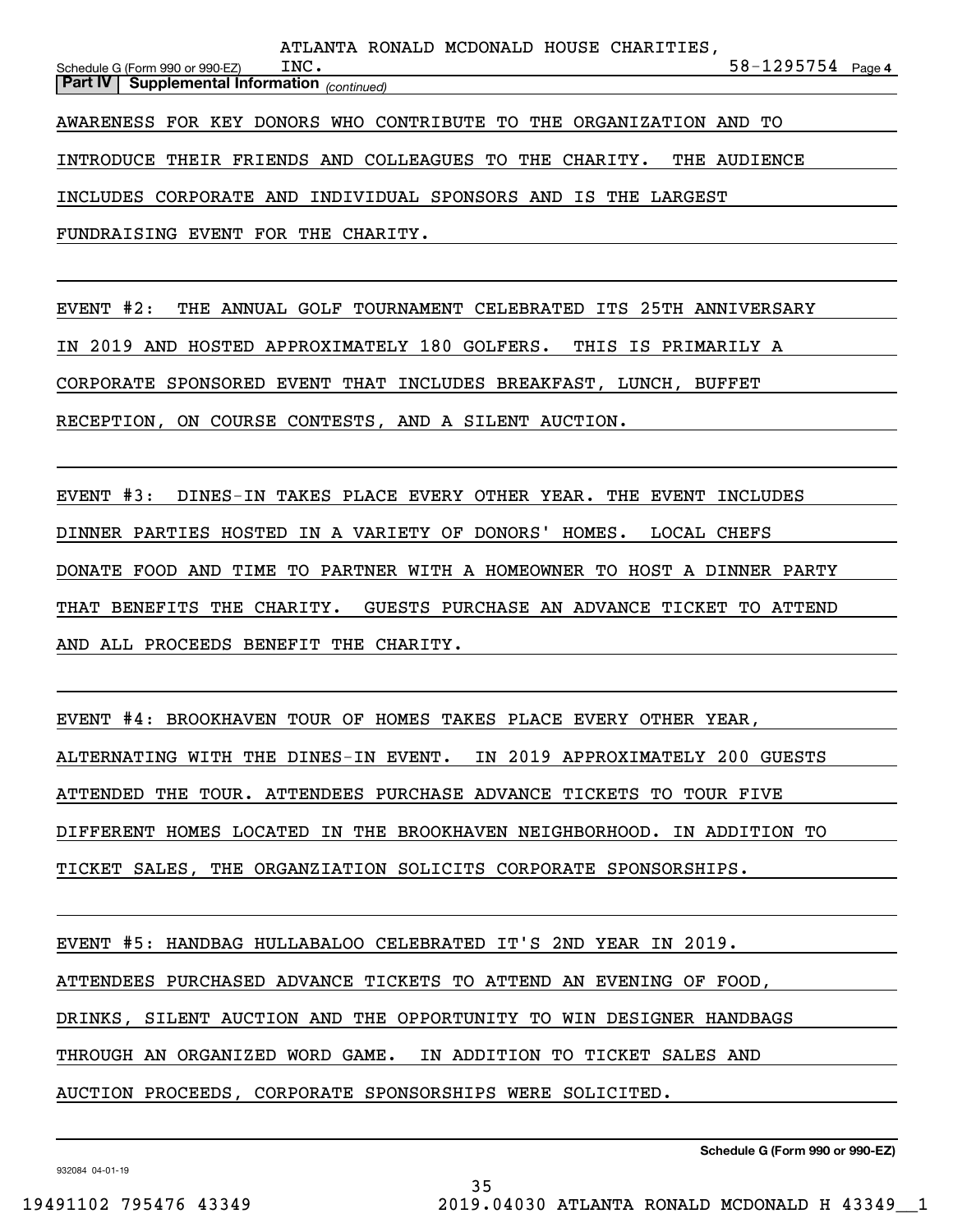**4**58-1295754 *(continued)* **Part IV Supplemental Information**  Schedule G (Form 990 or 990-EZ) THE YOUNG PROFESSIONALS GROUP AFFILIATED WITH THE ORGANIZATION. APPROXIMATELY 350 RUNNERS PAID AN ENTRY FEE TO PARTICIPATE, AND CORPORATE SPONSORSHIPS WERE SOLICITED. RECOGNITION WAS AWARDED TO WINNERS IN VARIOUS AGE CATEGORIES. INC. EVENT #6: THE 5K FUN RUN CELEBRATED IT'S 2ND YEAR IN 2019, ORGANIZED BY ATLANTA RONALD MCDONALD HOUSE CHARITIES,

EVENT #7 ATLANTA PRIDE FESTIVAL WAS A NEW OPPORTUNITY FOR ATLANTA RONALD MCDONALD HOUSE CHARITIES IN 2019. THE ORGANIZATION ATTENDED THE FESTIVIAL WITH THE INTENTION TO INCREASE AWARNESS FOR THE MISSION AND MARKET THE BMW RAFFLE. DONATIONS WERE COLLECTED ON SITE AND ALL WENT BACK TO THE CHARITY.

EVENT #8: BMW RAFFLE: METRO-ATLANTA BMW DEALERS PARTNER WITH THE ORGANIZATION FOR THIS RAFFLE EVENT. IN 2019 THE ORGANIZATION SOLD APPROXIMATELY 2,000 RAFFLE TICKETS FOR \$100 EACH DURING THE FIVE MONTHS LEADING UP TO THIS NOVEMBER EVENT. EACH TICKET ENTITLES THE PURCHASER TO PARTICIPATE IN A RAFFLE DRAWING FOR A BMW VEHICLE. IN 2019, ONE BMW AUTO WAS AWARDED.

**Schedule G (Form 990 or 990-EZ)**

932084 04-01-19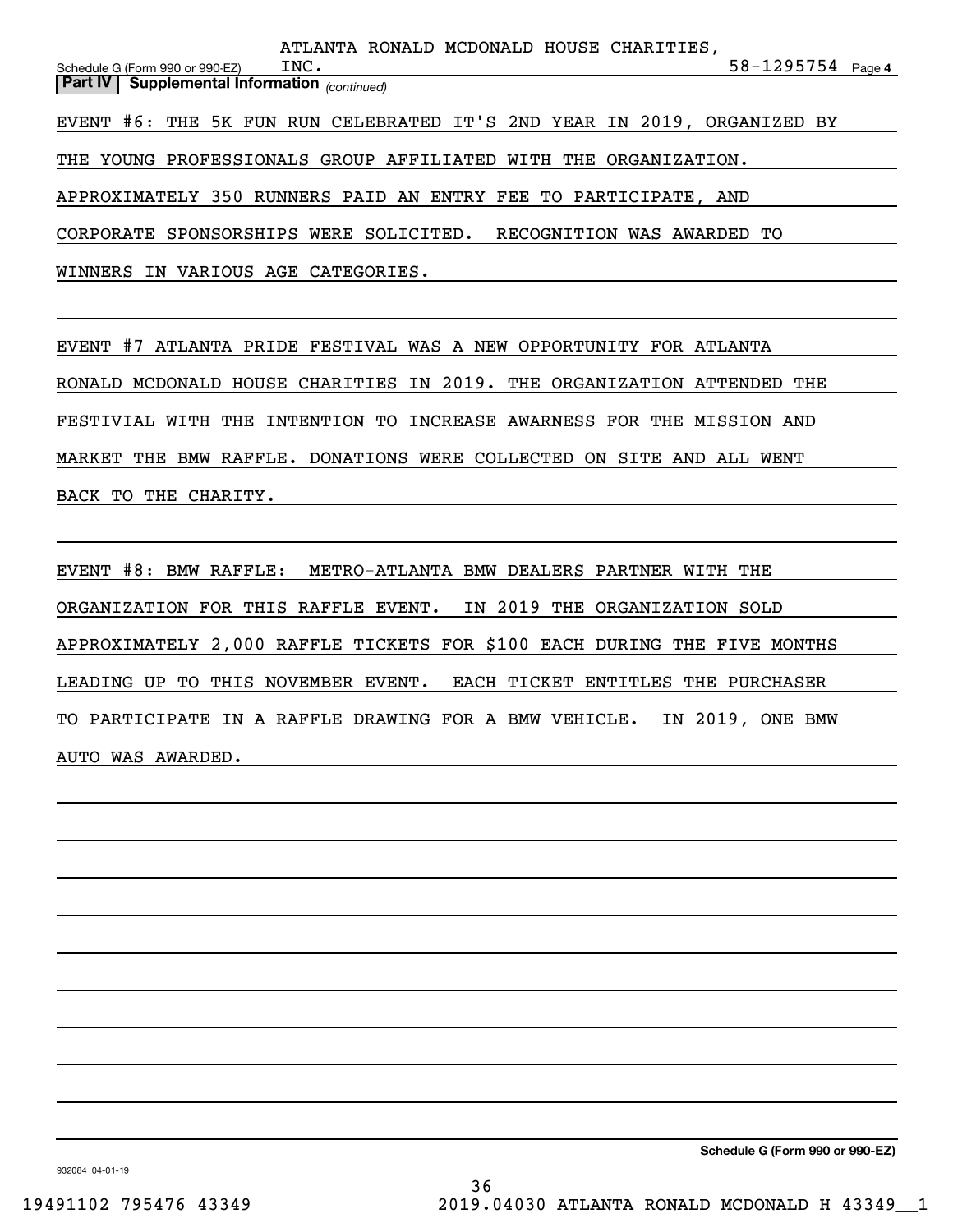| <b>SCHEDULE I</b>                                      |                                                                                                                                                                                                                                                                           |           | <b>Grants and Other Assistance to Organizations,</b> |                             |                                         |                                                                |                                          |  | OMB No. 1545-0047                                                 |                              |
|--------------------------------------------------------|---------------------------------------------------------------------------------------------------------------------------------------------------------------------------------------------------------------------------------------------------------------------------|-----------|------------------------------------------------------|-----------------------------|-----------------------------------------|----------------------------------------------------------------|------------------------------------------|--|-------------------------------------------------------------------|------------------------------|
| (Form 990)                                             | Governments, and Individuals in the United States<br>Complete if the organization answered "Yes" on Form 990, Part IV, line 21 or 22.                                                                                                                                     |           |                                                      |                             |                                         |                                                                |                                          |  |                                                                   |                              |
| Department of the Treasury<br>Internal Revenue Service | Attach to Form 990.<br>Go to www.irs.gov/Form990 for the latest information.                                                                                                                                                                                              |           |                                                      |                             |                                         |                                                                |                                          |  |                                                                   |                              |
| Name of the organization                               | INC.                                                                                                                                                                                                                                                                      |           | ATLANTA RONALD MCDONALD HOUSE CHARITIES,             |                             |                                         |                                                                |                                          |  | Inspection<br><b>Employer identification number</b><br>58-1295754 |                              |
| Part I                                                 | <b>General Information on Grants and Assistance</b>                                                                                                                                                                                                                       |           |                                                      |                             |                                         |                                                                |                                          |  |                                                                   |                              |
|                                                        | 1 Does the organization maintain records to substantiate the amount of the grants or assistance, the grantees' eligibility for the grants or assistance, and the selection                                                                                                |           |                                                      |                             |                                         |                                                                |                                          |  |                                                                   |                              |
|                                                        | criteria used to award the grants or assistance?                                                                                                                                                                                                                          |           |                                                      |                             |                                         |                                                                |                                          |  | $\boxed{\text{X}}$ Yes                                            | No                           |
| $\mathbf{2}$                                           | Describe in Part IV the organization's procedures for monitoring the use of grant funds in the United States.                                                                                                                                                             |           |                                                      |                             |                                         |                                                                |                                          |  |                                                                   |                              |
| Part II                                                | Grants and Other Assistance to Domestic Organizations and Domestic Governments. Complete if the organization answered "Yes" on Form 990, Part IV, line 21, for any<br>recipient that received more than \$5,000. Part II can be duplicated if additional space is needed. |           |                                                      |                             |                                         |                                                                |                                          |  |                                                                   |                              |
|                                                        | 1 (a) Name and address of organization<br>or government                                                                                                                                                                                                                   | $(b)$ EIN | (c) IRC section<br>(if applicable)                   | (d) Amount of<br>cash grant | (e) Amount of<br>non-cash<br>assistance | (f) Method of<br>valuation (book,<br>FMV, appraisal,<br>other) | (g) Description of<br>noncash assistance |  | (h) Purpose of grant<br>or assistance                             |                              |
|                                                        |                                                                                                                                                                                                                                                                           |           |                                                      |                             |                                         |                                                                |                                          |  |                                                                   |                              |
|                                                        |                                                                                                                                                                                                                                                                           |           |                                                      |                             |                                         |                                                                |                                          |  |                                                                   |                              |
|                                                        |                                                                                                                                                                                                                                                                           |           |                                                      |                             |                                         |                                                                |                                          |  |                                                                   |                              |
|                                                        |                                                                                                                                                                                                                                                                           |           |                                                      |                             |                                         |                                                                |                                          |  |                                                                   |                              |
|                                                        |                                                                                                                                                                                                                                                                           |           |                                                      |                             |                                         |                                                                |                                          |  |                                                                   |                              |
|                                                        |                                                                                                                                                                                                                                                                           |           |                                                      |                             |                                         |                                                                |                                          |  |                                                                   |                              |
|                                                        |                                                                                                                                                                                                                                                                           |           |                                                      |                             |                                         |                                                                |                                          |  |                                                                   |                              |
|                                                        |                                                                                                                                                                                                                                                                           |           |                                                      |                             |                                         |                                                                |                                          |  |                                                                   |                              |
|                                                        |                                                                                                                                                                                                                                                                           |           |                                                      |                             |                                         |                                                                |                                          |  |                                                                   |                              |
|                                                        |                                                                                                                                                                                                                                                                           |           |                                                      |                             |                                         |                                                                |                                          |  |                                                                   |                              |
|                                                        |                                                                                                                                                                                                                                                                           |           |                                                      |                             |                                         |                                                                |                                          |  |                                                                   |                              |
|                                                        |                                                                                                                                                                                                                                                                           |           |                                                      |                             |                                         |                                                                |                                          |  |                                                                   |                              |
|                                                        |                                                                                                                                                                                                                                                                           |           |                                                      |                             |                                         |                                                                |                                          |  |                                                                   |                              |
|                                                        |                                                                                                                                                                                                                                                                           |           |                                                      |                             |                                         |                                                                |                                          |  |                                                                   |                              |
| $\mathbf{2}$                                           | Enter total number of section $501(c)(3)$ and government organizations listed in the line 1 table                                                                                                                                                                         |           |                                                      |                             |                                         |                                                                |                                          |  |                                                                   |                              |
| 3                                                      | Enter total number of other organizations listed in the line 1 table                                                                                                                                                                                                      |           |                                                      |                             |                                         |                                                                |                                          |  |                                                                   |                              |
|                                                        | LHA For Paperwork Reduction Act Notice, see the Instructions for Form 990.                                                                                                                                                                                                |           |                                                      |                             |                                         |                                                                |                                          |  |                                                                   | Schedule I (Form 990) (2019) |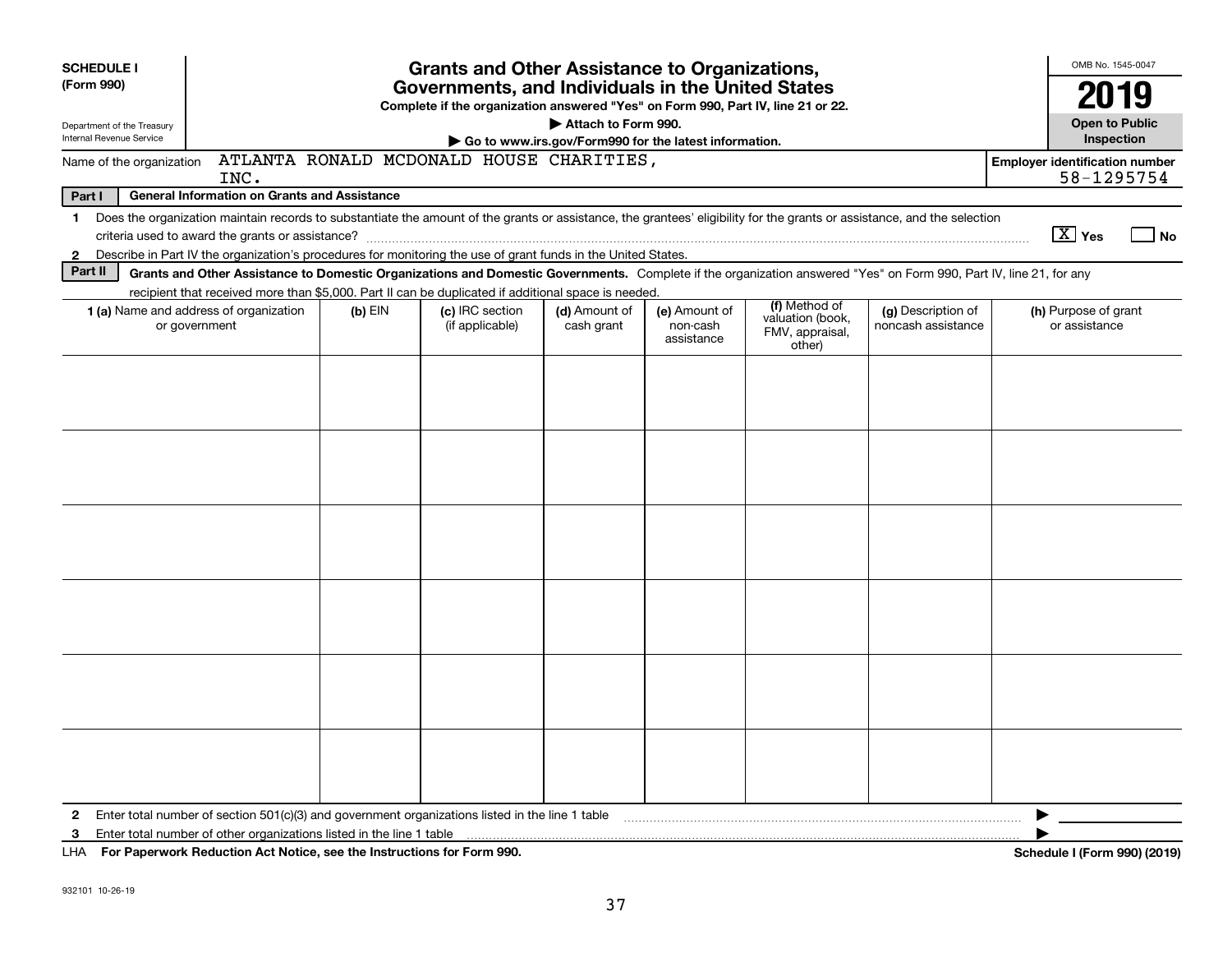**2**Schedule I (Form 990) (2019) Page INC. 58-1295754

**Part III Grants and Other Assistance to Domestic Individuals.**  Complete if the organization answered "Yes" on Form 990, Part IV, line 22. Part III can be duplicated if additional space is needed.

| Part in can be duplicated in additional space is needed.                                                                                             |                                                                      |                             |                                       |                                                          |                                       |  |  |  |  |
|------------------------------------------------------------------------------------------------------------------------------------------------------|----------------------------------------------------------------------|-----------------------------|---------------------------------------|----------------------------------------------------------|---------------------------------------|--|--|--|--|
| (a) Type of grant or assistance                                                                                                                      | (b) Number of<br>recipients                                          | (c) Amount of<br>cash grant | (d) Amount of non-<br>cash assistance | (e) Method of valuation<br>(book, FMV, appraisal, other) | (f) Description of noncash assistance |  |  |  |  |
|                                                                                                                                                      |                                                                      |                             |                                       |                                                          |                                       |  |  |  |  |
|                                                                                                                                                      |                                                                      |                             |                                       |                                                          |                                       |  |  |  |  |
| SCHOLARSHIPS                                                                                                                                         | 15                                                                   | 37,692.                     | 0.                                    |                                                          |                                       |  |  |  |  |
|                                                                                                                                                      |                                                                      |                             |                                       |                                                          |                                       |  |  |  |  |
|                                                                                                                                                      |                                                                      |                             |                                       |                                                          |                                       |  |  |  |  |
|                                                                                                                                                      |                                                                      |                             |                                       |                                                          |                                       |  |  |  |  |
|                                                                                                                                                      |                                                                      |                             |                                       |                                                          |                                       |  |  |  |  |
|                                                                                                                                                      |                                                                      |                             |                                       |                                                          |                                       |  |  |  |  |
|                                                                                                                                                      |                                                                      |                             |                                       |                                                          |                                       |  |  |  |  |
|                                                                                                                                                      |                                                                      |                             |                                       |                                                          |                                       |  |  |  |  |
|                                                                                                                                                      |                                                                      |                             |                                       |                                                          |                                       |  |  |  |  |
|                                                                                                                                                      |                                                                      |                             |                                       |                                                          |                                       |  |  |  |  |
|                                                                                                                                                      |                                                                      |                             |                                       |                                                          |                                       |  |  |  |  |
|                                                                                                                                                      |                                                                      |                             |                                       |                                                          |                                       |  |  |  |  |
| Supplemental Information. Provide the information required in Part I, line 2; Part III, column (b); and any other additional information.<br>Part IV |                                                                      |                             |                                       |                                                          |                                       |  |  |  |  |
|                                                                                                                                                      |                                                                      |                             |                                       |                                                          |                                       |  |  |  |  |
| PART I, LINE 2:                                                                                                                                      |                                                                      |                             |                                       |                                                          |                                       |  |  |  |  |
| RMHC GLOBAL OUTSOURCES THE ADMINISTRATION OF THE RMHC SCHOLARSHIP PROGRAM                                                                            |                                                                      |                             |                                       |                                                          |                                       |  |  |  |  |
|                                                                                                                                                      |                                                                      |                             |                                       |                                                          |                                       |  |  |  |  |
| TO INTERNATIONAL SCHOLARSHIP AND TUITION SERVICES, INC. (ISTS), AN                                                                                   |                                                                      |                             |                                       |                                                          |                                       |  |  |  |  |
| INDEPENDENT EDUCATIONAL SCHOLARSHIP PROGRAM MANAGEMENT SERVICE.                                                                                      |                                                                      |                             |                                       | <b>ISTS</b>                                              |                                       |  |  |  |  |
| MONITORS APPLICATIONS, PROVIDES NOTIFICATION, DISTRIBUTES AWARDS, AND                                                                                |                                                                      |                             |                                       |                                                          |                                       |  |  |  |  |
| TRACKS ANNUAL DISBURSEMENTS. IN JUNE 2019, ISTS INVOICED ATLANTA RMHC                                                                                |                                                                      |                             |                                       |                                                          |                                       |  |  |  |  |
|                                                                                                                                                      |                                                                      |                             |                                       |                                                          |                                       |  |  |  |  |
|                                                                                                                                                      | \$37,252 FOR RENEWABLE SCHOLARSHIPS TO BE AWARDED ON ITS BEHALF, AND |                             |                                       |                                                          |                                       |  |  |  |  |

DISBURSED THE FUNDS DIRECTLY TO THE COLLEGE OR UNIVERSITY UNDER THE

## STUDENT'S NAME.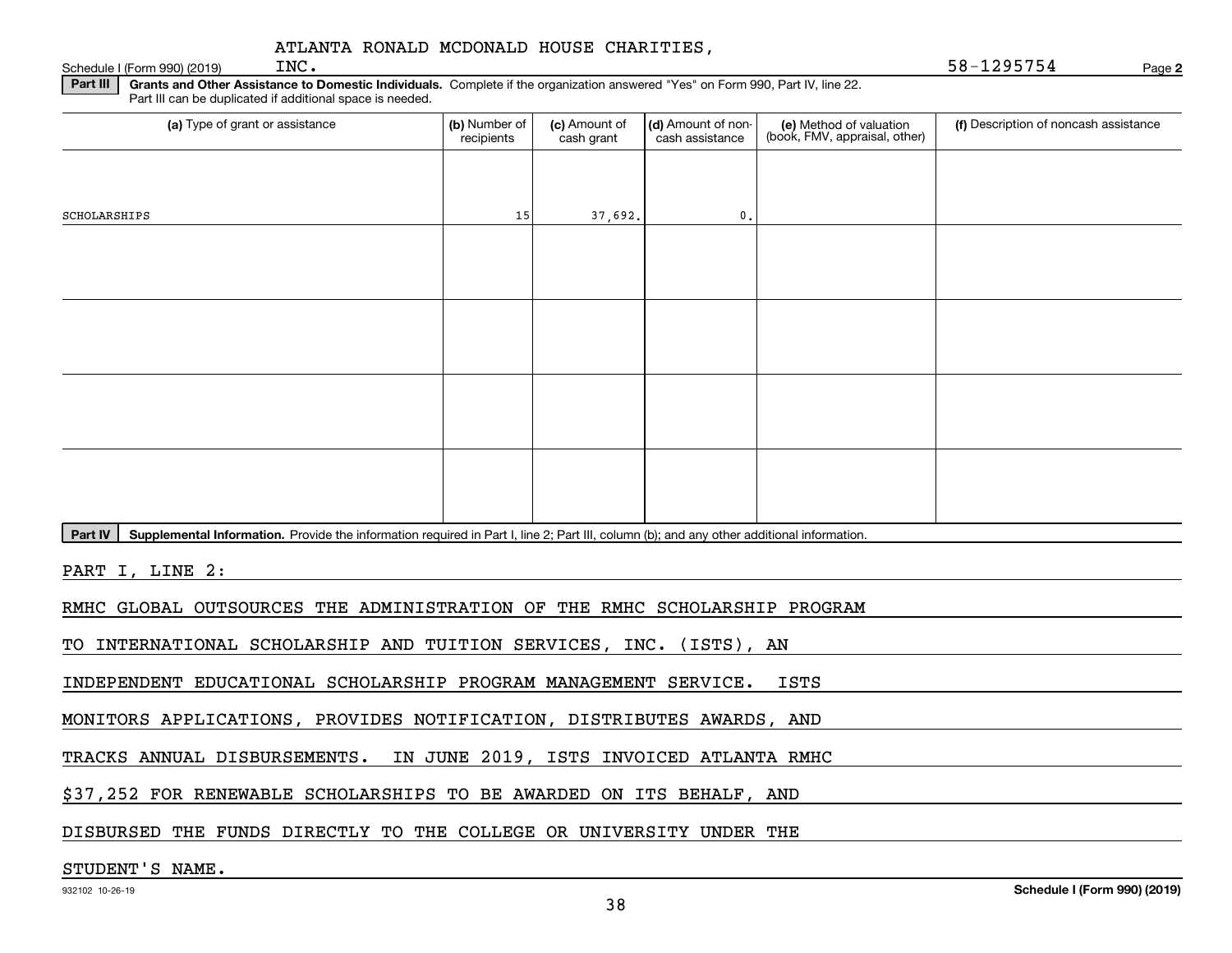|    | <b>Compensation Information</b><br><b>SCHEDULE J</b>                                                                                                                                                                                 |                                       | OMB No. 1545-0047     |            |                         |
|----|--------------------------------------------------------------------------------------------------------------------------------------------------------------------------------------------------------------------------------------|---------------------------------------|-----------------------|------------|-------------------------|
|    | (Form 990)<br>For certain Officers, Directors, Trustees, Key Employees, and Highest                                                                                                                                                  |                                       |                       |            |                         |
|    | <b>Compensated Employees</b>                                                                                                                                                                                                         |                                       | 2019                  |            |                         |
|    | Complete if the organization answered "Yes" on Form 990, Part IV, line 23.<br>Attach to Form 990.<br>Department of the Treasury                                                                                                      |                                       | <b>Open to Public</b> |            |                         |
|    | Go to www.irs.gov/Form990 for instructions and the latest information.<br>Internal Revenue Service                                                                                                                                   |                                       | Inspection            |            |                         |
|    | ATLANTA RONALD MCDONALD HOUSE CHARITIES,<br>Name of the organization                                                                                                                                                                 | <b>Employer identification number</b> |                       |            |                         |
|    | INC.                                                                                                                                                                                                                                 | 58-1295754                            |                       |            |                         |
|    | <b>Questions Regarding Compensation</b><br>Part I                                                                                                                                                                                    |                                       |                       |            |                         |
|    |                                                                                                                                                                                                                                      |                                       |                       | <b>Yes</b> | No                      |
|    | <b>1a</b> Check the appropriate box(es) if the organization provided any of the following to or for a person listed on Form 990,                                                                                                     |                                       |                       |            |                         |
|    | Part VII, Section A, line 1a. Complete Part III to provide any relevant information regarding these items.                                                                                                                           |                                       |                       |            |                         |
|    | First-class or charter travel<br>Housing allowance or residence for personal use                                                                                                                                                     |                                       |                       |            |                         |
|    | Travel for companions<br>Payments for business use of personal residence                                                                                                                                                             |                                       |                       |            |                         |
|    | Tax indemnification and gross-up payments<br>Health or social club dues or initiation fees                                                                                                                                           |                                       |                       |            |                         |
|    | Discretionary spending account<br>Personal services (such as maid, chauffeur, chef)                                                                                                                                                  |                                       |                       |            |                         |
|    |                                                                                                                                                                                                                                      |                                       |                       |            |                         |
|    | <b>b</b> If any of the boxes on line 1a are checked, did the organization follow a written policy regarding payment or                                                                                                               |                                       |                       |            |                         |
|    | reimbursement or provision of all of the expenses described above? If "No," complete Part III to explain                                                                                                                             |                                       | 1b                    |            |                         |
| 2  | Did the organization require substantiation prior to reimbursing or allowing expenses incurred by all directors,                                                                                                                     |                                       | $\mathbf{2}$          |            |                         |
|    |                                                                                                                                                                                                                                      |                                       |                       |            |                         |
| 3  | Indicate which, if any, of the following the organization used to establish the compensation of the organization's                                                                                                                   |                                       |                       |            |                         |
|    | CEO/Executive Director. Check all that apply. Do not check any boxes for methods used by a related organization to                                                                                                                   |                                       |                       |            |                         |
|    | establish compensation of the CEO/Executive Director, but explain in Part III.                                                                                                                                                       |                                       |                       |            |                         |
|    | Compensation committee<br>Written employment contract                                                                                                                                                                                |                                       |                       |            |                         |
|    | Compensation survey or study<br>Independent compensation consultant                                                                                                                                                                  |                                       |                       |            |                         |
|    | Approval by the board or compensation committee<br>Form 990 of other organizations                                                                                                                                                   |                                       |                       |            |                         |
|    |                                                                                                                                                                                                                                      |                                       |                       |            |                         |
|    | During the year, did any person listed on Form 990, Part VII, Section A, line 1a, with respect to the filing                                                                                                                         |                                       |                       |            |                         |
|    | organization or a related organization:                                                                                                                                                                                              |                                       |                       |            |                         |
|    | Receive a severance payment or change-of-control payment?                                                                                                                                                                            |                                       | 4a                    |            | х                       |
|    |                                                                                                                                                                                                                                      |                                       | 4b                    |            | $\overline{\mathbf{x}}$ |
|    |                                                                                                                                                                                                                                      |                                       | 4c                    |            | $\mathbf x$             |
|    | If "Yes" to any of lines 4a-c, list the persons and provide the applicable amounts for each item in Part III.                                                                                                                        |                                       |                       |            |                         |
|    |                                                                                                                                                                                                                                      |                                       |                       |            |                         |
|    | Only section 501(c)(3), 501(c)(4), and 501(c)(29) organizations must complete lines 5-9.                                                                                                                                             |                                       |                       |            |                         |
|    | For persons listed on Form 990, Part VII, Section A, line 1a, did the organization pay or accrue any compensation                                                                                                                    |                                       |                       |            |                         |
|    | contingent on the revenues of:                                                                                                                                                                                                       |                                       |                       |            |                         |
|    |                                                                                                                                                                                                                                      |                                       | 5а                    |            | x                       |
|    |                                                                                                                                                                                                                                      |                                       | 5b                    |            | $\mathbf x$             |
|    | If "Yes" on line 5a or 5b, describe in Part III.                                                                                                                                                                                     |                                       |                       |            |                         |
| 6. | For persons listed on Form 990, Part VII, Section A, line 1a, did the organization pay or accrue any compensation                                                                                                                    |                                       |                       |            |                         |
|    | contingent on the net earnings of:                                                                                                                                                                                                   |                                       |                       |            |                         |
|    | a The organization? <b>Entitled Strategies and Strategies and Strategies and Strategies and Strategies and Strategies and Strategies and Strategies and Strategies and Strategies and Strategies and Strategies and Strategies a</b> |                                       | 6a                    |            | х                       |
|    |                                                                                                                                                                                                                                      |                                       | 6b                    |            | $\mathbf x$             |
|    | If "Yes" on line 6a or 6b, describe in Part III.                                                                                                                                                                                     |                                       |                       |            |                         |
|    | 7 For persons listed on Form 990, Part VII, Section A, line 1a, did the organization provide any nonfixed payments                                                                                                                   |                                       |                       |            |                         |
|    |                                                                                                                                                                                                                                      |                                       | $\overline{7}$        |            | x                       |
| 8  | Were any amounts reported on Form 990, Part VII, paid or accrued pursuant to a contract that was subject to the                                                                                                                      |                                       |                       |            |                         |
|    | initial contract exception described in Regulations section 53.4958-4(a)(3)? If "Yes," describe in Part III                                                                                                                          |                                       | 8                     |            | x                       |
| 9  | If "Yes" on line 8, did the organization also follow the rebuttable presumption procedure described in                                                                                                                               |                                       |                       |            |                         |
|    | Regulations section 53.4958-6(c)?                                                                                                                                                                                                    |                                       | 9                     |            |                         |
|    | LHA For Paperwork Reduction Act Notice, see the Instructions for Form 990.                                                                                                                                                           | Schedule J (Form 990) 2019            |                       |            |                         |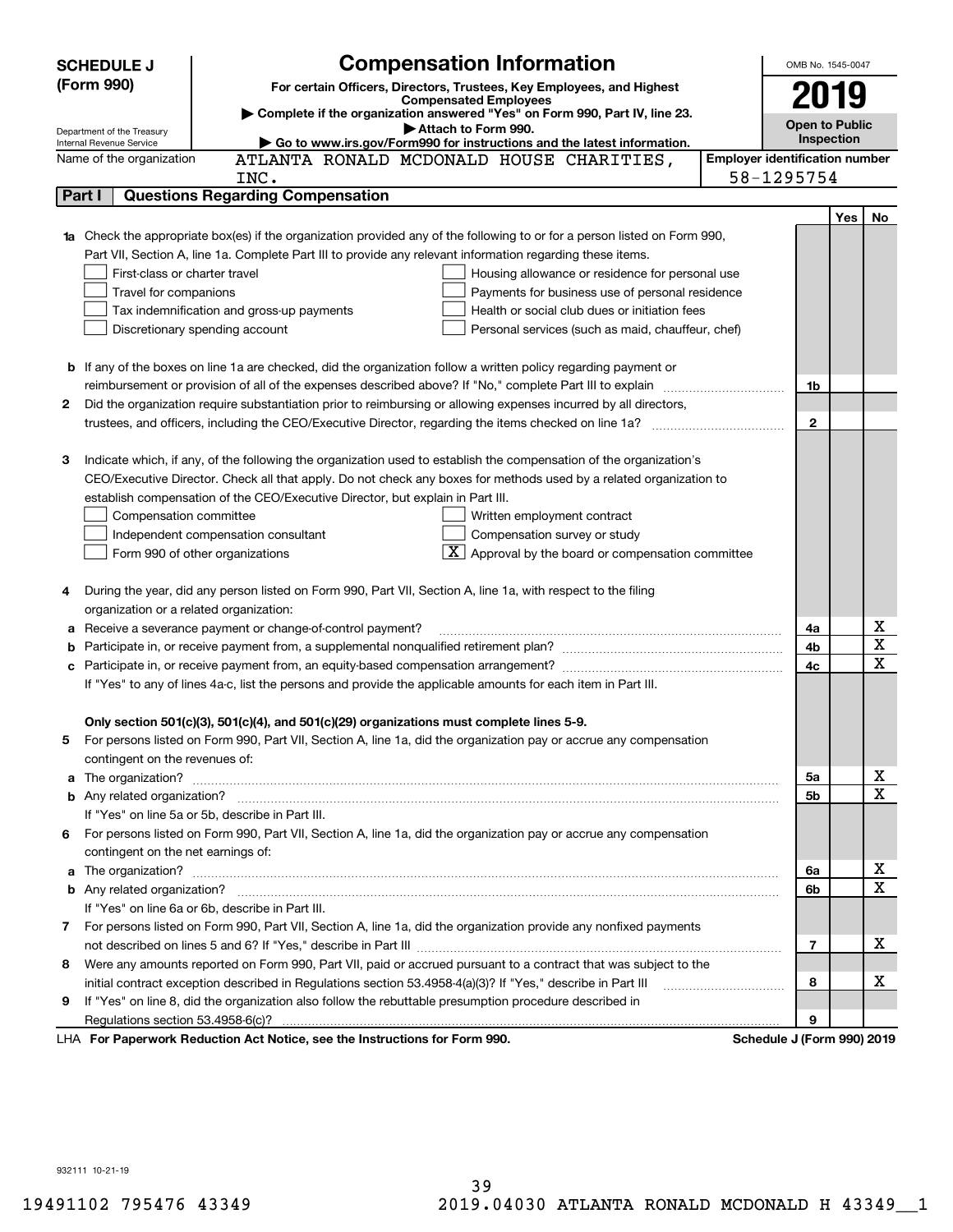**Part II Officers, Directors, Trustees, Key Employees, and Highest Compensated Employees.**  Schedule J (Form 990) 2019 Page Use duplicate copies if additional space is needed.

For each individual whose compensation must be reported on Schedule J, report compensation from the organization on row (i) and from related organizations, described in the instructions, on row (ii). Do not list any individuals that aren't listed on Form 990, Part VII.

58-1295754

**Note:**  The sum of columns (B)(i)-(iii) for each listed individual must equal the total amount of Form 990, Part VII, Section A, line 1a, applicable column (D) and (E) amounts for that individual.

| (A) Name and Title   |            | (B) Breakdown of W-2 and/or 1099-MISC compensation |                                           |                                           | (C) Retirement and<br>other deferred | (D) Nontaxable<br>benefits | (E) Total of columns<br>$(B)(i)-(D)$ | (F) Compensation<br>in column (B)         |
|----------------------|------------|----------------------------------------------------|-------------------------------------------|-------------------------------------------|--------------------------------------|----------------------------|--------------------------------------|-------------------------------------------|
|                      |            | (i) Base<br>compensation                           | (ii) Bonus &<br>incentive<br>compensation | (iii) Other<br>reportable<br>compensation | compensation                         |                            |                                      | reported as deferred<br>on prior Form 990 |
| BETH HOWELL<br>(1)   | $(\sf{i})$ | 231,291.                                           | 30,000.                                   | 0.                                        | 11,768.                              | 0.                         | 273,059.                             | 0.                                        |
| PRESIDENT & CEO      | (ii)       | $\overline{0}$ .                                   | $\overline{0}$ .                          | 0.                                        | $\overline{0}$ .                     | $\overline{0}$ .           | $\overline{0}$ .                     | $\overline{0}$ .                          |
| (2) MELINDA KELLEHER | (i)        | 152,406.                                           | $\overline{0}$ .                          | 0.                                        | 7,620.                               | $\overline{0}$ .           | 160,026.                             | $\overline{0}$ .                          |
| VP OF DEVELOPMENT    | (ii)       | $\overline{0}$ .                                   | $\overline{0}$ .                          | $\overline{0}$ .                          | $\overline{0}$ .                     | $\overline{0}$ .           | $\overline{0}$ .                     | $\overline{0}$ .                          |
|                      | $(\sf{i})$ |                                                    |                                           |                                           |                                      |                            |                                      |                                           |
|                      | (ii)       |                                                    |                                           |                                           |                                      |                            |                                      |                                           |
|                      | $(\sf{i})$ |                                                    |                                           |                                           |                                      |                            |                                      |                                           |
|                      | (i)        |                                                    |                                           |                                           |                                      |                            |                                      |                                           |
|                      | $(\sf{i})$ |                                                    |                                           |                                           |                                      |                            |                                      |                                           |
|                      | (i)        |                                                    |                                           |                                           |                                      |                            |                                      |                                           |
|                      | $(\sf{i})$ |                                                    |                                           |                                           |                                      |                            |                                      |                                           |
|                      | (ii)       |                                                    |                                           |                                           |                                      |                            |                                      |                                           |
|                      | (i)        |                                                    |                                           |                                           |                                      |                            |                                      |                                           |
|                      | (ii)       |                                                    |                                           |                                           |                                      |                            |                                      |                                           |
|                      | $(\sf{i})$ |                                                    |                                           |                                           |                                      |                            |                                      |                                           |
|                      | (ii)       |                                                    |                                           |                                           |                                      |                            |                                      |                                           |
|                      | $(\sf{i})$ |                                                    |                                           |                                           |                                      |                            |                                      |                                           |
|                      | (ii)       |                                                    |                                           |                                           |                                      |                            |                                      |                                           |
|                      | $(\sf{i})$ |                                                    |                                           |                                           |                                      |                            |                                      |                                           |
|                      | (ii)       |                                                    |                                           |                                           |                                      |                            |                                      |                                           |
|                      | $(\sf{i})$ |                                                    |                                           |                                           |                                      |                            |                                      |                                           |
|                      | (ii)       |                                                    |                                           |                                           |                                      |                            |                                      |                                           |
|                      | $(\sf{i})$ |                                                    |                                           |                                           |                                      |                            |                                      |                                           |
|                      | (i)        |                                                    |                                           |                                           |                                      |                            |                                      |                                           |
|                      | $(\sf{i})$ |                                                    |                                           |                                           |                                      |                            |                                      |                                           |
|                      | (i)        |                                                    |                                           |                                           |                                      |                            |                                      |                                           |
|                      | (i)        |                                                    |                                           |                                           |                                      |                            |                                      |                                           |
|                      | (i)        |                                                    |                                           |                                           |                                      |                            |                                      |                                           |
|                      | (i)        |                                                    |                                           |                                           |                                      |                            |                                      |                                           |
|                      | (i)        |                                                    |                                           |                                           |                                      |                            |                                      |                                           |
|                      | $(\sf{i})$ |                                                    |                                           |                                           |                                      |                            |                                      |                                           |
|                      | (ii)       |                                                    |                                           |                                           |                                      |                            |                                      |                                           |

**Schedule J (Form 990) 2019**

**2**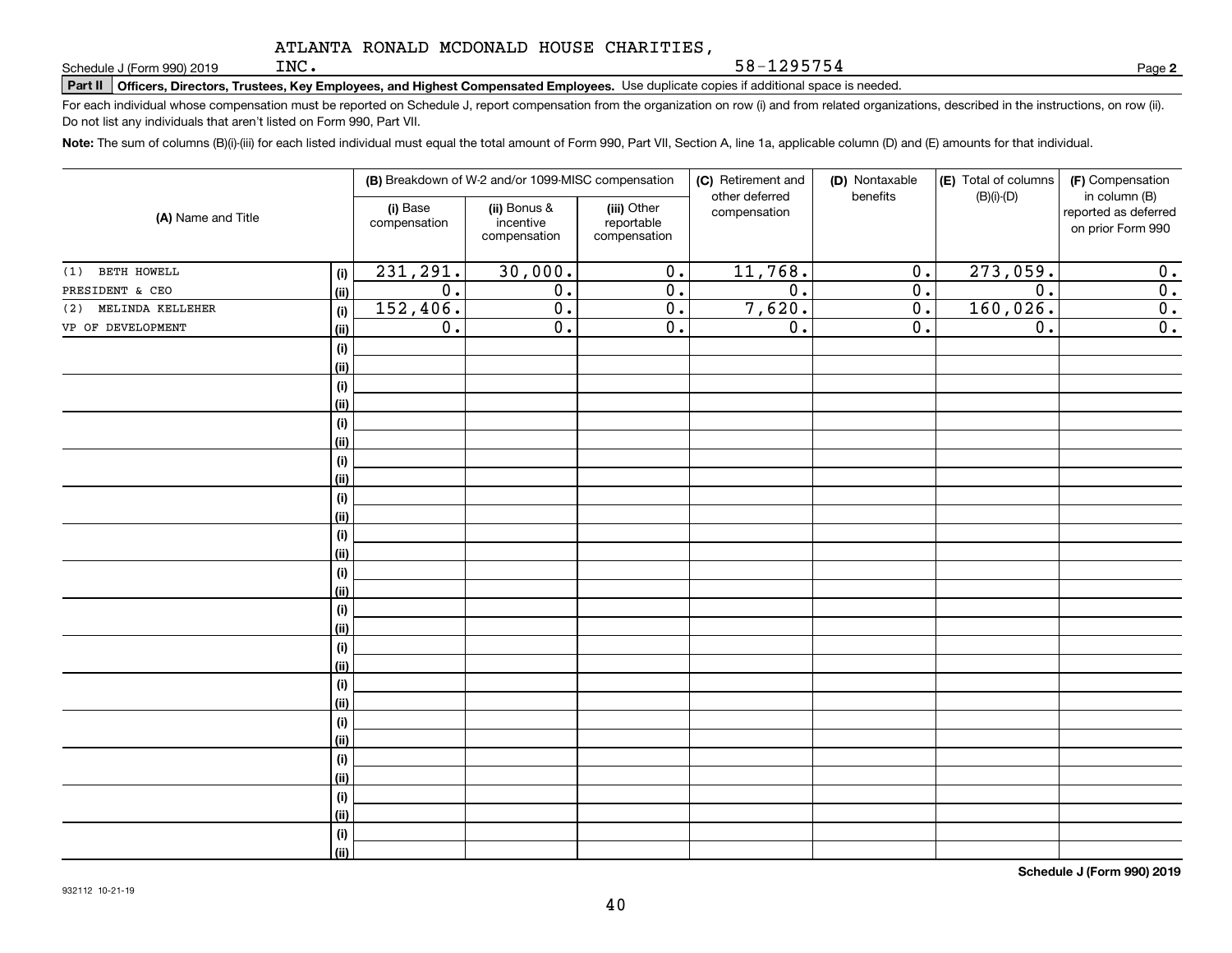| ATLANTA RONALD MCDONALD HOUSE CHARITIES, |  |  |  |
|------------------------------------------|--|--|--|
|------------------------------------------|--|--|--|

**Part III Supplemental Information**

Schedule J (Form 990) 2019 INC.<br>Part III Supplemental Information<br>Provide the information, explanation, or descriptions required for Part I, lines 1a, 1b, 3, 4a, 4b, 4c, 5a, 5b, 6a, 6b, 7, and 8, and for Part II. Also comp

**Schedule J (Form 990) 2019**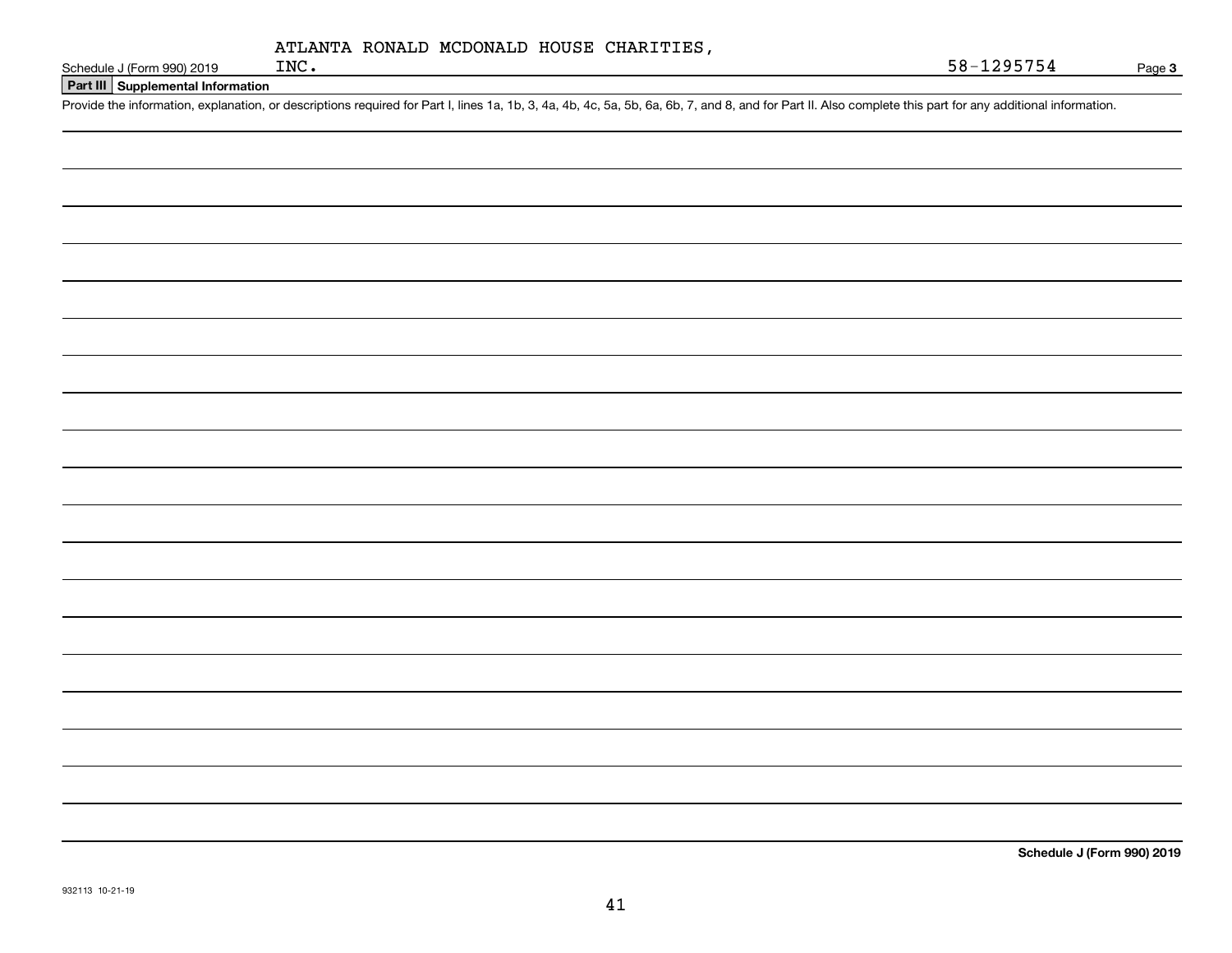| <b>SCHEDULE M</b> |  |
|-------------------|--|
| (Form 990)        |  |

# **Noncash Contributions**

OMB No. 1545-0047

| Department of the Treasury |
|----------------------------|
| Internal Revenue Service   |

**Complete if the organizations answered "Yes" on Form 990, Part IV, lines 29 or 30.** <sup>J</sup>**2019 Attach to Form 990.** J  **Go to www.irs.gov/Form990 for instructions and the latest information.**

**Open to Public Inspection**

| Internal Revenue Service<br>$\triangleright$ Go to www.irs.gov/Form990 for instructions and the latest information. |  |  |     | Inspection |                                                                                                                                                                                                                                          |  |                                       |
|---------------------------------------------------------------------------------------------------------------------|--|--|-----|------------|------------------------------------------------------------------------------------------------------------------------------------------------------------------------------------------------------------------------------------------|--|---------------------------------------|
| Name of the organization<br>ATLANTA RONALD MCDONALD HOUSE CHARITIES,                                                |  |  |     |            |                                                                                                                                                                                                                                          |  | <b>Employer identification number</b> |
| INC.                                                                                                                |  |  |     |            |                                                                                                                                                                                                                                          |  | 58-1295754                            |
| Part I<br><b>Types of Property</b>                                                                                  |  |  |     |            |                                                                                                                                                                                                                                          |  |                                       |
|                                                                                                                     |  |  | (a) | (b)        | (c)<br>$\mathbf{r}$ . The contract of the contract of the contract of the contract of the contract of the contract of the contract of the contract of the contract of the contract of the contract of the contract of the contract of th |  | (d)                                   |

| items contributed  Form 990, Part VIII, line 1g<br>1<br>2<br>з<br>Art - Fractional interests<br>4<br>Books and publications<br>$\mathbf X$<br>233,186. DONOR DECLARED VALUE<br>Clothing and household goods<br>5<br>$\overline{\mathbf{x}}$<br>53,800. DONOR DECLARED VALUE<br>1<br>6<br>7<br>8<br>9<br>Securities - Publicly traded<br>Securities - Closely held stock<br>10<br>Securities - Partnership, LLC, or<br>11<br>trust interests<br>Securities - Miscellaneous<br>12<br>Qualified conservation contribution -<br>13<br>Historic structures<br>Qualified conservation contribution - Other<br>14<br>Real estate - Residential<br>15<br>16<br>17<br>18<br>$\mathbf X$<br>1,827<br>142,970. DONOR DECLARED VALUE<br>19<br>20<br>Drugs and medical supplies<br>21<br>22<br>23<br>24<br>$\overline{172}$<br>52,881. DONOR DECLARED VALUE<br>X<br>Other $\blacktriangleright$ (SILENT AUCTIO)<br>25<br>$($ $)$<br>Other $\blacktriangleright$<br>26<br>$($ $)$<br>27<br>Other $\blacktriangleright$<br>Other $\blacktriangleright$<br>28<br>29<br>Number of Forms 8283 received by the organization during the tax year for contributions<br>29<br>for which the organization completed Form 8283, Part IV, Donee Acknowledgement<br>Yes <sub>1</sub><br>30a During the year, did the organization receive by contribution any property reported in Part I, lines 1 through 28, that it |                | Check if<br>applicable | Number of<br>contributions or | Noncash contribution<br>amounts reported on | Method of determining<br>noncash contribution amounts |   |    |
|----------------------------------------------------------------------------------------------------------------------------------------------------------------------------------------------------------------------------------------------------------------------------------------------------------------------------------------------------------------------------------------------------------------------------------------------------------------------------------------------------------------------------------------------------------------------------------------------------------------------------------------------------------------------------------------------------------------------------------------------------------------------------------------------------------------------------------------------------------------------------------------------------------------------------------------------------------------------------------------------------------------------------------------------------------------------------------------------------------------------------------------------------------------------------------------------------------------------------------------------------------------------------------------------------------------------------------------------------------------------------------------------|----------------|------------------------|-------------------------------|---------------------------------------------|-------------------------------------------------------|---|----|
|                                                                                                                                                                                                                                                                                                                                                                                                                                                                                                                                                                                                                                                                                                                                                                                                                                                                                                                                                                                                                                                                                                                                                                                                                                                                                                                                                                                              |                |                        |                               |                                             |                                                       |   |    |
|                                                                                                                                                                                                                                                                                                                                                                                                                                                                                                                                                                                                                                                                                                                                                                                                                                                                                                                                                                                                                                                                                                                                                                                                                                                                                                                                                                                              |                |                        |                               |                                             |                                                       |   |    |
|                                                                                                                                                                                                                                                                                                                                                                                                                                                                                                                                                                                                                                                                                                                                                                                                                                                                                                                                                                                                                                                                                                                                                                                                                                                                                                                                                                                              |                |                        |                               |                                             |                                                       |   |    |
|                                                                                                                                                                                                                                                                                                                                                                                                                                                                                                                                                                                                                                                                                                                                                                                                                                                                                                                                                                                                                                                                                                                                                                                                                                                                                                                                                                                              |                |                        |                               |                                             |                                                       |   |    |
|                                                                                                                                                                                                                                                                                                                                                                                                                                                                                                                                                                                                                                                                                                                                                                                                                                                                                                                                                                                                                                                                                                                                                                                                                                                                                                                                                                                              |                |                        |                               |                                             |                                                       |   |    |
|                                                                                                                                                                                                                                                                                                                                                                                                                                                                                                                                                                                                                                                                                                                                                                                                                                                                                                                                                                                                                                                                                                                                                                                                                                                                                                                                                                                              |                |                        |                               |                                             |                                                       |   |    |
|                                                                                                                                                                                                                                                                                                                                                                                                                                                                                                                                                                                                                                                                                                                                                                                                                                                                                                                                                                                                                                                                                                                                                                                                                                                                                                                                                                                              |                |                        |                               |                                             |                                                       |   |    |
|                                                                                                                                                                                                                                                                                                                                                                                                                                                                                                                                                                                                                                                                                                                                                                                                                                                                                                                                                                                                                                                                                                                                                                                                                                                                                                                                                                                              |                |                        |                               |                                             |                                                       |   |    |
|                                                                                                                                                                                                                                                                                                                                                                                                                                                                                                                                                                                                                                                                                                                                                                                                                                                                                                                                                                                                                                                                                                                                                                                                                                                                                                                                                                                              |                |                        |                               |                                             |                                                       |   |    |
|                                                                                                                                                                                                                                                                                                                                                                                                                                                                                                                                                                                                                                                                                                                                                                                                                                                                                                                                                                                                                                                                                                                                                                                                                                                                                                                                                                                              |                |                        |                               |                                             |                                                       |   |    |
|                                                                                                                                                                                                                                                                                                                                                                                                                                                                                                                                                                                                                                                                                                                                                                                                                                                                                                                                                                                                                                                                                                                                                                                                                                                                                                                                                                                              |                |                        |                               |                                             |                                                       |   |    |
|                                                                                                                                                                                                                                                                                                                                                                                                                                                                                                                                                                                                                                                                                                                                                                                                                                                                                                                                                                                                                                                                                                                                                                                                                                                                                                                                                                                              |                |                        |                               |                                             |                                                       |   |    |
|                                                                                                                                                                                                                                                                                                                                                                                                                                                                                                                                                                                                                                                                                                                                                                                                                                                                                                                                                                                                                                                                                                                                                                                                                                                                                                                                                                                              |                |                        |                               |                                             |                                                       |   |    |
|                                                                                                                                                                                                                                                                                                                                                                                                                                                                                                                                                                                                                                                                                                                                                                                                                                                                                                                                                                                                                                                                                                                                                                                                                                                                                                                                                                                              |                |                        |                               |                                             |                                                       |   |    |
|                                                                                                                                                                                                                                                                                                                                                                                                                                                                                                                                                                                                                                                                                                                                                                                                                                                                                                                                                                                                                                                                                                                                                                                                                                                                                                                                                                                              |                |                        |                               |                                             |                                                       |   |    |
|                                                                                                                                                                                                                                                                                                                                                                                                                                                                                                                                                                                                                                                                                                                                                                                                                                                                                                                                                                                                                                                                                                                                                                                                                                                                                                                                                                                              |                |                        |                               |                                             |                                                       |   |    |
|                                                                                                                                                                                                                                                                                                                                                                                                                                                                                                                                                                                                                                                                                                                                                                                                                                                                                                                                                                                                                                                                                                                                                                                                                                                                                                                                                                                              |                |                        |                               |                                             |                                                       |   |    |
|                                                                                                                                                                                                                                                                                                                                                                                                                                                                                                                                                                                                                                                                                                                                                                                                                                                                                                                                                                                                                                                                                                                                                                                                                                                                                                                                                                                              |                |                        |                               |                                             |                                                       |   |    |
|                                                                                                                                                                                                                                                                                                                                                                                                                                                                                                                                                                                                                                                                                                                                                                                                                                                                                                                                                                                                                                                                                                                                                                                                                                                                                                                                                                                              |                |                        |                               |                                             |                                                       |   |    |
|                                                                                                                                                                                                                                                                                                                                                                                                                                                                                                                                                                                                                                                                                                                                                                                                                                                                                                                                                                                                                                                                                                                                                                                                                                                                                                                                                                                              |                |                        |                               |                                             |                                                       |   |    |
|                                                                                                                                                                                                                                                                                                                                                                                                                                                                                                                                                                                                                                                                                                                                                                                                                                                                                                                                                                                                                                                                                                                                                                                                                                                                                                                                                                                              |                |                        |                               |                                             |                                                       |   |    |
|                                                                                                                                                                                                                                                                                                                                                                                                                                                                                                                                                                                                                                                                                                                                                                                                                                                                                                                                                                                                                                                                                                                                                                                                                                                                                                                                                                                              |                |                        |                               |                                             |                                                       |   |    |
|                                                                                                                                                                                                                                                                                                                                                                                                                                                                                                                                                                                                                                                                                                                                                                                                                                                                                                                                                                                                                                                                                                                                                                                                                                                                                                                                                                                              |                |                        |                               |                                             |                                                       |   |    |
|                                                                                                                                                                                                                                                                                                                                                                                                                                                                                                                                                                                                                                                                                                                                                                                                                                                                                                                                                                                                                                                                                                                                                                                                                                                                                                                                                                                              |                |                        |                               |                                             |                                                       |   |    |
|                                                                                                                                                                                                                                                                                                                                                                                                                                                                                                                                                                                                                                                                                                                                                                                                                                                                                                                                                                                                                                                                                                                                                                                                                                                                                                                                                                                              |                |                        |                               |                                             |                                                       |   |    |
|                                                                                                                                                                                                                                                                                                                                                                                                                                                                                                                                                                                                                                                                                                                                                                                                                                                                                                                                                                                                                                                                                                                                                                                                                                                                                                                                                                                              |                |                        |                               |                                             |                                                       |   |    |
|                                                                                                                                                                                                                                                                                                                                                                                                                                                                                                                                                                                                                                                                                                                                                                                                                                                                                                                                                                                                                                                                                                                                                                                                                                                                                                                                                                                              |                |                        |                               |                                             |                                                       |   |    |
|                                                                                                                                                                                                                                                                                                                                                                                                                                                                                                                                                                                                                                                                                                                                                                                                                                                                                                                                                                                                                                                                                                                                                                                                                                                                                                                                                                                              |                |                        |                               |                                             |                                                       |   |    |
|                                                                                                                                                                                                                                                                                                                                                                                                                                                                                                                                                                                                                                                                                                                                                                                                                                                                                                                                                                                                                                                                                                                                                                                                                                                                                                                                                                                              |                |                        |                               |                                             |                                                       |   |    |
|                                                                                                                                                                                                                                                                                                                                                                                                                                                                                                                                                                                                                                                                                                                                                                                                                                                                                                                                                                                                                                                                                                                                                                                                                                                                                                                                                                                              |                |                        |                               |                                             |                                                       |   |    |
|                                                                                                                                                                                                                                                                                                                                                                                                                                                                                                                                                                                                                                                                                                                                                                                                                                                                                                                                                                                                                                                                                                                                                                                                                                                                                                                                                                                              |                |                        |                               |                                             |                                                       |   |    |
|                                                                                                                                                                                                                                                                                                                                                                                                                                                                                                                                                                                                                                                                                                                                                                                                                                                                                                                                                                                                                                                                                                                                                                                                                                                                                                                                                                                              |                |                        |                               |                                             |                                                       |   |    |
|                                                                                                                                                                                                                                                                                                                                                                                                                                                                                                                                                                                                                                                                                                                                                                                                                                                                                                                                                                                                                                                                                                                                                                                                                                                                                                                                                                                              |                |                        |                               |                                             |                                                       |   |    |
|                                                                                                                                                                                                                                                                                                                                                                                                                                                                                                                                                                                                                                                                                                                                                                                                                                                                                                                                                                                                                                                                                                                                                                                                                                                                                                                                                                                              |                |                        |                               |                                             |                                                       |   | No |
|                                                                                                                                                                                                                                                                                                                                                                                                                                                                                                                                                                                                                                                                                                                                                                                                                                                                                                                                                                                                                                                                                                                                                                                                                                                                                                                                                                                              |                |                        |                               |                                             |                                                       |   |    |
| must hold for at least three years from the date of the initial contribution, and which isn't required to be used for                                                                                                                                                                                                                                                                                                                                                                                                                                                                                                                                                                                                                                                                                                                                                                                                                                                                                                                                                                                                                                                                                                                                                                                                                                                                        |                |                        |                               |                                             |                                                       |   |    |
| 30a                                                                                                                                                                                                                                                                                                                                                                                                                                                                                                                                                                                                                                                                                                                                                                                                                                                                                                                                                                                                                                                                                                                                                                                                                                                                                                                                                                                          |                |                        |                               |                                             |                                                       |   | x  |
| <b>b</b> If "Yes," describe the arrangement in Part II.                                                                                                                                                                                                                                                                                                                                                                                                                                                                                                                                                                                                                                                                                                                                                                                                                                                                                                                                                                                                                                                                                                                                                                                                                                                                                                                                      |                |                        |                               |                                             |                                                       |   |    |
| X<br>Does the organization have a gift acceptance policy that requires the review of any nonstandard contributions?<br>31<br>31<br>.                                                                                                                                                                                                                                                                                                                                                                                                                                                                                                                                                                                                                                                                                                                                                                                                                                                                                                                                                                                                                                                                                                                                                                                                                                                         |                |                        |                               |                                             |                                                       |   |    |
| 32a Does the organization hire or use third parties or related organizations to solicit, process, or sell noncash                                                                                                                                                                                                                                                                                                                                                                                                                                                                                                                                                                                                                                                                                                                                                                                                                                                                                                                                                                                                                                                                                                                                                                                                                                                                            |                |                        |                               |                                             |                                                       |   |    |
|                                                                                                                                                                                                                                                                                                                                                                                                                                                                                                                                                                                                                                                                                                                                                                                                                                                                                                                                                                                                                                                                                                                                                                                                                                                                                                                                                                                              | contributions? |                        |                               |                                             | 32a                                                   | X |    |

**33**If the organization didn't report an amount in column (c) for a type of property for which column (a) is checked, describe in Part II.

**b**If "Yes," describe in Part II.

**For Paperwork Reduction Act Notice, see the Instructions for Form 990. Schedule M (Form 990) 2019** LHA

932141 09-27-19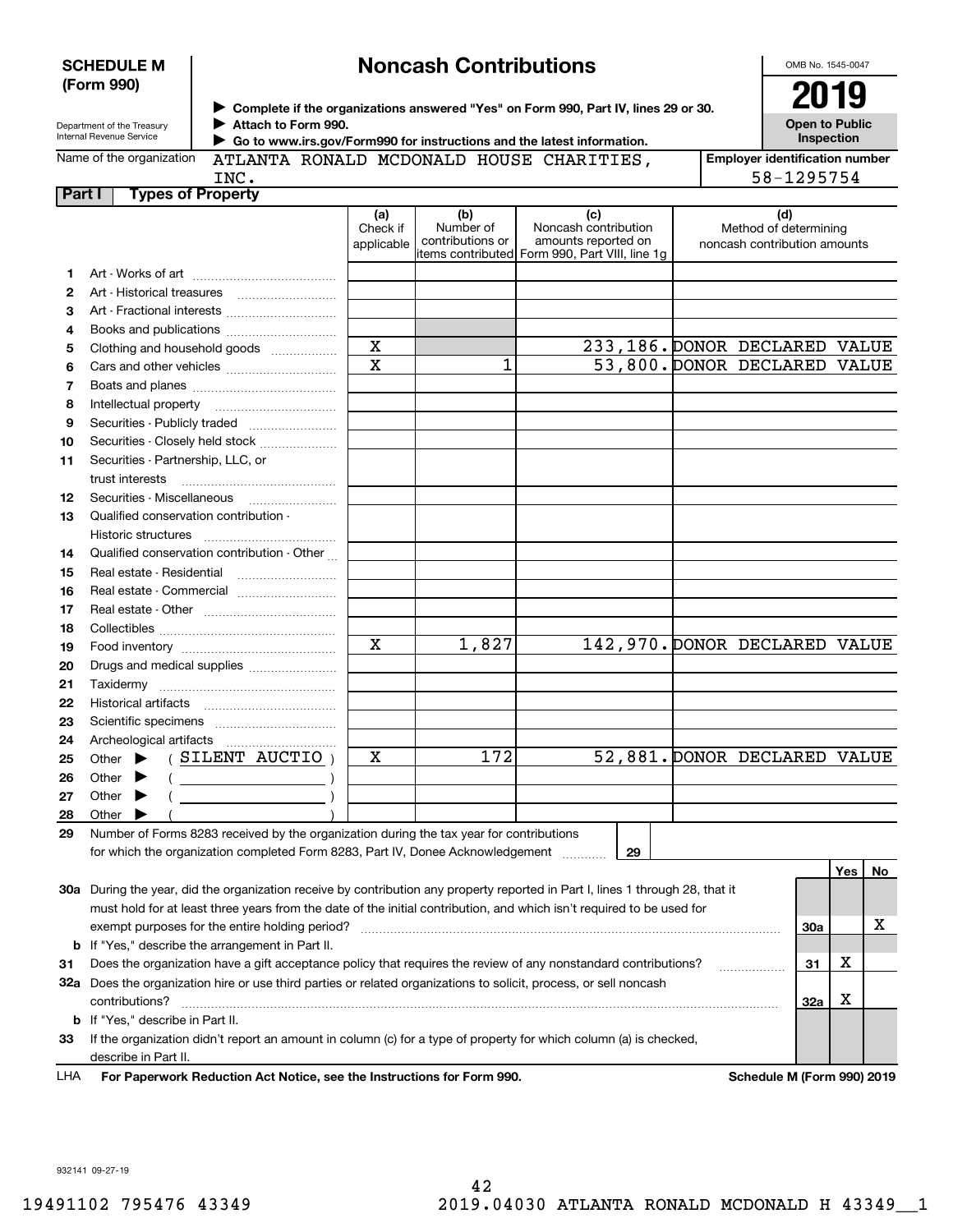Schedule M (Form 990) 2019 INC.<br>**Part II** Supplemental Inform Part II | Supplemental Information. Provide the information required by Part I, lines 30b, 32b, and 33, and whether the organization is reporting in Part I, column (b), the number of contributions, the number of items received, or a combination of both. Also complete this part for any additional information.

## SCHEDULE M, LINE 32B:

### AUTOMOTIVE RECOVERY SERVICES DBA INSURANCE AUTO AUCTIONS IS A THIRD

PARTY PROVIDER THAT SELLS DONATED VEHICLES FOR THE ORGANIZATION.

**Schedule M (Form 990) 2019**

**2**

INC. 58-1295754

932142 09-27-19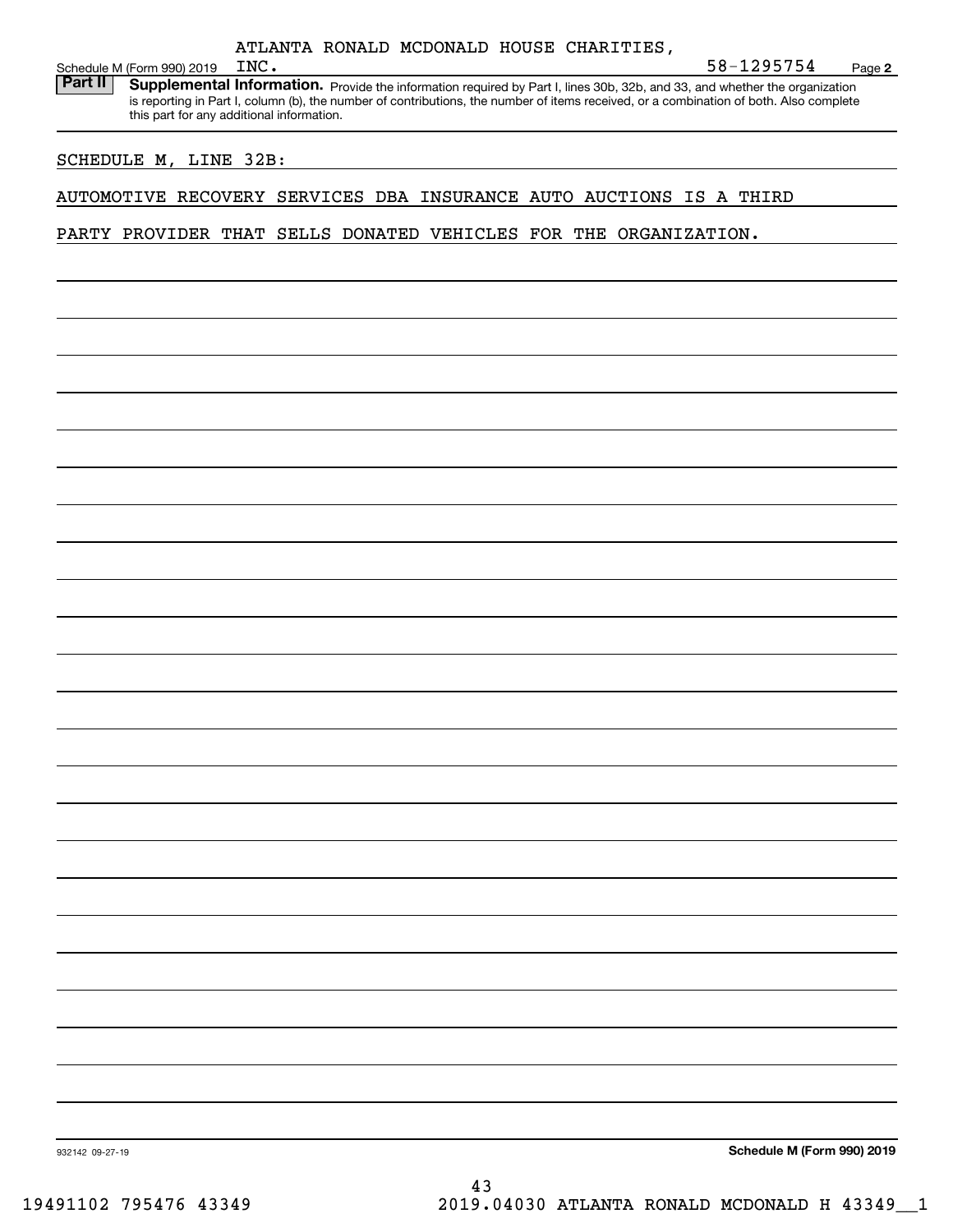**(Form 990 or 990-EZ)**

Department of the Treasury Internal Revenue Service Name of the organization

**SCHEDULE O Supplemental Information to Form 990 or 990-EZ**

**Complete to provide information for responses to specific questions on Form 990 or 990-EZ or to provide any additional information. | Attach to Form 990 or 990-EZ. | Go to www.irs.gov/Form990 for the latest information.**

ATLANTA RONALD MCDONALD HOUSE CHARITIES,



INC. 58-1295754

## FORM 990, PART I, LINE 1, DESCRIPTION OF ORGANIZATION MISSION:

MEALS, TRANSPORTATION TO FAMILIES OF SICK AND INJURED CHILDREN THROUGH

TWO RONALD MCDONALD HOUSES, RONALD MCDONALD CARE MOBILE, RONALD

MCDONALD FAMILY ROOM AND PROVIDING RENEWABLE SCHOLARSHIPS TO COLLEGE

STUDENTS.

FORM 990, PART III, LINE 1, DESCRIPTION OF ORGANIZATION MISSION:

RENEWABLE SCHOLARSHIPS TO COLLEGE STUDENTS.

FORM 990, PART III, LINE 4D, OTHER PROGRAM SERVICES:

THE RONALD MCDONALD FAMILY ROOM AT CHILDREN'S HEALTHCARE OF ATLANTA

(SCOTTISH RITE) WAS CREATED TO PROVIDE FAMILIES OF CHILDREN UNDERGOING

CANCER TREATMENT WITH A SPECIAL FAMILY RESPITE ROOM FOR THEIR COMFORT

AND SUPPORT. MORE THAN 41,400 FAMILIES WERE SERVED BY THE FAMILY ROOM

IN 2019.

EXPENSES \$ 191,715. INCLUDING GRANTS OF \$ 0. REVENUE \$ 0.

FORM 990, PART VI, SECTION A, LINE 7A:

THE GREATER ATLANTA MCDONALD'S OPERATORS ASSOCIATION, INC. AND CHILDREN'S

HEALTHCARE OF ATLANTA, INC. EACH HAVE THE AUTHORITY TO ELECT A BOARD MEMBER

TO SERVE ON THE BOARD OF DIRECTORS.

FORM 990, PART VI, SECTION B, LINE 11B:

COPY OF FORM 990 AND ALL ACCOMPANYING SCHEDULES IS PROVIDED TO THE ENTIRE

44

BOARD OF DIRECTORS TO REVIEW PRIOR TO FILING THE FORM WITH THE IRS.

932211 09-06-19 LHA For Paperwork Reduction Act Notice, see the Instructions for Form 990 or 990-EZ. Schedule O (Form 990 or 990-EZ) (2019)

19491102 795476 43349 2019.04030 ATLANTA RONALD MCDONALD H 43349\_\_1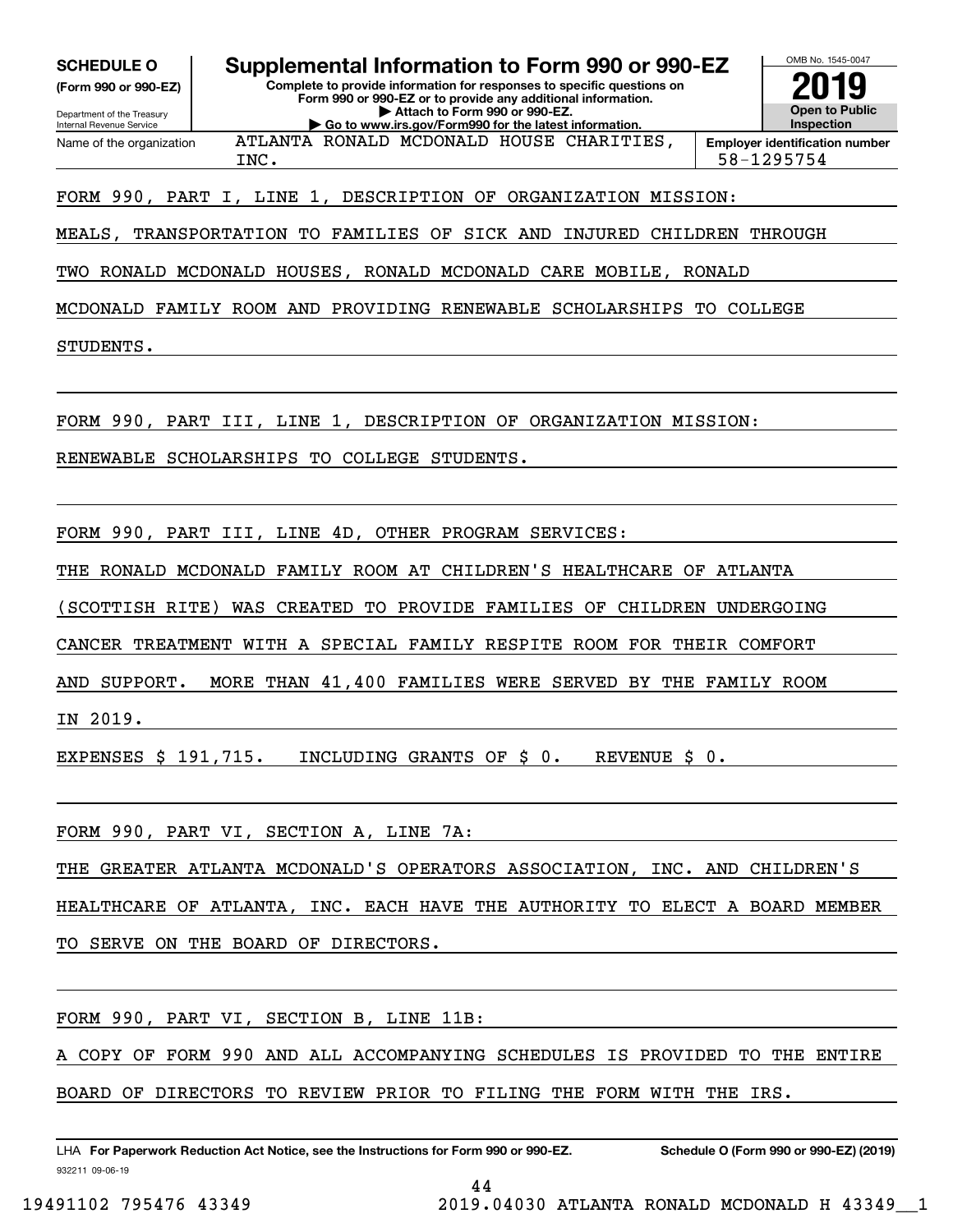| Schedule O (Form 990 or 990-EZ) (2019) |      |  |                                          | Page $\geq$                                         |
|----------------------------------------|------|--|------------------------------------------|-----------------------------------------------------|
| Name of the organization               | TNC. |  | ATLANTA RONALD MCDONALD HOUSE CHARITIES. | <b>Employer identification number</b><br>58-1295754 |

FORM 990, PART VI, SECTION B, LINE 12C:

## THE DISCLOSURES ARE DOCUMENTED AND UPDATED ANNUALLY BY EACH BOARD MEMBER.

FORM 990, PART VI, SECTION B, LINE 15:

CEO'S AND OFFICERS' COMPENSATION WERE ADDRESSED USING COMPARABLE DATA AND

APPROVED BY THE BOARD.

FORM 990, PART VI, SECTION C, LINE 19:

ATLANTA RONALD MCDONALD CHARITIES POSTS COPIES OF ITS FORM 990 FOR THE MOST

RECENT YEAR ON ITS WEBSITE.

FORM 990, PART XII, LINE 2C:

THE ORGANIZATION HAS NOT MADE ANY CHANGES TO THE PROCESSES FROM PRIOR

YEAR.

**Schedule O (Form 990 or 990-EZ) (2019)**